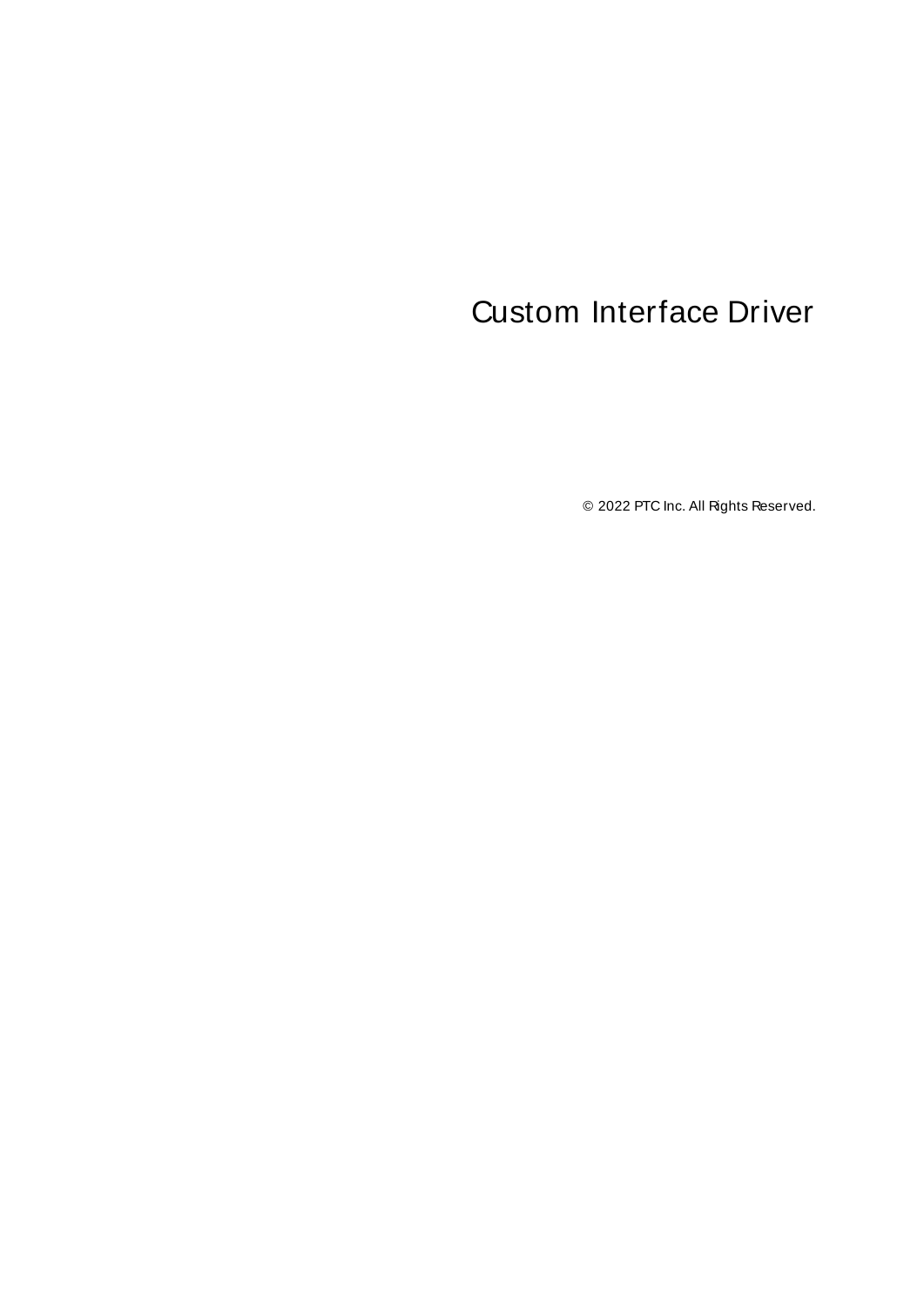# <span id="page-1-0"></span>Table of Contents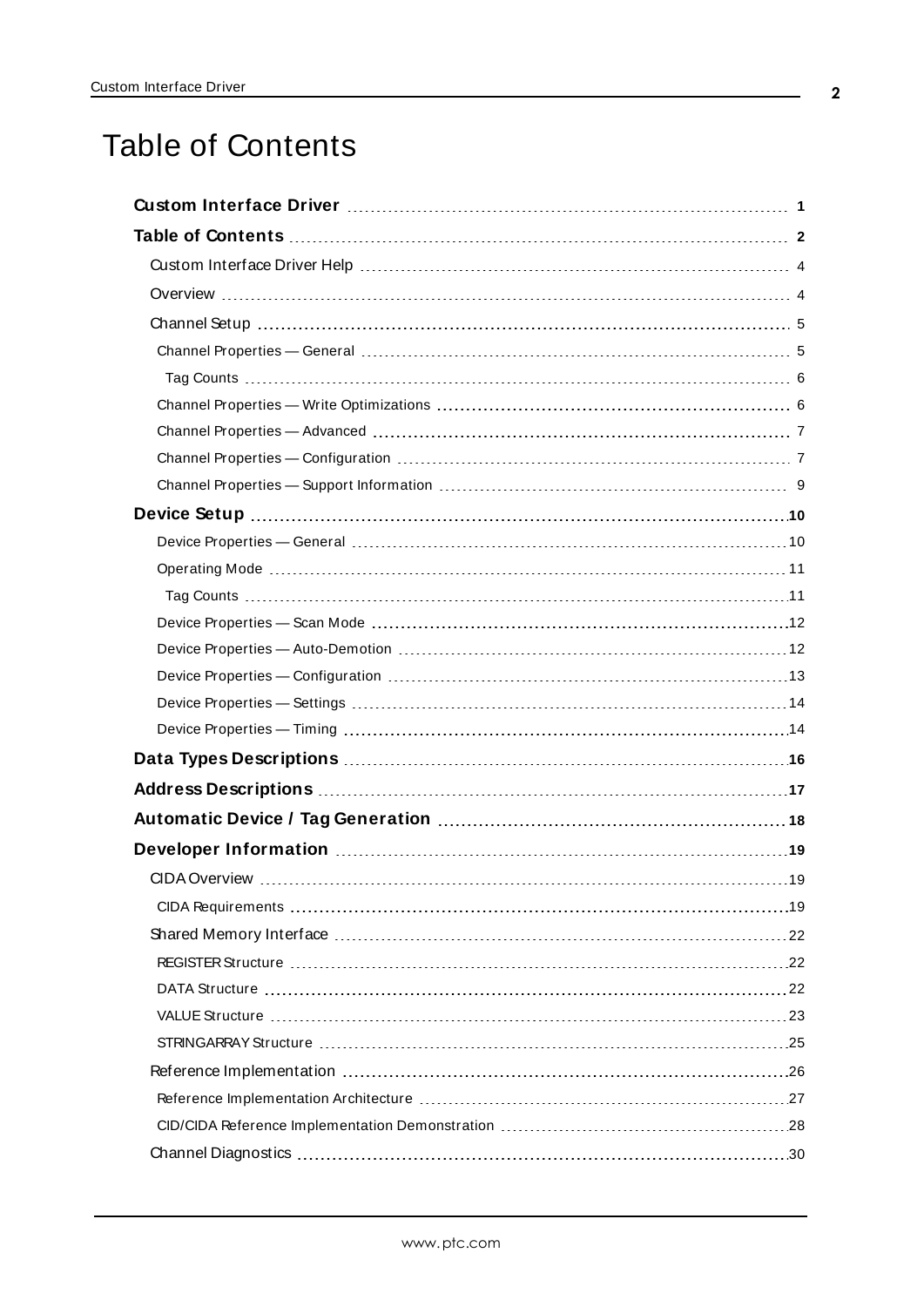| Cannot open shared memory file associated with configuration <configuration name="">. Please<br/>verify CIDA is running with proper permissions and configuration name is correct. 35</configuration> |
|-------------------------------------------------------------------------------------------------------------------------------------------------------------------------------------------------------|
| Unable to read to register <register offset=""> on device <device name="">. Register corrupted. 36</device></register>                                                                                |
| Unable to read from register <register offset=""> on device <device name="">. Register is not con-</device></register>                                                                                |
| Unable to read from register <register offset=""> on device <device name="">. CIDA <cida name=""></cida></device></register>                                                                          |
| Unable to read from register <register offset=""> on device <device name="">. Register value type is</device></register>                                                                              |
| Unable to write to register <register offset=""> on device <device name="">. Register is not configured</device></register>                                                                           |
| Unable to write to register <register offset=""> on device <device name="">. Register value type is not</device></register>                                                                           |
| Unable to write to register <register offset=""> on device <device name="">. CIDA <cida name=""></cida></device></register>                                                                           |
| Unable to write to register <register offset=""> on device <device name="">. Register corrupted. 39</device></register>                                                                               |
|                                                                                                                                                                                                       |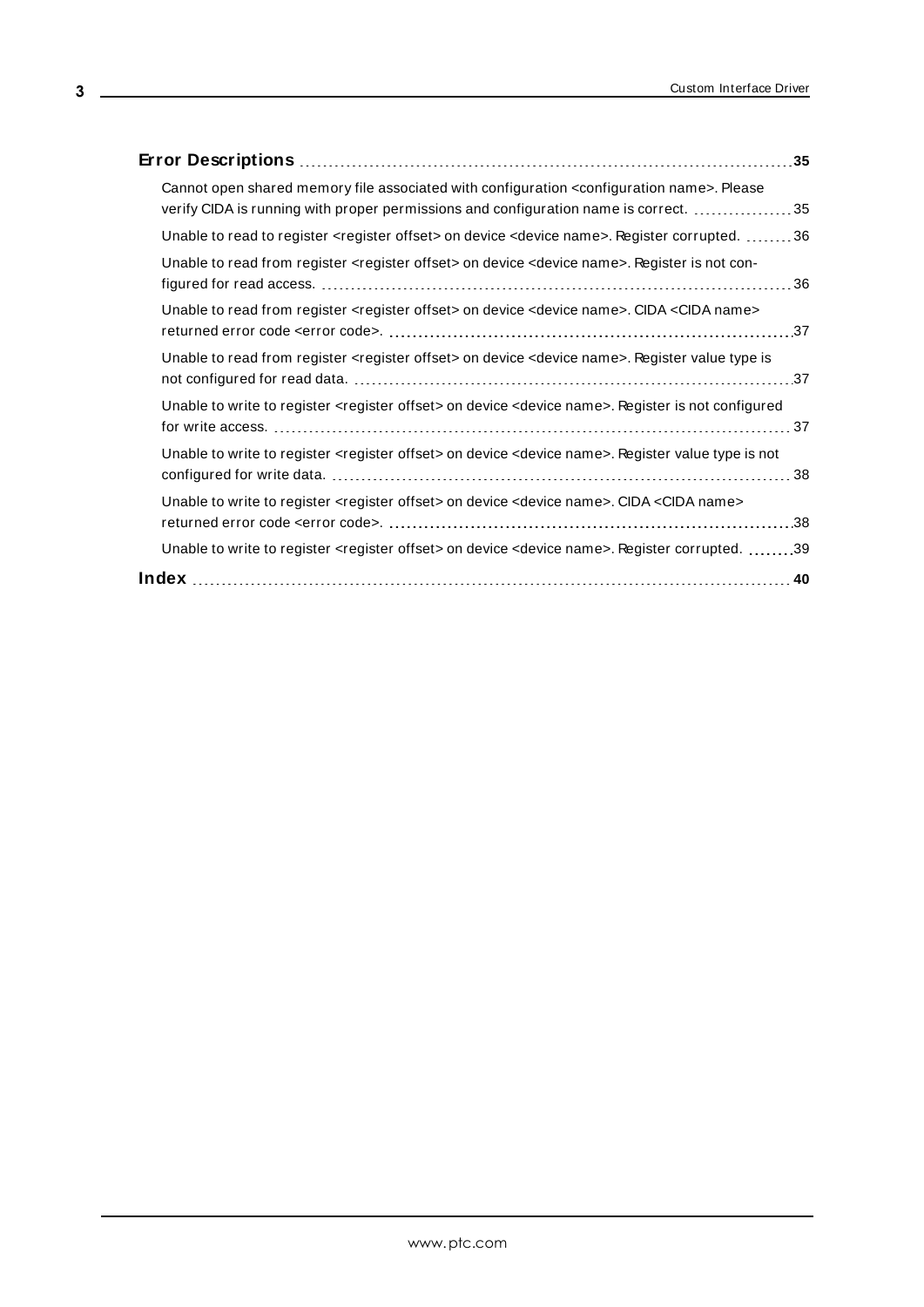## <span id="page-3-0"></span>**Custom Interface Driver Help**

Help version 1.035

#### **CONTENTS**

**[Overview](#page-3-1)** What is the Custom Interface Driver?

**[Channel](#page-4-0) Setup** How do I configure custom channel properties for this driver?

**[Device](#page-9-0) Setup** How do I configure a device for use with this driver?

**Data Types [Description](#page-15-0)** What data types does this driver support?

**Address [Description](#page-16-0)** How do I address a data location on a Custom Interface Driver device?

**Automatic Tag [Generation](#page-17-0)**

How can I easily configure tags for the Custom Interface Driver?

**Error [Descriptions](#page-34-0)**

What error messages does the Custom Interface Driver produce?

#### **Developer [Information](#page-18-0)**

As a developer, where can I find supplemental in-depth information and examples of implementation?

#### <span id="page-3-1"></span>**Overview**

The Custom Interface Driver (CID) provides OPC and native connectivity for third-party custom driver data without using a toolkit. The custom drivers are called Custom Interface Driver Applications (CIDA) and they interface with the CID through the inter-process communication method called Shared Memory. The CIDA is responsible for creating the shared memory file in addition to an XML configuration file that fully defines the data mapped in shared memory. The configuration file will then be imported into the CID for automatic device/tag generation within the OPC server.

Communication via shared memory is achieved through standardized structures mapped onto shared memory. For more information on CID and CIDAdata flow, refer to **CIDA [Overview](#page-18-1)**.

This help file is meant to supplement the help file provided with the CID Application. For more information on the Reference Implementation provided with the driver, refer to **Reference [Implementation](#page-25-0)**.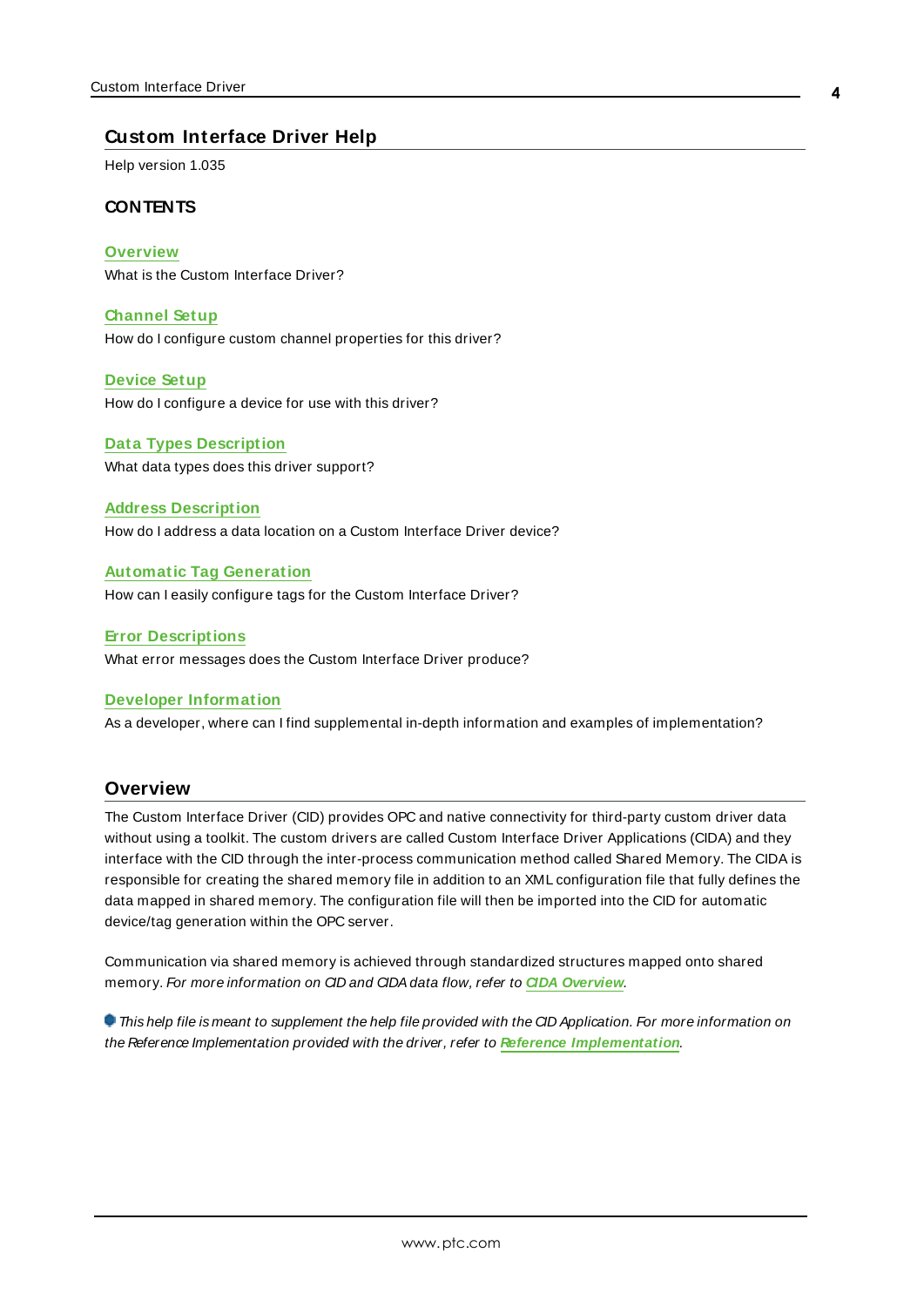## <span id="page-4-0"></span>**Channel Setup**

A channel represents a single CID Application Configuration. Each CID Application must provide a configuration file that specifies the configuration name used to associate with a shared memory file (in addition to a list of the configuration's corresponding devices and tags). The CID can support multiple configurations simultaneously; however, each configuration must contain a unique configuration name. For more information, refer to **Channel [Configuration](#page-6-1)**.

<span id="page-4-1"></span>The maximum number of channels supported by this driver is 512.

#### **Channel Properties — General**

This server supports the use of multiple simultaneous communications drivers. Each protocol or driver used in a server project is called a channel. A server project may consist of many channels with the same communications driver or with unique communications drivers. A channel acts as the basic building block of an OPC link. This group is used to specify general channel properties, such as the identification attributes and operating mode.

|  | Property Groups            | $\overline{}$      | <b>Identification</b>      |         |
|--|----------------------------|--------------------|----------------------------|---------|
|  | General                    |                    | Name                       |         |
|  | <b>Write Optimizations</b> |                    | Description                |         |
|  | Advanced                   |                    | Driver                     |         |
|  | $=$                        | <b>Diagnostics</b> |                            |         |
|  |                            |                    | <b>Diagnostics Capture</b> | Disable |
|  |                            |                    | $\Box$ Tag Counts          |         |
|  |                            |                    | <b>Static Tags</b>         | 10      |
|  |                            |                    |                            |         |

### <span id="page-4-3"></span>**Identification**

**Name**: Specify the user-defined identity of this channel. In each server project, each channel name must be unique. Although names can be up to 256 characters, some client applications have a limited display window when browsing the OPC server's tag space. The channel name is part of the OPC browser information. The property is required for creating a channel.

For information on reserved characters, refer to "How To... Properly Name a Channel, Device, Tag, and Tag Group" in the server help.

**Description**: Specify user-defined information about this channel.

Many of these properties, including Description, have an associated system tag.

**Driver**: Specify the protocol / driver for this channel. This property specifies the device driver that was selected during channel creation. It is a disabled setting in the channel properties. The property is required for creating a channel.

**Note**: With the server's online full-time operation, these properties can be changed at any time. This includes changing the channel name to prevent clients from registering data with the server. If a client has already acquired an item from the server before the channel name is changed, the items are unaffected. If, after the channel name has been changed, the client application releases the item and attempts to reacquire using the old channel name, the item is not accepted. Changes to the properties should not be made once a large client application has been developed. Utilize proper user role and privilege management to prevent operators from changing properties or accessing server features.

#### <span id="page-4-2"></span>**Diagnostics**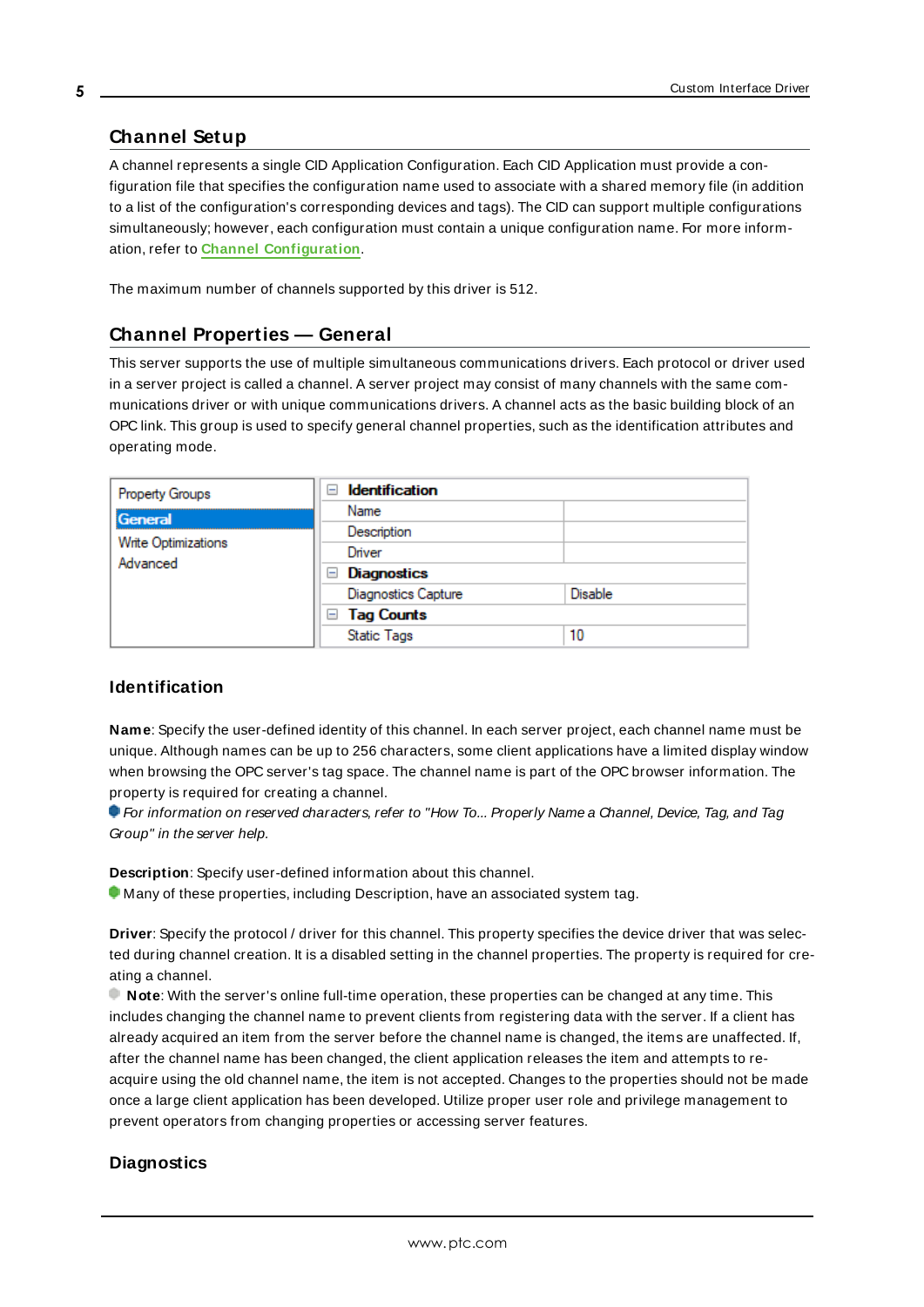**Diagnostics Capture**: When enabled, this option makes the channel's diagnostic information available to OPC applications. Because the server's diagnostic features require a minimal amount of overhead processing, it is recommended that they be utilized when needed and disabled when not. The default is disabled.

**Note:** This property is not available if the driver does not support diagnostics.

<span id="page-5-0"></span>For more information, refer to "Communication Diagnostics" and "Statistics Tags" in the server help.

#### **Tag Counts**

**Static Tags**: Provides the total number of defined static tags at this level (device or channel). This information can be helpful in troubleshooting and load balancing.

### <span id="page-5-1"></span>**Channel Properties — Write Optimizations**

The server must ensure that the data written from the client application gets to the device on time. Given this goal, the server provides optimization properties to meet specific needs or improve application responsiveness.

| <b>Property Groups</b>     | $\Box$ Write Optimizations |                                      |
|----------------------------|----------------------------|--------------------------------------|
| General                    | <b>Optimization Method</b> | Write Only Latest Value for All Tags |
|                            | Duty Cycle                 |                                      |
| <b>Write Optimizations</b> |                            |                                      |

### <span id="page-5-3"></span><span id="page-5-2"></span>**Write Optimizations**

**Optimization Method**: Controls how write data is passed to the underlying communications driver. The options are:

- <span id="page-5-4"></span><sup>l</sup> **Write All Values for All Tags**: This option forces the server to attempt to write every value to the controller. In this mode, the server continues to gather write requests and add them to the server's internal write queue. The server processes the write queue and attempts to empty it by writing data to the device as quickly as possible. This mode ensures that everything written from the client applications is sent to the target device. This mode should be selected if the write operation order or the write item's content must uniquely be seen at the target device.
- <span id="page-5-6"></span><sup>l</sup> **Write Only Latest Value for Non-Boolean Tags**: Many consecutive writes to the same value can accumulate in the write queue due to the time required to actually send the data to the device. If the server updates a write value that has already been placed in the write queue, far fewer writes are needed to reach the same final output value. In this way, no extra writes accumulate in the server's queue. When the user stops moving the slide switch, the value in the device is at the correct value at virtually the same time. As the mode states, any value that is not a Boolean value is updated in the server's internal write queue and sent to the device at the next possible opportunity. This can greatly improve the application performance.

**Note**: This option does not attempt to optimize writes to Boolean values. It allows users to optimize the operation of HMI data without causing problems with Boolean operations, such as a momentary push button.

<span id="page-5-5"></span><sup>l</sup> **Write Only Latest Value for All Tags**: This option takes the theory behind the second optimization mode and applies it to all tags. It is especially useful if the application only needs to send the latest value to the device. This mode optimizes all writes by updating the tags currently in the write queue before they are sent. This is the default mode.

**Duty Cycle**: is used to control the ratio of write to read operations. The ratio is always based on one read for every one to ten writes. The duty cycle is set to ten by default, meaning that ten writes occur for each read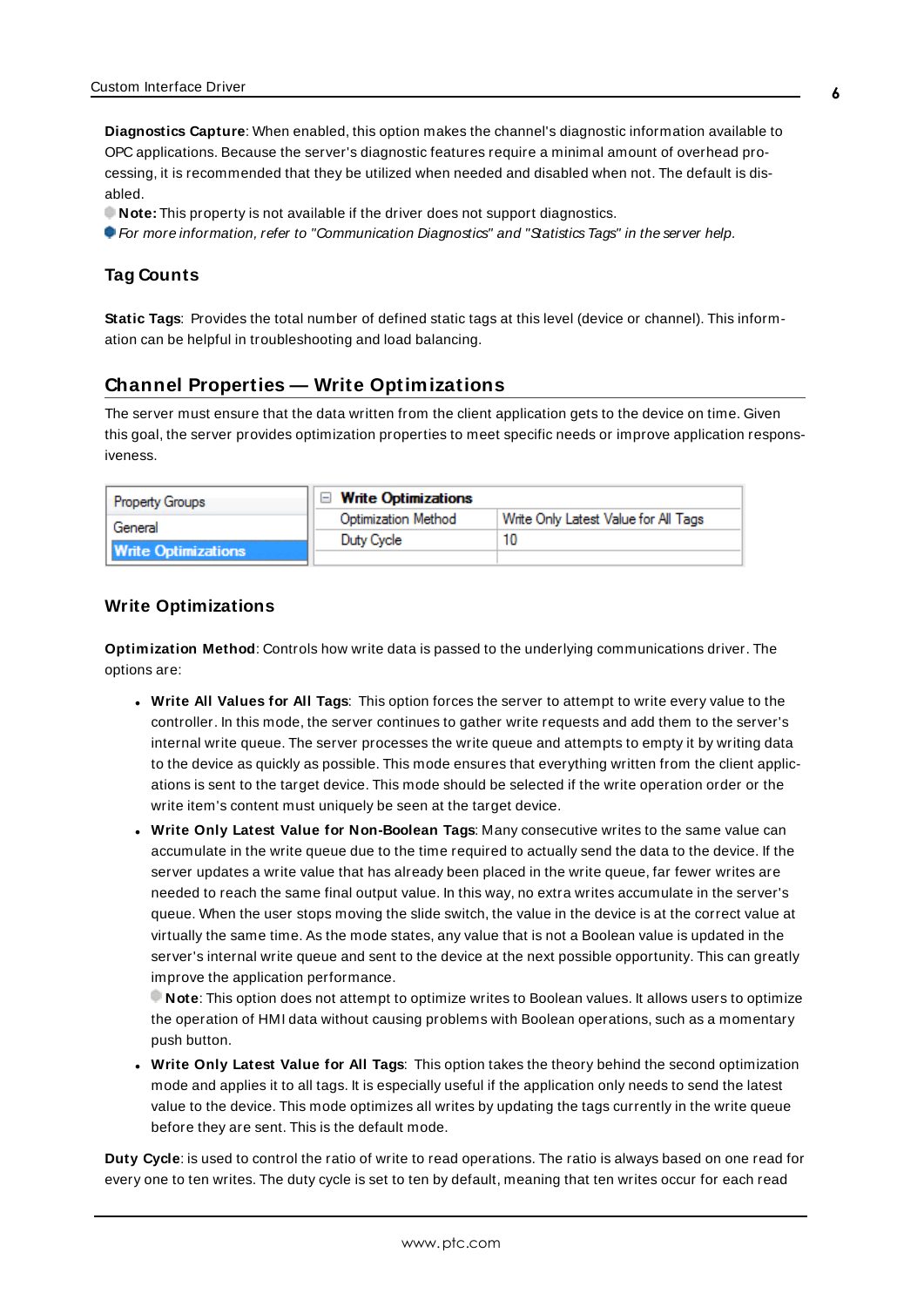<span id="page-6-2"></span>operation. Although the application is performing a large number of continuous writes, it must be ensured that read data is still given time to process. A setting of one results in one read operation for every write operation. If there are no write operations to perform, reads are processed continuously. This allows optimization for applications with continuous writes versus a more balanced back and forth data flow. **Note**: It is recommended that the application be characterized for compatibility with the write optimization enhancements before being used in a production environment.

## <span id="page-6-0"></span>**Channel Properties — Advanced**

This group is used to specify advanced channel properties. Not all drivers support all properties; so the Advanced group does not appear for those devices.

| <b>Property Groups</b>                     | Non-Normalized Float Handling |                   |
|--------------------------------------------|-------------------------------|-------------------|
| General<br>Write Optimizations<br>Advanced | <b>Floating-Point Values</b>  | Replace with Zero |
|                                            | <b>Inter-Device Delay</b>     |                   |
|                                            | Inter-Device Delay (ms)       |                   |
|                                            |                               |                   |

<span id="page-6-4"></span>**Non-Normalized Float Handling**: A non-normalized value is defined as Infinity, Not-a-Number (NaN), or as a Denormalized Number. The default is Replace with Zero. Drivers that have native float handling may default to Unmodified. Non-normalized float handling allows users to specify how a driver handles non-normalized IEEE-754 floating point data. Descriptions of the options are as follows:

- <span id="page-6-5"></span><sup>l</sup> **Replace with Zero**: This option allows a driver to replace non-normalized IEEE-754 floating point values with zero before being transferred to clients.
- <span id="page-6-6"></span><sup>l</sup> **Unmodified**: This option allows a driver to transfer IEEE-754 denormalized, normalized, non-number, and infinity values to clients without any conversion or changes.

**Note:** This property is disabled if the driver does not support floating-point values or if it only supports the option that is displayed. According to the channel's float normalization setting, only real-time driver tags (such as values and arrays) are subject to float normalization. For example, EFM data is not affected by this setting.

For more information on the floating-point values, refer to "How To ... Work with Non-Normalized Floating-Point Values" in the server help.

<span id="page-6-3"></span>**Inter-Device Delay**: Specify the amount of time the communications channel waits to send new requests to the next device after data is received from the current device on the same channel. Zero (0) disables the delay.

<span id="page-6-1"></span>**Note:** This property is not available for all drivers, models, and dependent settings.

## **Channel Properties — Configuration**

The Configuration property group is used to specify the location and behavior of the configuration file, as well as any Advanced settings.

The Advanced settings should only be used by CID Application Developers. Descriptions of the properties are as follows: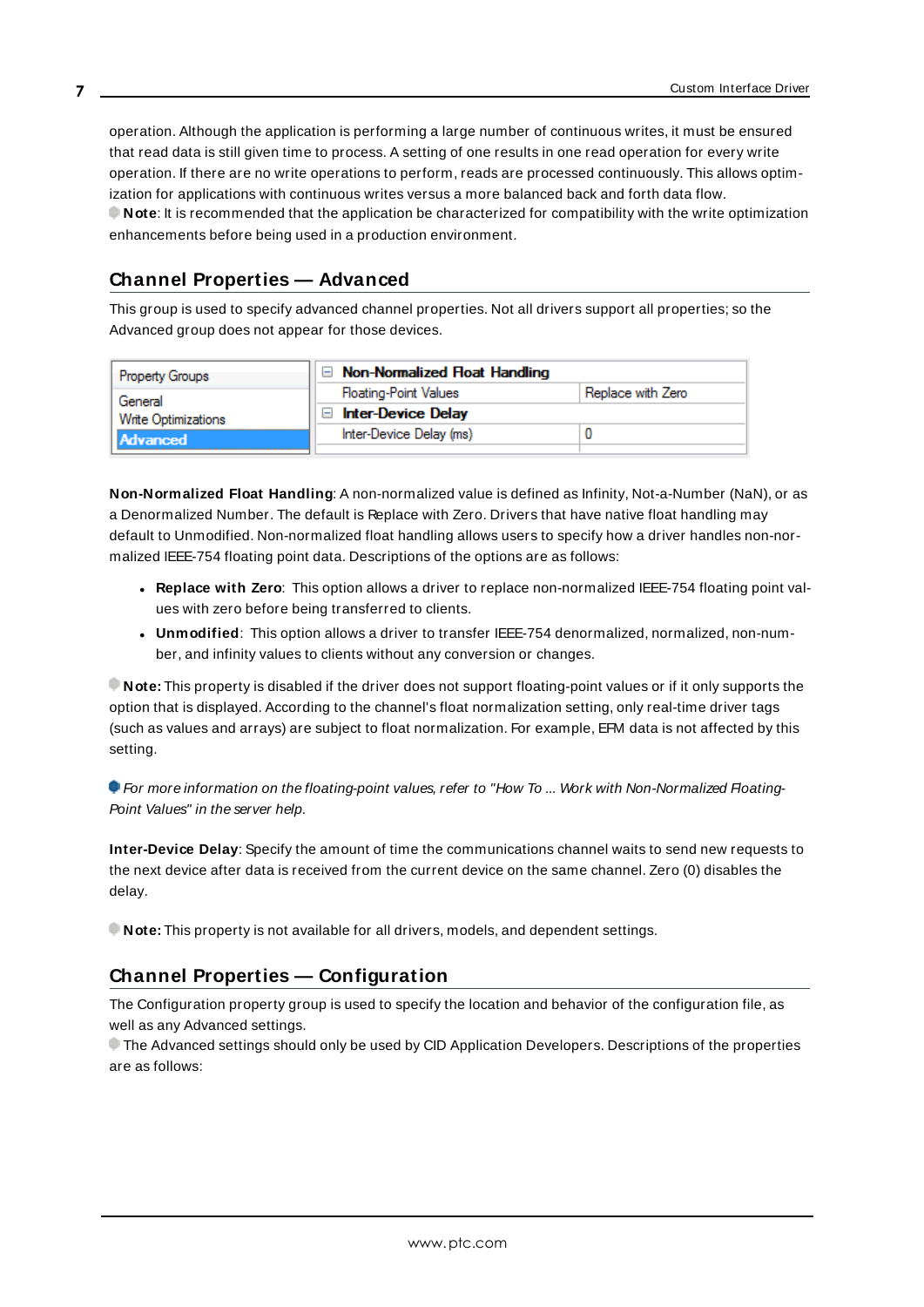| Property Groups                                  | <b>Advanced</b><br>$\overline{}$ |                |
|--------------------------------------------------|----------------------------------|----------------|
| General                                          | Override Configuration File      | <b>Disable</b> |
| Write Optimizations                              | <b>Configuration Name</b>        |                |
| Advanced<br><b>Configuration</b><br>Support Info | Share Memory Size (bytes)        |                |
|                                                  | Configuration<br>н               |                |
|                                                  | Configuration File               |                |
|                                                  | Regenerate File                  | Disable        |

### **Advanced**

**Override Configuration File**: When enabled, this option overrides the configuration name and shared memory size as defined by the configuration file. In the absence of a configuration file, the associated properties may be used to manually define the configuration name and shared memory size. The default setting is disabled.

**Configuration Name**: This property contains the configuration name that the channel will use when accessing shared memory. It must be unique across channels so that one channel will not interfere with another channel's access to a register. The driver will check for uniqueness automatically, and warn the user / override when necessary. The default setting is "cidarefimplcpp".

**Shared Memory Size (bytes)**: This property contains the shared memory size that the channel will use during tag address validation. When the Override Configuration File setting is disabled, this property will hold the value last imported during automatic device / tag generation despite being disabled. When the Override Configuration File setting is enabled, this property will be enabled and capable of modification. The range is 0 to 2,147,483,648. The default setting is 0.

**Note**: If the Override Configuration File property is disabled after either the configuration name or shared memory size settings have been changed, the settings will return to their default settings. The default settings are the values last loaded from the configuration file.

#### **Configuration**

**Configuration File**: The configuration file is an XML file that contains the shared memory file's name, size, associated devices, and appropriate tag definitions. This property is used to specify its location. To access the **File Import** property group, click the custom action button in the Configuration File property and set the filter to "\* .xml." Select the desired file and then click **Open**. The configuration name within the file must be unique so that one channel does not interfere with another channel's access to a register. Once set, the file will be checked for uniqueness.

**Caution:** Users must regenerate the configuration file every time a change is made to it. For more information, refer to "Regenerate" below.

**Important:** When running in System Service Mode, the configuration file must be located in an accessible folder to be loaded by the Runtime. For example, a file residing in a network drive that requires authentication will cause the loading to fail. For more information on System Service Mode, refer to the server help file.

**Regenerate File**: used to manually start automatic device / tag generation. To trigger the action, set the property to Enable and click **Apply**.

For more information, refer to **Automatic Device / Tag [Generation](#page-17-0)**.

**Note**: Regeneration is not available using the Configuration API; it can only be triggered through the Configuration interface.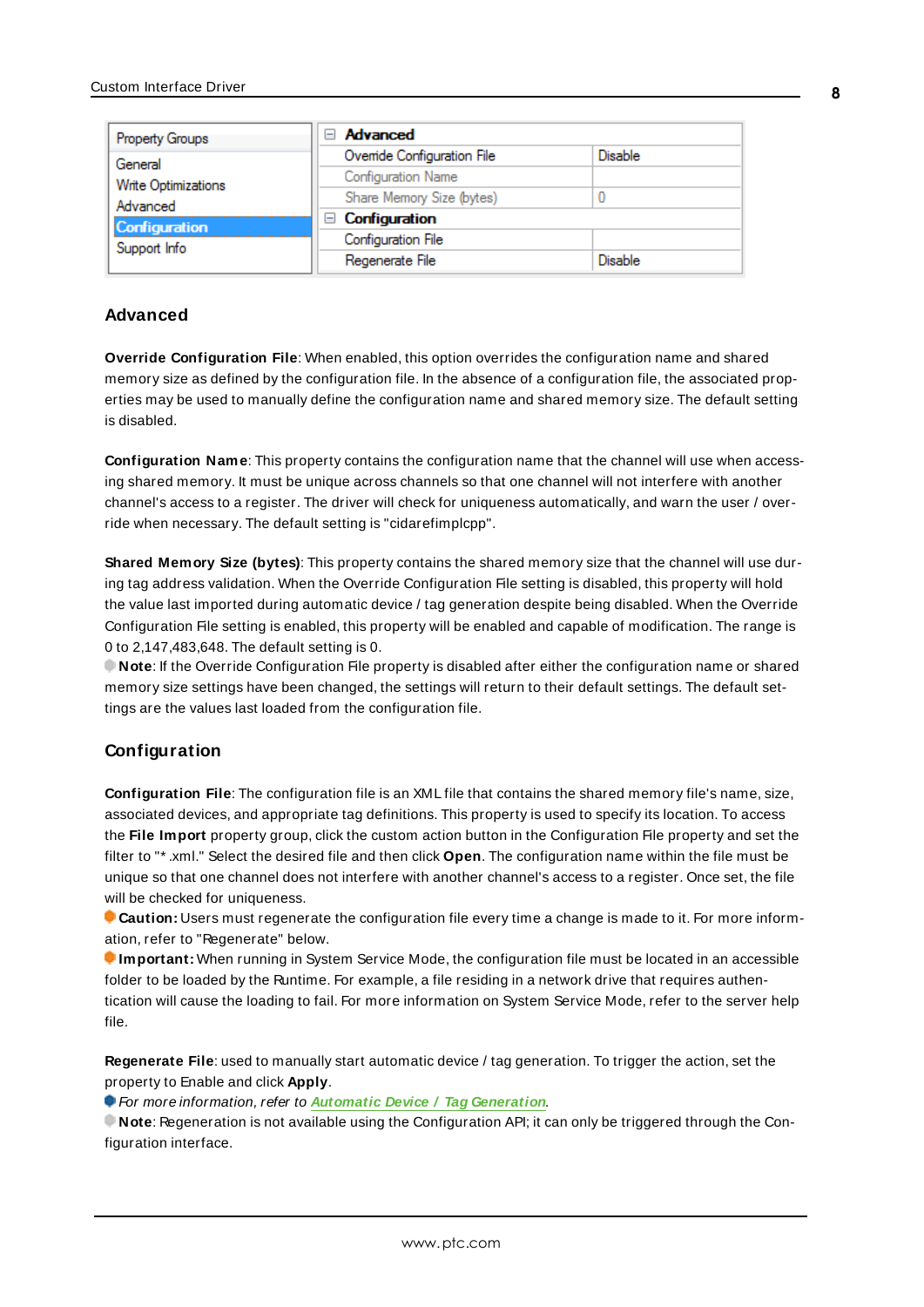## <span id="page-8-0"></span>**Channel Properties — Support Information**

The property group contains support information. The information may vary depending on what the supporting party has decided to include.

| Company Name<br>General<br>Phone<br>Write Optimizations<br>Email<br>Advanced<br>Web<br>Configuration<br>Additional<br>Support Info<br>Support Info<br>⊟<br>To Launch the Configuration<br>To Launch the Runtime<br>To Launch the Help<br>Additional |
|-----------------------------------------------------------------------------------------------------------------------------------------------------------------------------------------------------------------------------------------------------|
|                                                                                                                                                                                                                                                     |

## **Technical Support Contact Information**

This information includes the supporting party's company name, phone, email address, web address, and any additional information.

## **Support Info**

**To Launch the Configuration**: This text includes brief instructions on how to start the supporting party's Configuration component.

**To Launch the Runtime**: This text includes brief instructions on how to start the supporting party's Runtime component.

**To Launch the Help**: This text includes brief instructions on how to access the supporting party's help documentation.

**Additional**: This text includes optional miscellaneous information.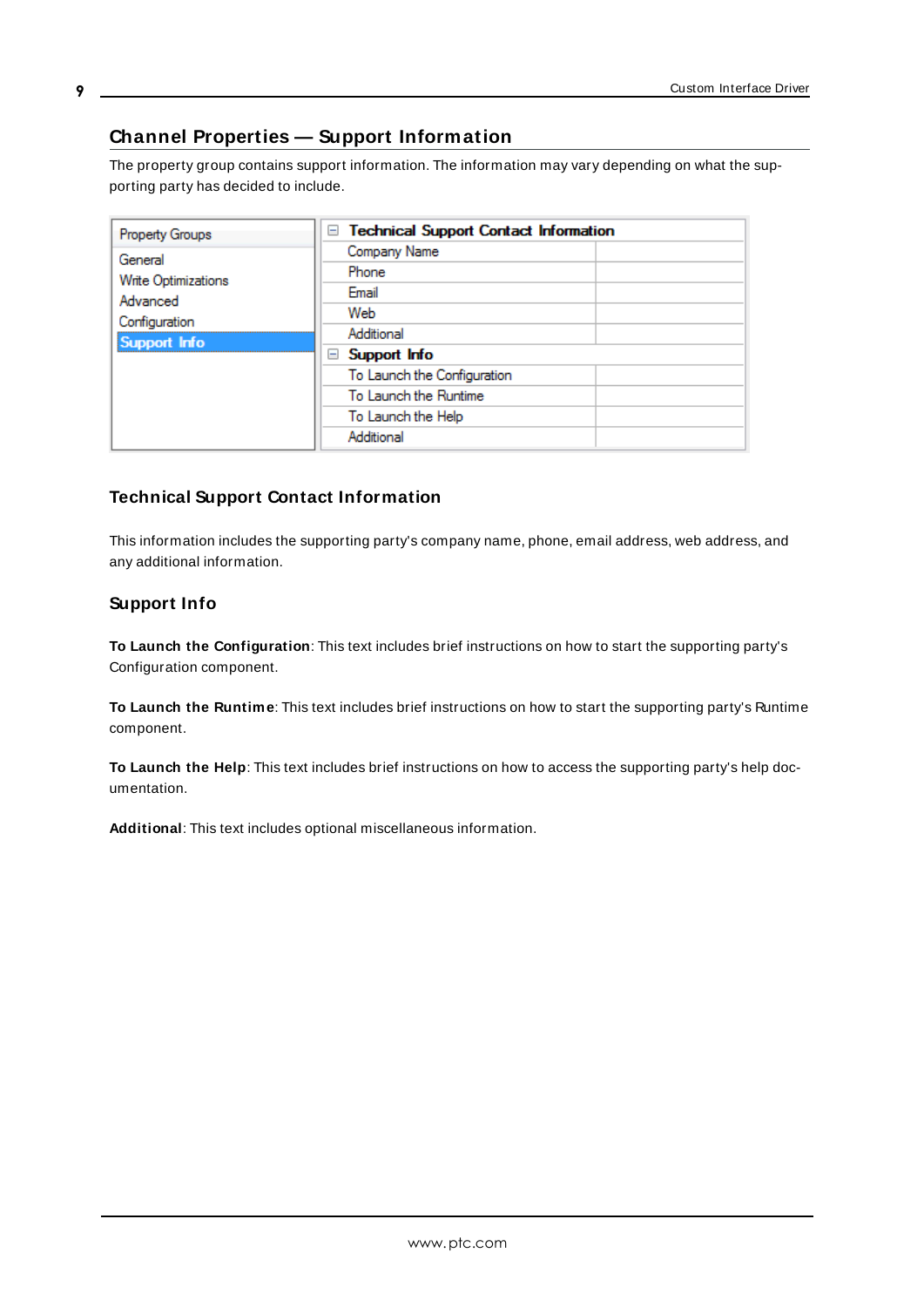### <span id="page-9-0"></span>**Device Setup**

A device is a logical collection of tags that corresponds to the physical device/data provider being polled by the CID Application.

<span id="page-9-1"></span>The maximum number of devices supported by this driver is 512 per channel.

### **Device Properties — General**

A device represents a single target on a communications channel. If the driver supports multiple controllers, users must enter a device ID for each controller.

| <b>Property Groups</b> | $\Box$ Identification |         |
|------------------------|-----------------------|---------|
| General                | Name                  |         |
| Scan Mode              | Description           |         |
|                        | Channel Assignment    |         |
|                        | Driver                |         |
|                        | Model                 |         |
|                        | <b>ID</b> Format      | Decimal |
|                        | ID                    |         |

### <span id="page-9-6"></span><span id="page-9-4"></span>**Identification**

**Name**: Specify the name of the device. It is a logical user-defined name that can be up to 256 characters long and may be used on multiple channels.

**Note**: Although descriptive names are generally a good idea, some OPC client applications may have a limited display window when browsing the OPC server's tag space. The device name and channel name become part of the browse tree information as well. Within an OPC client, the combination of channel name and device name would appear as "ChannelName.DeviceName".

For more information, refer to "How To... Properly Name a Channel, Device, Tag, and Tag Group" in server help.

**Description**: Specify the user-defined information about this device.

<span id="page-9-2"></span> $\bullet$  Many of these properties, including Description, have an associated system tag.

<span id="page-9-3"></span>**Channel Assignment**: Specify the user-defined name of the channel to which this device currently belongs.

<span id="page-9-5"></span>**Driver**: Selected protocol driver for this device.

**Model**: Specify the type of device that is associated with this ID. The contents of the drop-down menu depend on the type of communications driver being used. Models that are not supported by a driver are disabled. If the communications driver supports multiple device models, the model selection can only be changed when there are no client applications connected to the device.

**Note:** If the communication driver supports multiple models, users should try to match the model selection to the physical device. If the device is not represented in the drop-down menu, select a model that conforms closest to the target device. Some drivers support a model selection called "Open," which allows users to communicate without knowing the specific details of the target device. For more information, refer to the driver help documentation.

**ID**: Specify the device's driver-specific station or node. The type of ID entered depends on the communications driver being used. For many communication drivers, the ID is a numeric value. Drivers that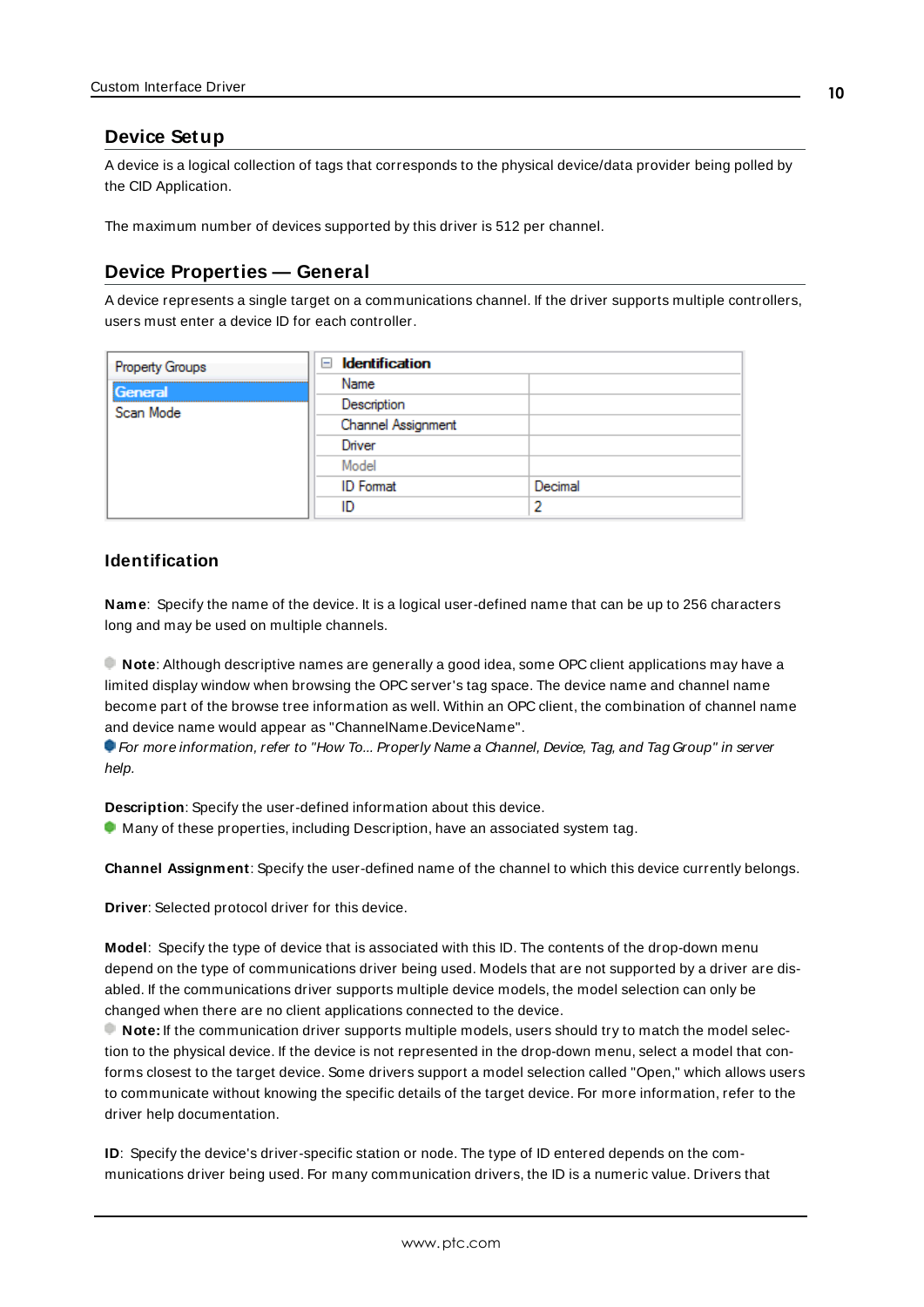<span id="page-10-3"></span>support a Numeric ID provide users with the option to enter a numeric value whose format can be changed to suit the needs of the application or the characteristics of the selected communications driver. The format is set by the driver by default. Options include Decimal, Octal, and Hexadecimal.

**Note**: If the driver is Ethernet-based or supports an unconventional station or node name, the device's TCP/IPaddress may be used as the device ID. TCP/IPaddresses consist of four values that are separated by periods, with each value in the range of 0 to 255. Some device IDs are string based. There may be additional properties to configure within the ID field, depending on the driver. For more information, refer to the driver's help documentation.

## <span id="page-10-0"></span>**Operating Mode**

| Property Groups      | <b>Identification</b><br>$+$ |        |
|----------------------|------------------------------|--------|
| General<br>Scan Mode | <b>Operating Mode</b>        |        |
|                      | Data Collection              | Enable |
|                      | Simulated                    | No     |

<span id="page-10-2"></span>**Data Collection**: This property controls the device's active state. Although device communications are enabled by default, this property can be used to disable a physical device. Communications are not attempted when a device is disabled. From a client standpoint, the data is marked as invalid and write operations are not accepted. This property can be changed at any time through this property or the device system tags.

<span id="page-10-4"></span>**Simulated**: Place the device into or out of Simulation Mode. In this mode, the driver does not attempt to communicate with the physical device, but the server continues to return valid OPC data. Simulated stops physical communications with the device, but allows OPC data to be returned to the OPC client as valid data. While in Simulation Mode, the server treats all device data as reflective: whatever is written to the simulated device is read back and each OPC item is treated individually. The item's memory map is based on the group Update Rate. The data is not saved if the server removes the item (such as when the server is reinitialized). The default is No.

#### **Notes:**

- 1. This System tag (\_Simulated) is read only and cannot be written to for runtime protection. The System tag allows this property to be monitored from the client.
- 2. In Simulation mode, the item's memory map is based on client update rate(s) (Group Update Rate for OPC clients or Scan Rate for native and DDEinterfaces). This means that two clients that reference the same item with different update rates return different data.

 Simulation Mode is for test and simulation purposes only. It should never be used in a production environment.

## <span id="page-10-1"></span>**Tag Counts**

| Property Groups | Identification<br>$\overline{ }$ |     |
|-----------------|----------------------------------|-----|
| General         | $\Box$ Operating Mode            |     |
|                 | <b>Tag Counts</b><br>ы           |     |
|                 | <b>Static Tags</b>               | 130 |
|                 |                                  |     |

**Static Tags**: Provides the total number of defined static tags at this level (device or channel). This information can be helpful in troubleshooting and load balancing.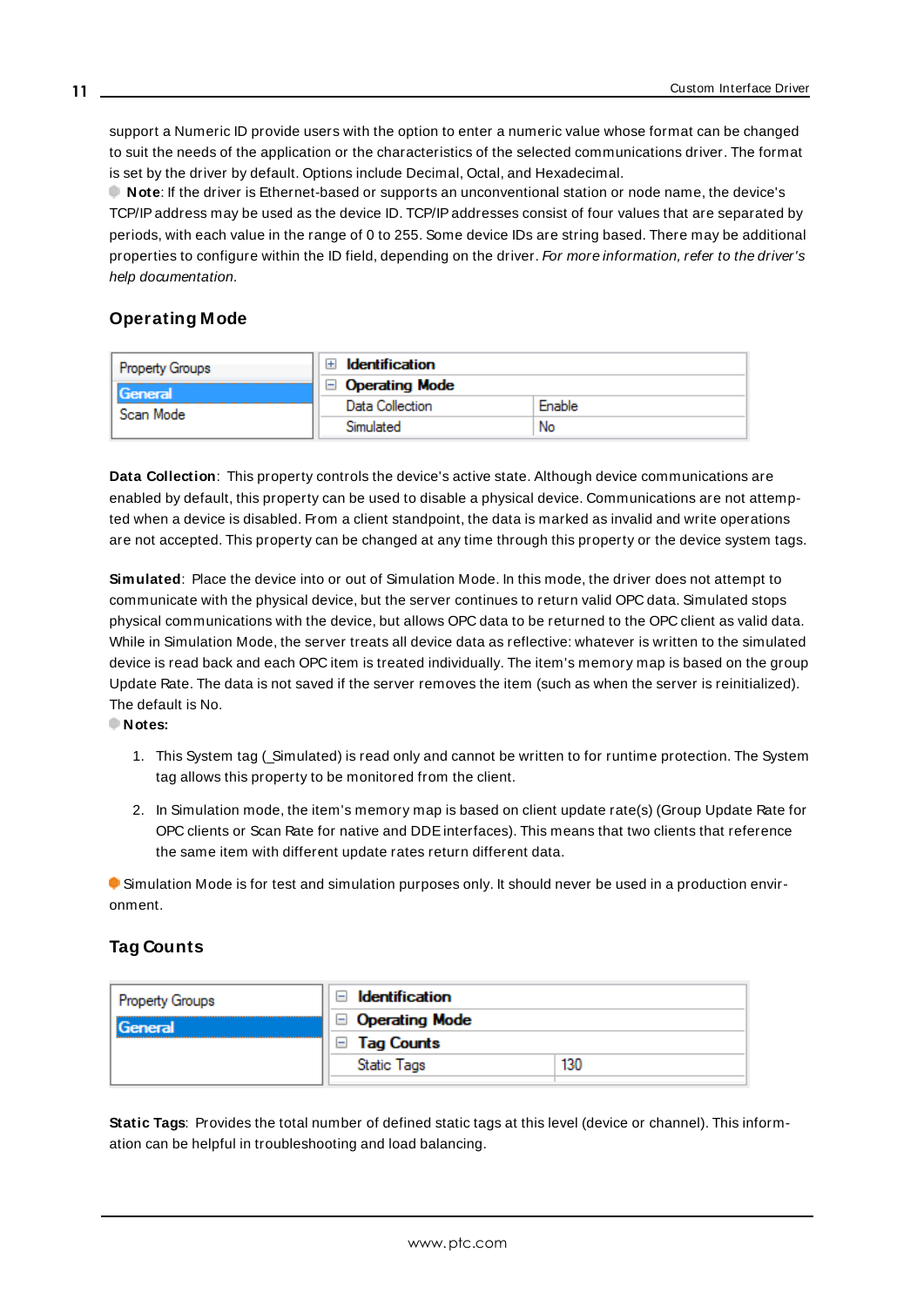### <span id="page-11-0"></span>**Device Properties — Scan Mode**

The Scan Mode specifies the subscribed-client requested scan rate for tags that require device communications. Synchronous and asynchronous device reads and writes are processed as soon as possible; unaffected by the Scan Mode properties.

| <b>Property Groups</b> |  | Scan Mode                  |                                    |
|------------------------|--|----------------------------|------------------------------------|
| General<br>Scan Mode   |  | Scan Mode                  | Respect Client-Specified Scan Rate |
|                        |  | Initial Updates from Cache | Disable                            |
|                        |  |                            |                                    |

<span id="page-11-6"></span>**Scan Mode**: Specify how tags in the device are scanned for updates sent to subscribing clients. Descriptions of the options are:

- <sup>l</sup> **Respect Client-Specified Scan Rate**: This mode uses the scan rate requested by the client.
- <sup>l</sup> **Request Data No Faster than Scan Rate**: This mode specifies the value set as the maximum scan rate. The valid range is 10 to 99999990 milliseconds. The default is 1000 milliseconds. **Note**: When the server has an active client and items for the device and the scan rate value is increased, the changes take effect immediately. When the scan rate value is decreased, the changes do not take effect until all client applications have been disconnected.
- <sup>l</sup> **Request All Data at Scan Rate**: This mode forces tags to be scanned at the specified rate for subscribed clients. The valid range is 10 to 99999990 milliseconds. The default is 1000 milliseconds.
- <span id="page-11-3"></span><sup>l</sup> **Do Not Scan, Demand Poll Only**: This mode does not periodically poll tags that belong to the device nor perform a read to get an item's initial value once it becomes active. It is the OPC client's responsibility to poll for updates, either by writing to the \_DemandPoll tag or by issuing explicit device reads for individual items. For more information, refer to "Device Demand Poll" in server help.
- <span id="page-11-5"></span><sup>l</sup> **Respect Tag-Specified Scan Rate**: This mode forces static tags to be scanned at the rate specified in their static configuration tag properties. Dynamic tags are scanned at the client-specified scan rate.

<span id="page-11-4"></span>**Initial Updates from Cache**: When enabled, this option allows the server to provide the first updates for newly activated tag references from stored (cached) data. Cache updates can only be provided when the new item reference shares the same address, scan rate, data type, client access, and scaling properties. A device read is used for the initial update for the first client reference only. The default is disabled; any time a client activates a tag reference the server attempts to read the initial value from the device.

## <span id="page-11-1"></span>**Device Properties — Auto-Demotion**

The Auto-Demotion properties can temporarily place a device off-scan in the event that a device is not responding. By placing a non-responsive device offline for a specific time period, the driver can continue to optimize its communications with other devices on the same channel. After the time period has been reached, the driver re-attempts to communicate with the non-responsive device. If the device is responsive, the device is placed on-scan; otherwise, it restarts its off-scan time period.

| <b>Property Groups</b> | <b>Auto-Demotion</b>                    |               |
|------------------------|-----------------------------------------|---------------|
| General                | Demote on Failure                       | <b>Enable</b> |
| Scan Mode              | Timeouts to Demote                      |               |
| Timina                 | Demotion Period (ms)                    | 10000         |
| Auto-Demotion          | Discard Requests when Demoted   Disable |               |
|                        |                                         |               |

<span id="page-11-2"></span>**Demote on Failure**: When enabled, the device is automatically taken off-scan until it is responding again.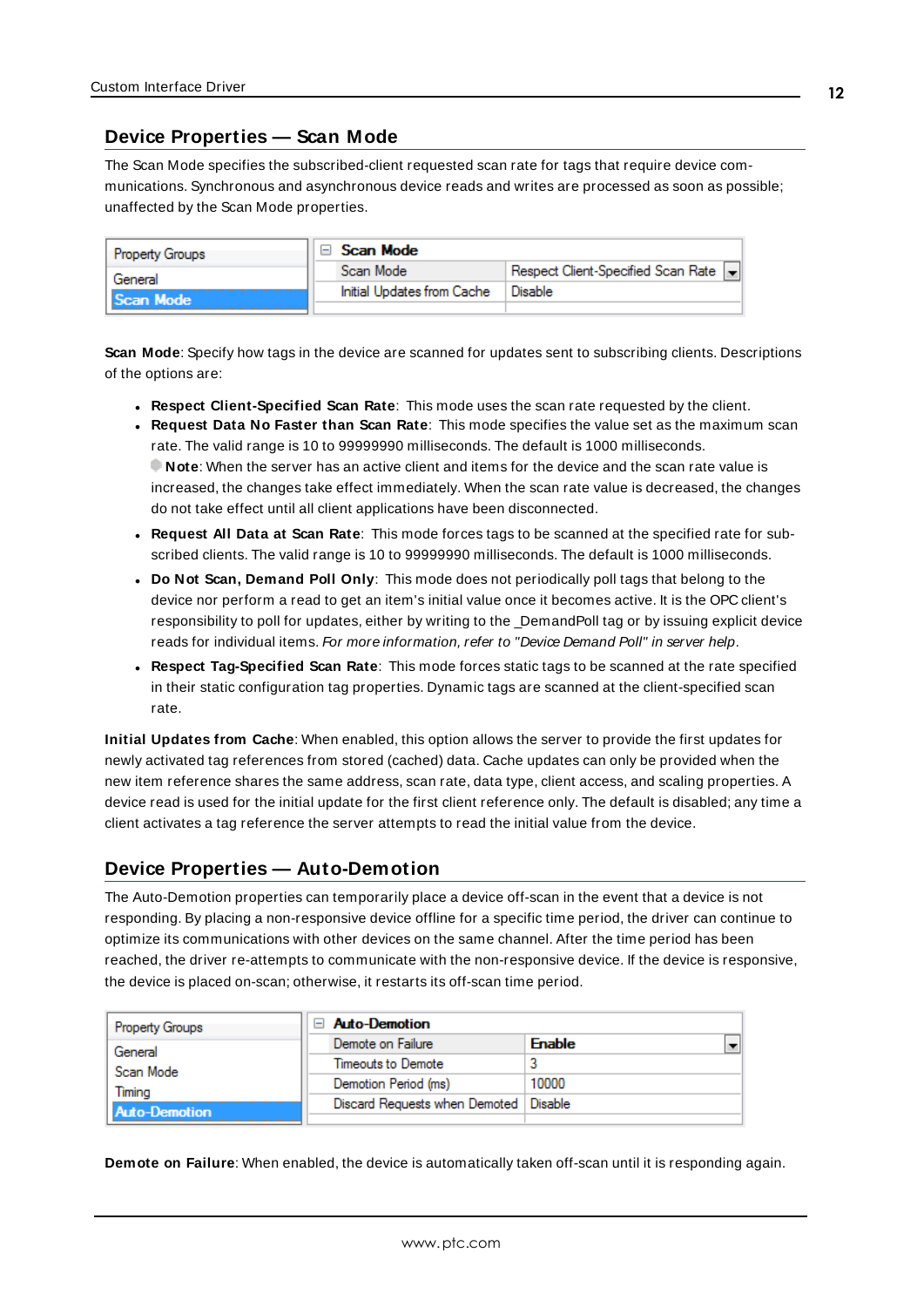**Tip:** Determine when a device is off-scan by monitoring its demoted state using the AutoDemoted system tag.

<span id="page-12-3"></span>**Timeouts to Demote**: Specify how many successive cycles of request timeouts and retries occur before the device is placed off-scan. The valid range is 1 to 30 successive failures. The default is 3.

<span id="page-12-1"></span>**Demotion Period**: Indicate how long the device should be placed off-scan when the timeouts value is reached. During this period, no read requests are sent to the device and all data associated with the read requests are set to bad quality. When this period expires, the driver places the device on-scan and allows for another attempt at communications. The valid range is 100 to 3600000 milliseconds. The default is 10000 milliseconds.

<span id="page-12-2"></span>**Discard Requests when Demoted**: Select whether or not write requests should be attempted during the off-scan period. Disable to always send write requests regardless of the demotion period. Enable to discard writes; the server automatically fails any write request received from a client and does not post a message to the Event Log.

## <span id="page-12-0"></span>**Device Properties — Configuration**

### **Advanced**

The Advanced settings should only be used by CID Application Developers.

| Property Groups      | Advanced<br>A               |        |
|----------------------|-----------------------------|--------|
| General              | Ovenide Configuration File  | Enable |
|                      | Shared Memory Device Offset |        |
| <b>Configuration</b> | Device Identifier           |        |
| Settings             |                             |        |

**Override Configuration File:** When enabled, this option overrides the shared memory device offset and device identifier as defined by the configuration file. In the absence of a configuration file, the associated properties may be used to manually define the shared memory device offset and device identifier. The default setting is disabled.

**Note**: If the Override Configuration File property is disabled after either the shared memory device offset or the device identifier settings have been changed, the settings will return to their default settings. The default settings are the values last loaded from the configuration file.

**Shared Memory Device Offset:** This property is used to define the starting byte offset into the shared memory map for the given device. All register offsets (such as tag addresses) are relative to the shared memory device offset. If the configuration is designed so that all devices are assigned a shared memory device offset of 0, then all register offsets must be unique. This is because the register offsets are relative to the beginning of the file. If all devices are assigned a non-zero shared memory device offset, then there may be multiple tags with the same offset as these register offsets are relative to the beginning of the device under the channel. Setting this property incorrectly poses a safety hazard, because overlapping registers may result in timeouts or corrupt data.

**Note**: When the Override Configuration File setting is disabled, this property will hold the value last imported during automatic device/tag generation despite being disabled. When the Override Configuration File setting is enabled, this property will be enabled and capable of modification. The range is 0 to 2147483647. The default setting is 0.

**Device Identifier:** The device identifier is an optional label used to identify the device. It is useful in associating the device with a physical device/data provider and may contain up to 256 characters. The default setting is 1.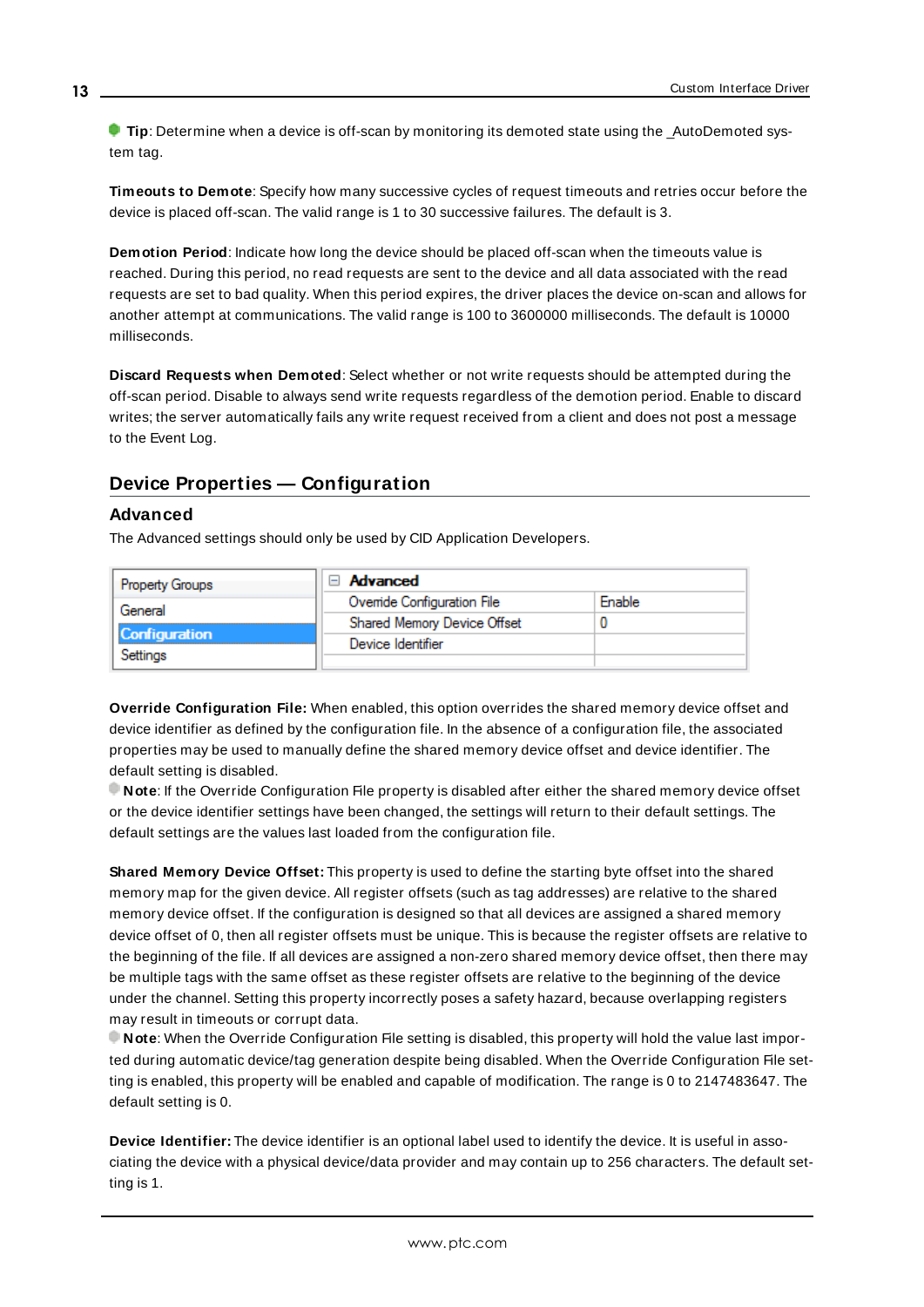## <span id="page-13-0"></span>**Device Properties — Settings**

| <b>Property Groups</b> | Timing               |     |
|------------------------|----------------------|-----|
|                        | Scan Rate Floor (ms) | 250 |
| <b>Jettings</b>        |                      |     |

#### **Timing**

**Scan Rate Floor:** Specify the device's minimum scan rate. Any client scan rate that is faster than the device's scan rate floor setting will be capped at the device's setting. The minimum value is 100 milliseconds. The maximum value is 60000 milliseconds. The default is 250 milliseconds.

### <span id="page-13-3"></span><span id="page-13-1"></span>**Device Properties — Timing**

The device Timing properties allow the driver's response to error conditions to be tailored to fit the application's needs. In many cases, the environment requires changes to these properties for optimum performance. Factors such as electrically generated noise, modem delays, and poor physical connections can influence how many errors or timeouts a communications driver encounters. Timing properties are specific to each configured device.

| Property Groups            | $\Box$ Communication Timeouts |      |
|----------------------------|-------------------------------|------|
| General                    | Connect Timeout (s)           |      |
| Scan Mode<br><b>Timina</b> | Request Timeout (ms)          | 1000 |
|                            | Attempts Before Timeout       |      |
|                            |                               |      |

### **Communications Timeouts**

<span id="page-13-4"></span>**Connect Timeout**: This property (which is used primarily by Ethernet based drivers) controls the amount of time required to establish a socket connection to a remote device. The device's connection time often takes longer than normal communications requests to that same device. The valid range is 1 to 30 seconds. The default is typically 3 seconds, but can vary depending on the driver's specific nature. If this setting is not supported by the driver, it is disabled.

**Note**: Due to the nature of UDPconnections, the connection timeout setting is not applicable when communicating via UDP.

<span id="page-13-5"></span>**Request Timeout**: Specify an interval used by all drivers to determine how long the driver waits for a response from the target device to complete. The valid range is 50 to 9,999,999 milliseconds (167.6667 minutes). The default is usually 1000 milliseconds, but can vary depending on the driver. The default timeout for most serial drivers is based on a baud rate of 9600 baud or better. When using a driver at lower baud rates, increase the timeout to compensate for the increased time required to acquire data.

<span id="page-13-2"></span>**Attempts Before Timeout**: Specify how many times the driver issues a communications request before considering the request to have failed and the device to be in error. The valid range is 1 to 10. The default is typically 3, but can vary depending on the driver's specific nature. The number of attempts configured for an application depends largely on the communications environment. This property applies to both connection attempts and request attempts.

#### **Timing**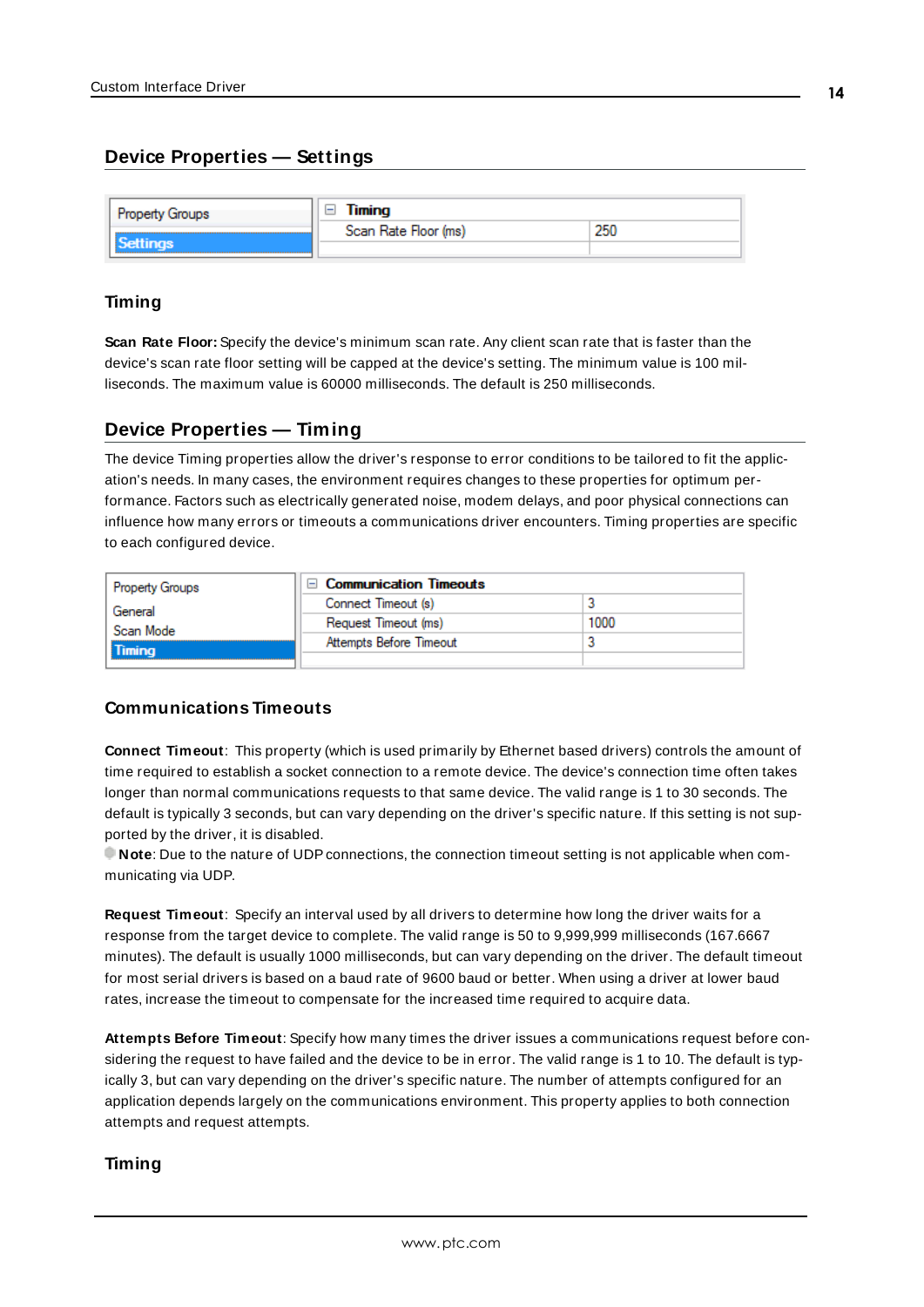**Inter-Request Delay**: Specify how long the driver waits before sending the next request to the target device. It overrides the normal polling frequency of tags associated with the device, as well as one-time reads and writes. This delay can be useful when dealing with devices with slow turnaround times and in cases where network load is a concern. Configuring a delay for a device affects communications with all other devices on the channel. It is recommended that users separate any device that requires an interrequest delay to a separate channel if possible. Other communications properties (such as communication serialization) can extend this delay. The valid range is 0 to 300,000 milliseconds; however, some drivers may limit the maximum value due to a function of their particular design. The default is 0, which indicates no delay between requests with the target device.

**Note**: Not all drivers support Inter-Request Delay. This setting does not appear if it is not available.

| Timing<br>$\overline{\phantom{0}}$ |  |
|------------------------------------|--|
| Inter-Request Delay (ms)           |  |
|                                    |  |
|                                    |  |
|                                    |  |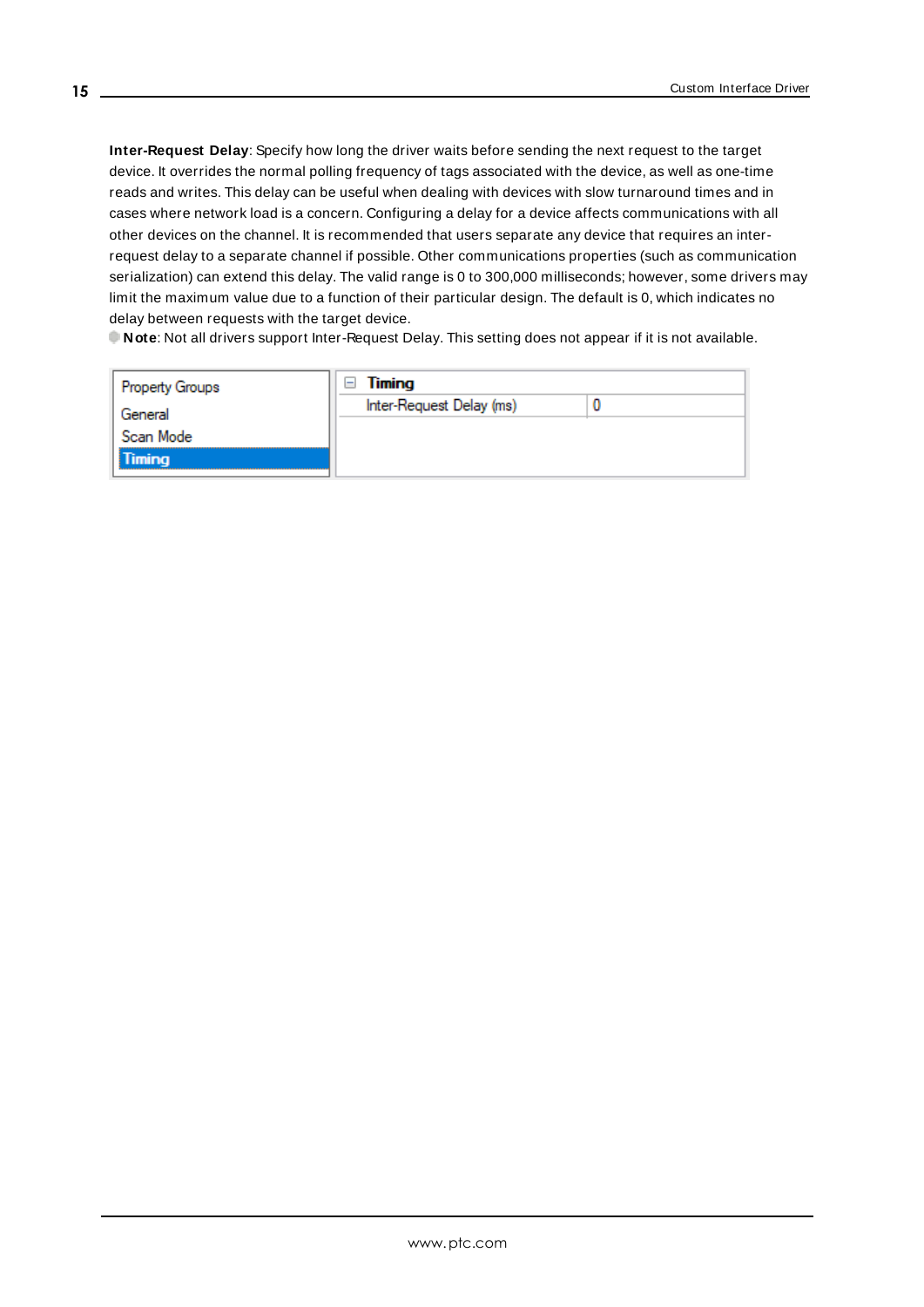## <span id="page-15-0"></span>**Data Types Descriptions**

| Data Type      | <b>Description</b>                                                                                                                        |
|----------------|-------------------------------------------------------------------------------------------------------------------------------------------|
| <b>Boolean</b> | Single bit                                                                                                                                |
|                | Signed 8-bit value                                                                                                                        |
| Char           | bit 0 is the low bit<br>bit 6 is the high bit<br>bit 7 is the sign bit                                                                    |
|                | Unsigned 8-bit value                                                                                                                      |
| <b>Byte</b>    | bit 0 is the low bit<br>bit 7 is the high bit                                                                                             |
|                | Signed 16-bit value                                                                                                                       |
| Short          | bit 0 is the low bit<br>bit 14 is the high bit<br>bit 15 is the sign bit                                                                  |
|                | Unsigned 16-bit value                                                                                                                     |
| Word           | bit 0 is the low bit<br>bit 15 is the high bit                                                                                            |
|                | Unsigned 32-bit value                                                                                                                     |
| <b>DWord</b>   | bit 0 is the low bit<br>bit 31 is the high bit                                                                                            |
|                | Signed 32-bit value                                                                                                                       |
| Long           | bit 0 is the low bit<br>bit 30 is the high bit<br>bit 31 is the sign bit                                                                  |
| <b>BCD</b>     | Two byte packed BCD Value range is 0-9999.                                                                                                |
|                | Behavior is undefined for values beyond this range.                                                                                       |
| <b>LBCD</b>    | Four byte packed BCD Value range is 0-99999999.<br>Behavior is undefined for values beyond this range.                                    |
|                | 32-bit floating point value                                                                                                               |
| <b>Float</b>   | bit 0 is the low bit<br>bit 31 is the high bit                                                                                            |
|                | 64-bit floating point value                                                                                                               |
| Double         | bit 0 is the low bit<br>bit 63 is the high bit                                                                                            |
| String         | Typically null terminated, null padded or blank padded ASCII string.<br>For some drivers, Strings include HiLo LoHi byte order selection. |
| Date           | 64-bit floating point value                                                                                                               |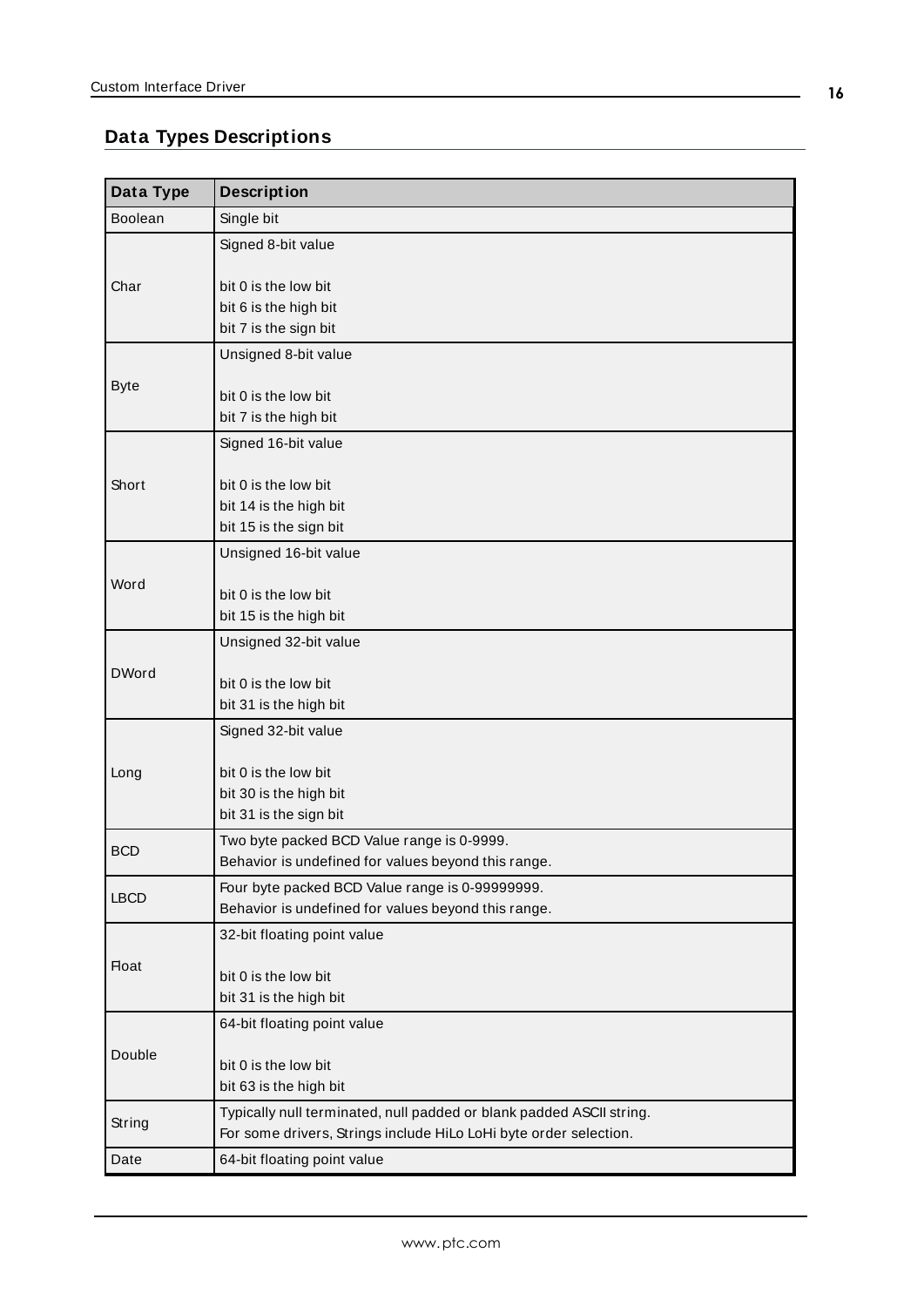## <span id="page-16-0"></span>**Address Descriptions**

Data is represented in a structure called a Shared Memory Data Register. Each register maintains separate Read and Write values in addition to corresponding error, quality, timestamp, and status information. The following information describes how to access Read and Write values. The syntax is as follows:

D<br/>kbyte offset> [/ <string length>] [. <br/> <br/> <br/><br/>column>]] [{<array index}>]

| Component                         | <b>Action</b> | <b>Description</b>                                                                   |
|-----------------------------------|---------------|--------------------------------------------------------------------------------------|
| <byte offset=""></byte>           | Required      | Represents the registers byte offset relative to the devices memory map off-<br>set. |
| <string<br>Length&gt;</string<br> | Optional      | String length.                                                                       |
| $<$ Row $>$                       | Optional      | Array row count.                                                                     |
| <column></column>                 | Optional      | Array column count.                                                                  |
| $-Bit$                            | Optional      | Bit index. *                                                                         |
| <array index=""></array>          | Optional      | Array index. **                                                                      |

\* Bits within Floats, Doubles and Array elements are not supported.

\* \* Array index for string arrays is not supported.

## **Ranges**

The maximum shared memory file size is limited to 2,147,483,648 bytes (2 gigabytes). This limitation will be enforced at project load (schema) and address validation.

#### **Valid Combinations/Hints**

D<br/>chyte offset> D<br/>byte offset> / <string length> D<br/>chyte offset> [<row>] [<column>] D<br/>chyte offset> . <br/> <br/>bit> Boolean D<br/>byte offset> {<array index>}

## **Examples**

8-bit value at byte offset 0 Address = D0 Data Type = Byte

32-character string value starting at byte offset 1000 Address = D1000/32 Data Type = String

Bit within Byte at offset 0.  $Address = D0.0$ Data Type = Boolean

**17**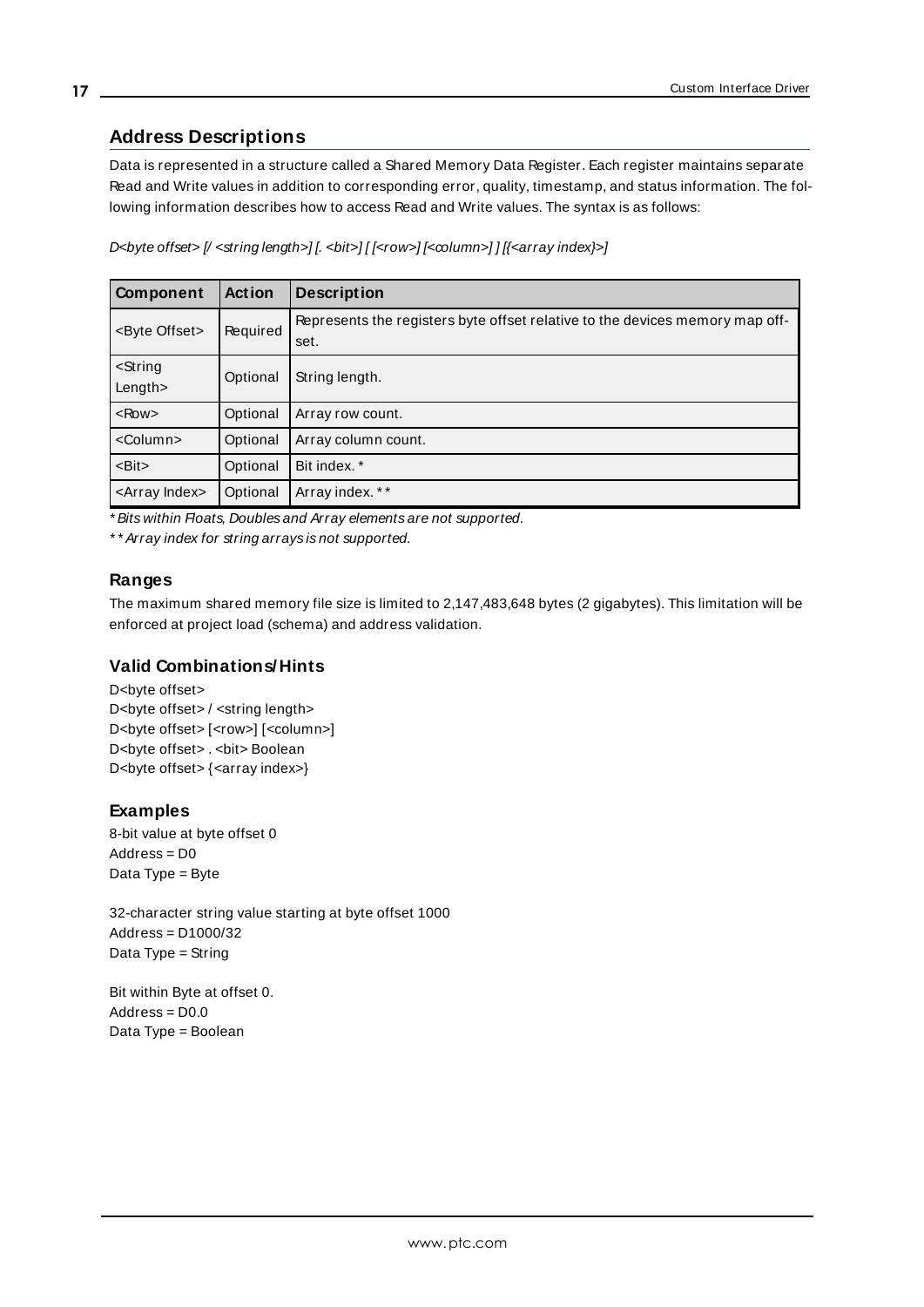## <span id="page-17-0"></span>**Automatic Device / Tag Generation**

The CIDA is responsible for generating a configuration file to be imported by the CID and used for automatically generating devices and tags. When running as a System Service, this file should reside locally and not in a network location.

For more information, refer to **Channel [Configuration](#page-6-1)**.

The driver performs automatic device / tag generation under the following circumstances:

- 1. Upon completion of the Channel Setup Wizard with a valid configuration file specified.
- 2. If the configuration file name changes in Dialog Mode and is then applied.

#### **Device Import**

Devices are automatically generated based on the following information:

- Device Name
- Device Identifier
- Custom Properties

**Note:** The device identifier is not validated. It is included for organizational purposes only.

#### **Tag Import**

Tags are automatically generated based on the following information:

- Tag Name
- Tag Address
- Tag Data Type
- Tag Read / Write Access
- Tag Scan Rate (Milliseconds)
- Tag Description

**Note**: The maximum number of tags processed in a single transaction is 128.

#### **Manually Starting Automatic Device / Tag Generation**

To manually start automatic device / tag generation, open the **Configuration** property group in **Channel Properties** and enable **Regenerate File**.

For more information, refer to **Channel [Configuration](#page-6-1)**.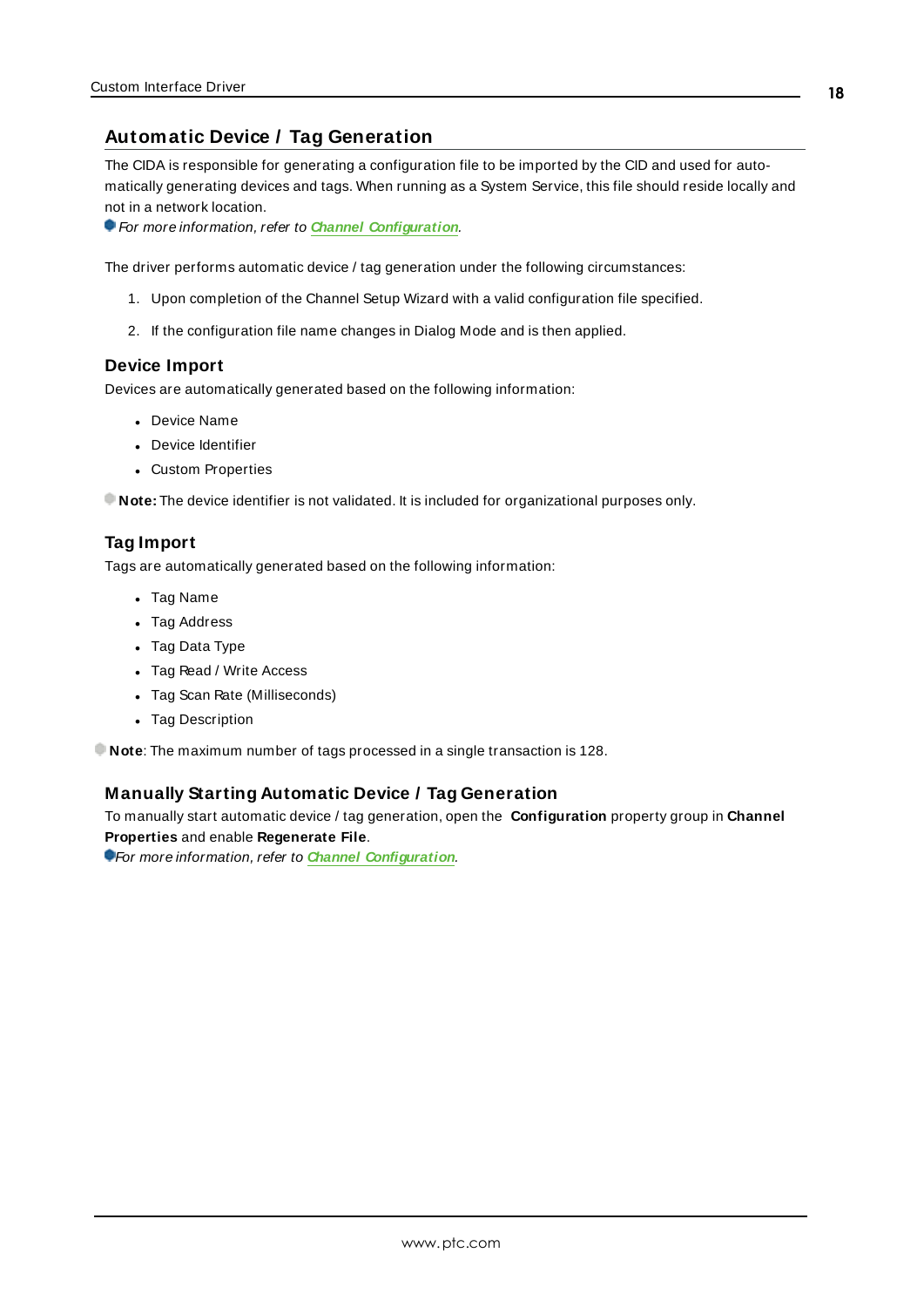## <span id="page-18-0"></span>**Developer Information**

The Developer Information pages provide in-depth information for understanding and implementing a CID Application. For information on a specific topic, select a link from the list below.

## **CIDA [Overview](#page-18-1) Shared Memory Interface Reference [Implementation](#page-25-0)**

## <span id="page-18-1"></span>**CIDA Overview**

The Custom Interface Driver (CID) has two components: the CID driver plug-in (which runs within the OPC server's process) and the Custom Interface Driver Application (CIDA). The Custom Interface Driver (CID) allows external parties to push data into and out of the OPC server for reads and writes, while relying on the OPC server to provide connectivity to all of its client / server protocols. The CIDA will be responsible for creating, initializing and freeing the shared memory area. It will also be responsible for creating a configuration file, which must conform to a schema defined by the OPC server for use with the CID. Users will be able to import the configuration file from within the CID channel settings, which will automatically generate devices and tags in the server.



## **Shared Memory**

To gain access to shared memory, both the shared memory client and the server must acquire a lock. Once acquired, the process can read and write to shared memory. Since only one process can hold the lock at a time, the lock shouldn't be held for too long because it starves the other processes from operating. Once the process is done working with the shared memory, it must release the lock immediately.

## <span id="page-18-2"></span>**CIDA Requirements**

The CIDA must use Win32 API for Shared Memory creation, initialization, usage, and destruction. Thus, developers must use a language that supports Win32 API calls, such as C++, VB.NET, C#, or Java Native Interface (NI).

## **CIDA Functions**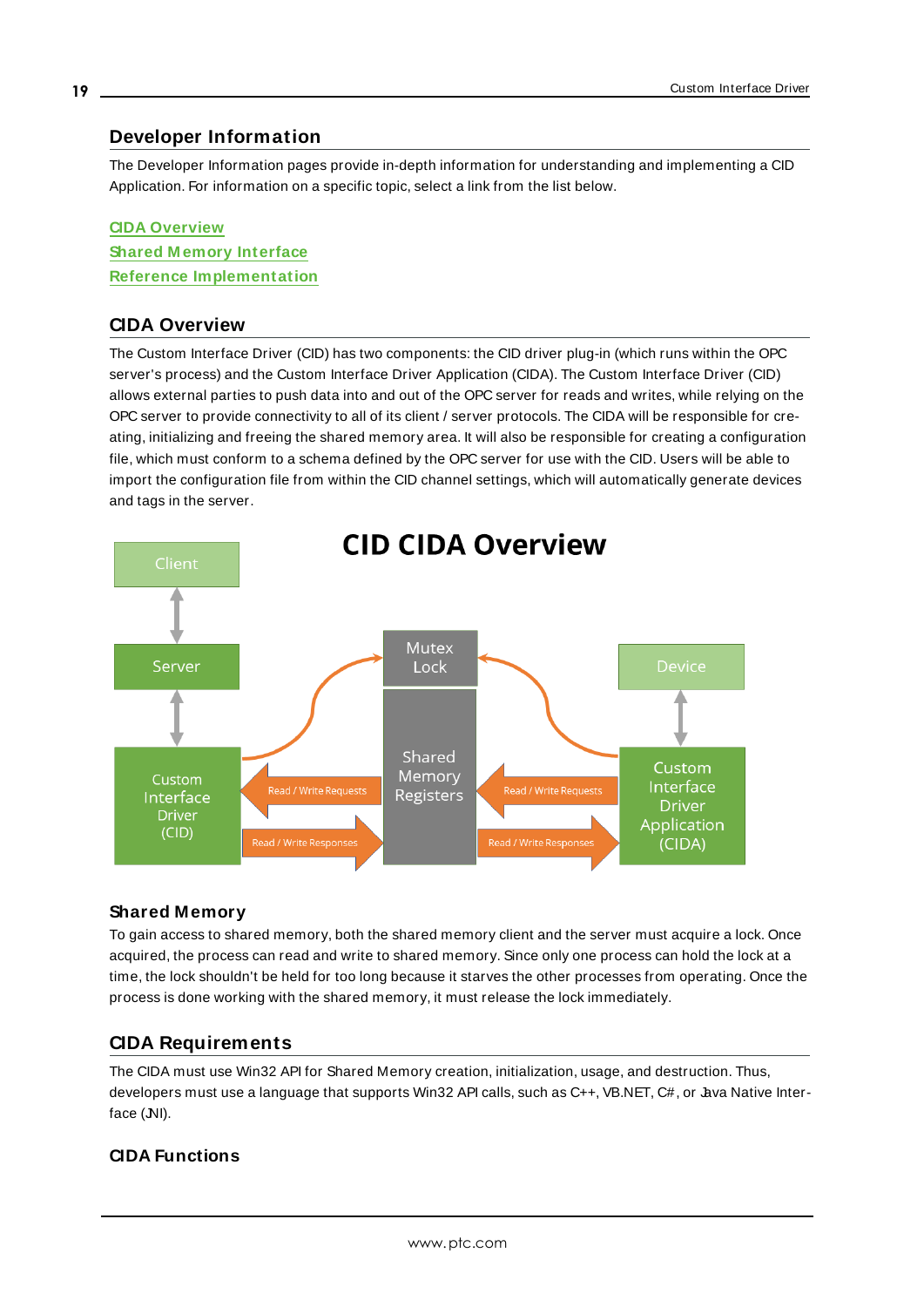The following information describes specific functions and the order in which these actions must be performed.

- 1. The CIDA must create the shared memory file if one does not exist.
	- a. It must use **OpenFileMapping** with or without security\* to open the shared memory file. If the file cannot be opened, use **CreateFileMapping** with or without security\* to create the shared memory file.

**Note:** Normally the CIDA creates the shared memory file and the CID opens the shared memory file. In the case where the CIDA is restarted after the CID has gained access to the shared memory file, the CIDA will be required to open the file (since it is already created).

- b. File name must be of the form Global\<Configuration Name>\_sm and cannot exceed 100 characters.
- c. File size cannot exceed 2GB.
- d. It must use **MapViewOfFile/UnMapViewOfFile** to map shared memory file into the CIDA's process space.
- e. It must use **CloseHandle** on exit to release the shared memory file.
- 2. The CIDA must create a global mutex for the purpose of locking access to the shared memory file.
	- a. It must use **CreateMutex** with or without security to create the mutex\* .

**Note:** The mutex should be created and locked prior to creating and initializing the shared memory to ensure that the CID does not access the memory prematurely.

- b. Mutex name must be of the form Global\ <Configuration Name>\_sm\_lock.
- 3. The CIDA must conform to the Shared Memory Data Register structure in the following ways. For more information, refer to **Shared Memory [Interface](#page-21-0)**.
	- a. If the Register supports reads, it must be configured as follows.
		- i. Assigns **REGISTER.ReadOffset**.
		- ii. Initializes **DATA.STATUS**flags to 0.
		- iii. Initializes **VALUE.Type**.
		- iv. Initializes VALUE. Value.
		- v. Initializes **VALUE.ExtSize** if register is a string or an array.
		- vi. Reserves **VALUE.ExtSize** bytes starting at **VALUE.ExtValue** for string and array data.
		- vii. Initializes **VALUE.ExtValue** for string and array data.
		- viii. Initializes **STRINGARRAY.StringSize** if register is a string array. **STRINGARRAY** must be cast onto **VALUE.ExtValue** for string arrays.
	- b. If the Register supports writes, it must be configured as follows.
		- i. Assigns **REGISTER.WriteOffset**.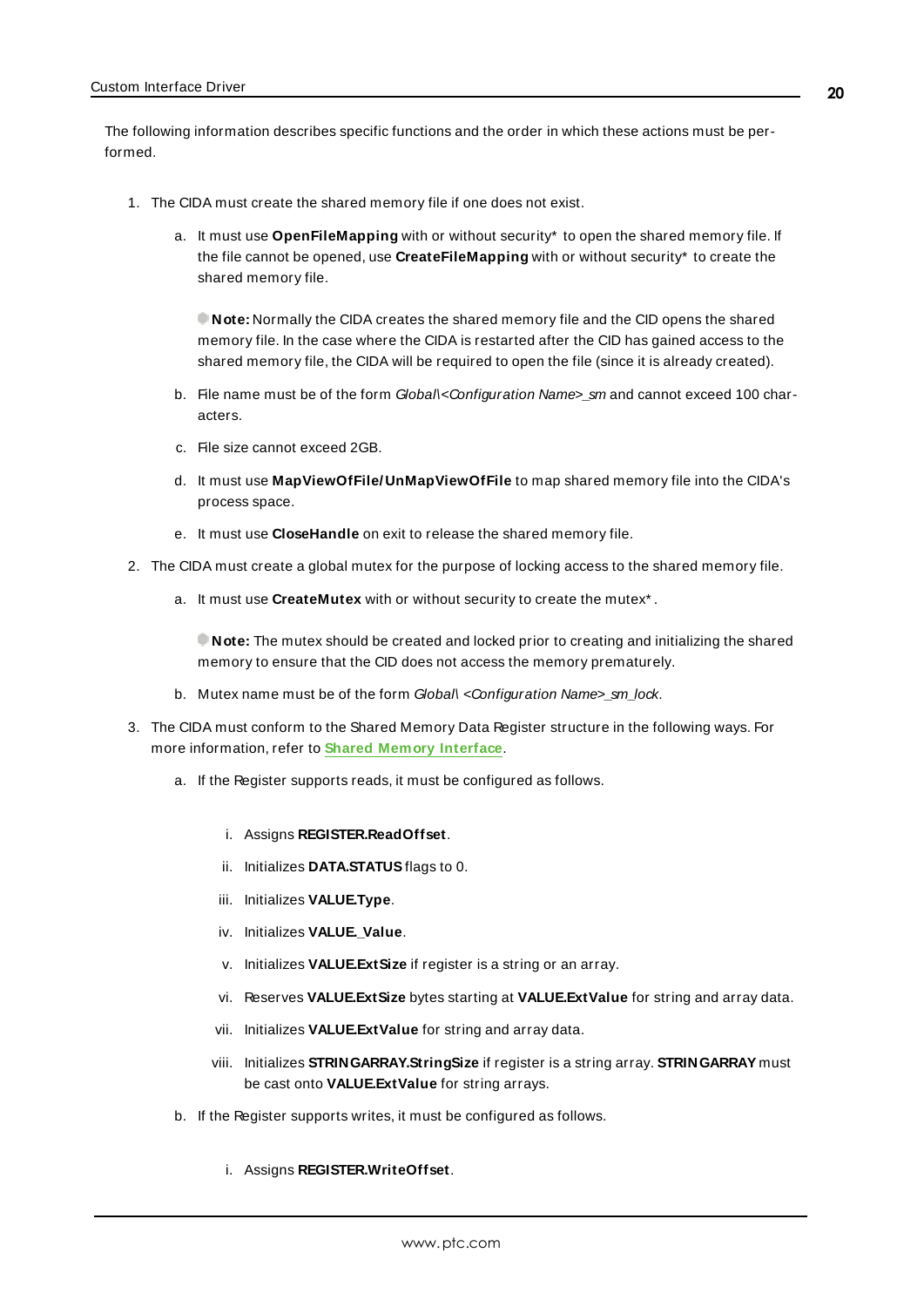- ii. Initializes **DATA.STATUS**flags to 0.
- iii. Initializes **VALUE.Type**.
- iv. Initializes VALUE. Value.
- v. Initializes **VALUE.ExtSize** if register is a string or an array.
- vi. Reserves **VALUE.ExtSize** bytes starting at **VALUE.ExtValue** for string and array data.
- vii. Initializes **VALUE.ExtValue** for string and array data.
- viii. Initializes **STRINGARRAY.StringSize** if register is a string array. **STRINGARRAY** must be cast onto **VALUE.ExtValue** for string arrays.
- c. Checks **WriteData.RequestPending** to determine if a write request is available. When true:
	- i. Caches the write value.
	- ii. Clears **WriteData.RequestPending** before performing the write.
	- iii. Performs the write.
- d. Sets **WriteData.Error/ErrorCode** based on a successful or failed write response.
- e. Sets **WriteData.ResponsePending** after **WriteData.Error/ErrorCode** is set on a successful or failed write response.
- f. Checks **ReadData.RequestPending** to determine if a read request is available. When true:
	- i. Clears **ReadData.RequestPending** before performing the read.
	- ii. Performs the read.
- g. Sets **ReadData.Error/ErrorCode** based on a successful or failed read response.
- h. Sets **ReadData.Quality** on a successful or failed read response.
- i. Sets **ReadData.Timestamp** on a successful or failed read response.
- j. Sets **ReadData.Value** on a successful read response.
- k. Sets **ReadData.ResponsePending** after items g. through j. are set on a successful or failed read response.
- 4. The CIDA must release resources for global mutex and shared memory file using the following:
	- a. CloseHandle returned from **CreateFileMapping**.
	- b. CloseHandle returned from **CreateMutex**.

\* Creating the shared memory file and mutex with security attributes is optional but recommended. The only requirement is that the CID must be able to open these resources from where it is running.

**Note:** The CID will be running in the context of a Windows Service under the System Account by default.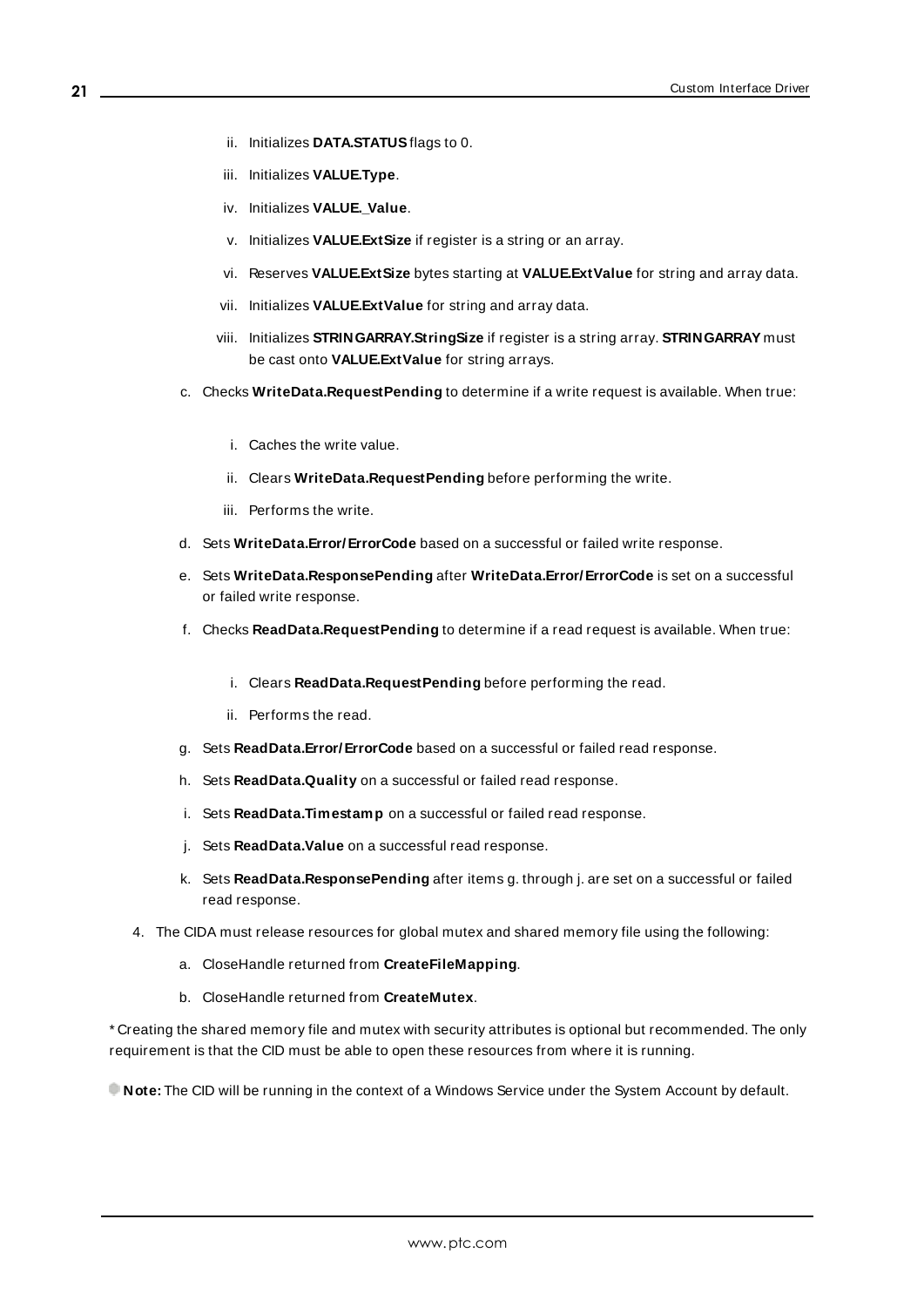### <span id="page-21-0"></span>**Shared Memory Interface**

The CID and CIDA communicate via Shared Memory by agreeing on a protocol that will be used to exchange information (in the same way that an application communicates with hardware). This protocol or interface is defined through structures, which are mapped onto the shared memory file's byte memory.

The main structure that defines a data item is the REGISTERstructure. Each data item requires its own REGISTER. Its location within the shared memory is set by the CIDA and is termed the byte offset in **[Address](#page-16-0) [Descriptions](#page-16-0)**. The byte offset must be unique for each REGISTER. When calculating the byte offset, users must take the footprint consumed by the REGISTERand its nested structures into account to prevent overlap with other registers. This is important because overlapping registers pose a safety hazard: they can result in timeouts and corrupt data.

For information on a specific structure, select a link from the list below.

**REGISTER [Structure](#page-21-1) DATA [Structure](#page-21-2) [VALUEStructure](#page-22-0) [STRINGARRAY](#page-24-0) Structure**

## <span id="page-21-1"></span>**REGISTER Structure**

The following table describes how a register is arranged in Shared Memory.

| Register<br>Member                | Offset         | <b>Size</b>    | <b>Description</b>                                                                                                                           |
|-----------------------------------|----------------|----------------|----------------------------------------------------------------------------------------------------------------------------------------------|
| <b>DWORD</b><br><b>ReadOffset</b> | $\Omega$       | $\overline{4}$ | Value of 0 in this field is Write Only; otherwise, byte offset (R) from begin-<br>ning of this header to ReadData. This is usually 12 bytes. |
| <b>DWORD</b><br>WriteOffset       | $\overline{4}$ | $\overline{4}$ | Value of 0 in this field is Read Only; otherwise, byte offset (W) from<br>beginning of this header to WriteData.                             |
| <b>BYTE</b><br>Reserved<br>[4]    | 8              | $\overline{4}$ | Reserved                                                                                                                                     |
| <b>DATA</b><br>ReadData*          | R              | Variable       | Read data for this register                                                                                                                  |
| <b>DATA</b><br>WriteData*         | W              | Variable I     | Write data for this register                                                                                                                 |

<span id="page-21-2"></span>\* For more information, refer to **DATA [Structure](#page-21-2)**.

### **DATA Structure**

| Data Member                                                    | Offset $Size$ |   | <b>Description</b>                                                                               |
|----------------------------------------------------------------|---------------|---|--------------------------------------------------------------------------------------------------|
| typedef struct_<br>tagSTATUS<br><b>WORD</b><br>RequestPending: | $\Omega$      | 2 | Status bit field.<br>True for new Read or Write request. Set by the CID, cleared by the<br>CIDA. |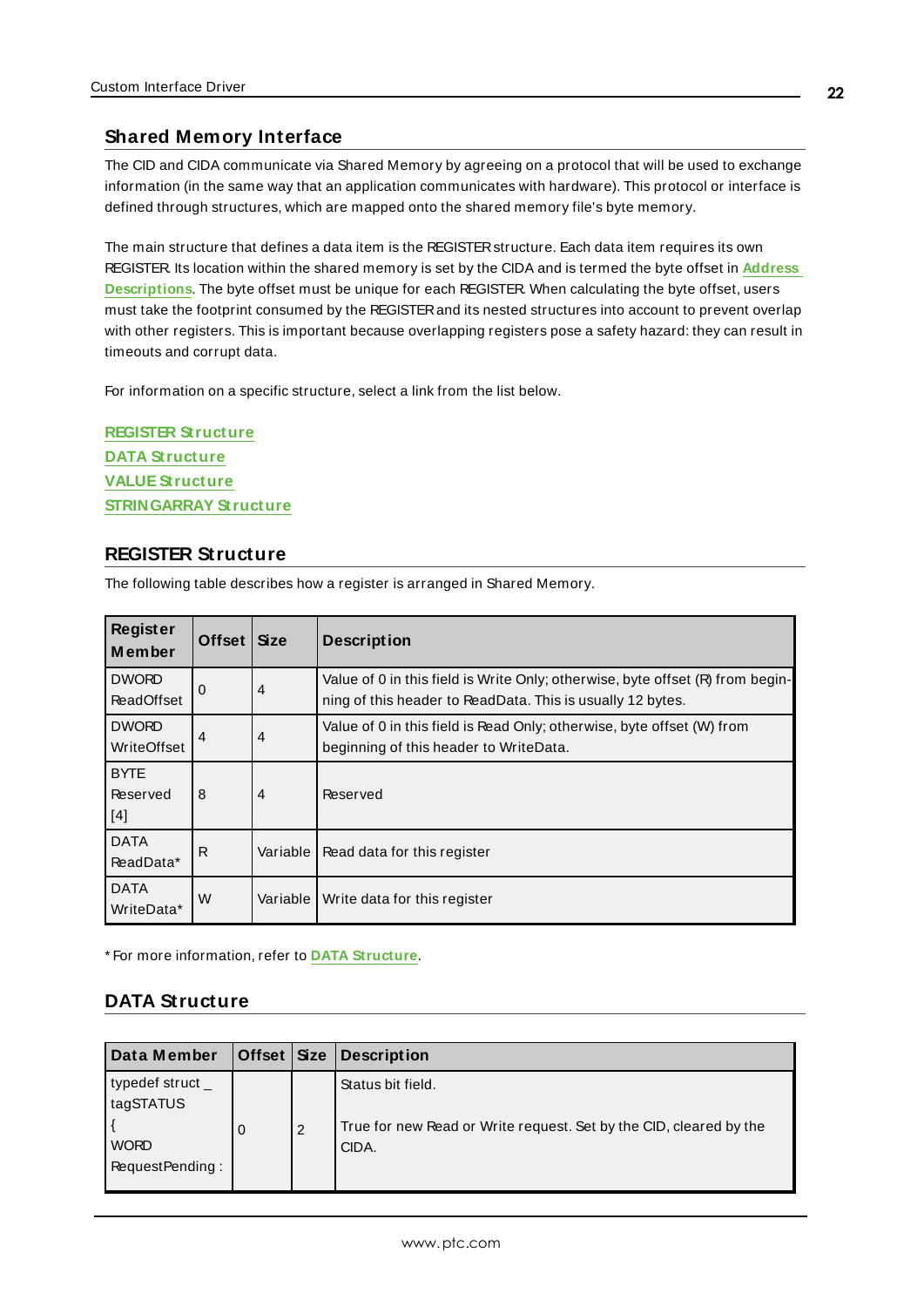| Data Member                                                                                            | Offset   Size  |                | <b>Description</b>                                                                                                                                                                                                                                                                                                        |
|--------------------------------------------------------------------------------------------------------|----------------|----------------|---------------------------------------------------------------------------------------------------------------------------------------------------------------------------------------------------------------------------------------------------------------------------------------------------------------------------|
| 1;<br><b>WORD Respon-</b><br>sePending: 1;<br>WORD Error: 1;<br>WORD Reserved:<br>13;<br><b>STATUS</b> |                |                | True when new Read or Write response (success or failure) is avail-<br>able. Set by the CIDA, cleared by the CID.<br>True when ErrorCode is applicable. CID will not look at ErrorCode if<br>error is false. Set by the CIDA upon error condition, cleared by CIDA<br>when error condition no longer exists.<br>Reserved. |
| <b>DWORD</b><br><b>ErrorCode</b>                                                                       | $\overline{2}$ | $\overline{4}$ | Vendor-specific error that will be posted in OPC server's Event Log.<br>The corresponding tag will be set to Quality. CID will not look at<br>ErrorCode if error is false.                                                                                                                                                |
| <b>WORD Quality</b>                                                                                    | 6              | $\overline{2}$ | For valid OPC quality values, refer to the Visual $C_{++}$ Custom Interface<br>VS2008 Example for a complete list of OPC Quality values.                                                                                                                                                                                  |
| <b>FILETIME</b><br>Timestamp                                                                           | 8              | 8              | 64-bit structure representing the number of 100-nanosecond inter-<br>vals since 1/1/1601.<br>typedef struct<br><b>DWORD LowDateTime</b><br><b>DWORD HighDateTime</b><br>} FILETIME                                                                                                                                        |
| VALUE Value*                                                                                           | 16             | $13***$        | The data value.                                                                                                                                                                                                                                                                                                           |

\* For more information, refer to **VALUE [Structure](#page-22-0)**.

<span id="page-22-0"></span>\* \* Size will exceed this value for string and array data.

## **VALUE Structure**

| Value<br>Member        | Offset $Size$  |   | <b>Description</b>                                                                                                                                                                                          |  |  |
|------------------------|----------------|---|-------------------------------------------------------------------------------------------------------------------------------------------------------------------------------------------------------------|--|--|
| <b>VALTYPE</b><br>Type | $\overline{0}$ | 2 | Where VALTYPE is a WORD with possible values:<br>0 T_UNDEFINED<br>1 T_BOOL<br>2 T_BYTE<br>3 T_CHAR<br>4 T_WORD<br>5 T_SHORT<br>6 T_DWORD<br>7 T_LONG<br>8 T_FLOAT<br>9 T_DOUBLE<br>10 T_DATE<br>11 T_STRING |  |  |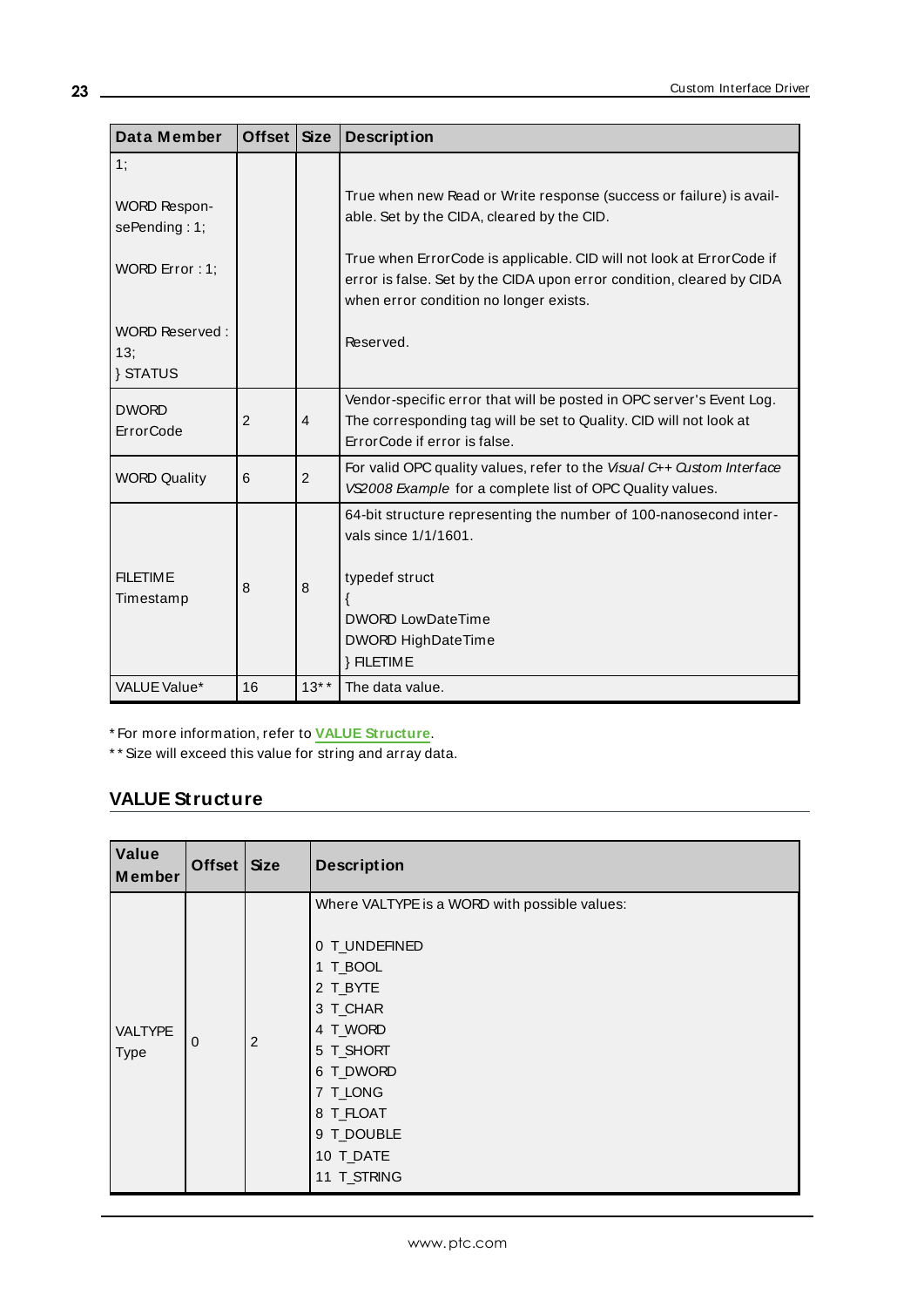|                                                                                                                                                                                                                                                                                                |                |                | 0x1000 T_ARRAY                                                                                                                                                                   |
|------------------------------------------------------------------------------------------------------------------------------------------------------------------------------------------------------------------------------------------------------------------------------------------------|----------------|----------------|----------------------------------------------------------------------------------------------------------------------------------------------------------------------------------|
|                                                                                                                                                                                                                                                                                                |                |                | Value cannot be of type T_ARRAY by itself, it must be masked with one of<br>the above types.                                                                                     |
| <b>WORD</b><br>Reserved                                                                                                                                                                                                                                                                        | $\overline{2}$ | $\overline{2}$ | Reserved                                                                                                                                                                         |
| union<br>$\{$<br><b>BOOL</b><br>boolVal<br><b>BYTE</b><br>bVal<br><b>CHAR</b><br>cVal<br><b>WORD</b><br>wVal<br><b>SHORT</b><br><b>iVal</b><br><b>DWORD</b><br>dwVal<br><b>LONG</b><br><b>IVal</b><br><b>FLOAT</b><br>fltVal<br><b>DOUBLE</b><br>dblVal<br><b>DATE</b><br>dateVal<br>} _Value; | $\overline{4}$ | 8              | The data value will be stored in this union to facilitate easy access without<br>type conversion. The only exceptions are string and array data, which will<br>utilize ExtValue. |
| <b>WORD</b><br><b>ExtSize</b>                                                                                                                                                                                                                                                                  | 12             | $\overline{2}$ | Maximum number of bytes ExtValue is capable of storing.                                                                                                                          |
| ExtValue [                                                                                                                                                                                                                                                                                     | 14             | Variable       | The data value for string and array data will be stored at this placeholder.                                                                                                     |

## **Strings and Arrays**

String length and array data are unknown at compile time. They are application-specific and chosen at runtime. String length and array data are stored in the byte array "ExtValue" to allow for variable length. The number of bytes in ExtValue is stored in "ExtSize."

## **String Data**

ExtValue will store the packed, wide character, null terminated string data. Wide characters use 2 bytes per character, thereby allowing for Unicode strings. It is recommended that users be cautious when copying string data into ExtValue, since ExtSize is the maximum number of bytes that can be stored in ExtValue, not the number of characters. The number of characters that can be stored is ExtSize / 2.

**Important:** ExtSize is not the current length of the string.

## **Array Data**

ExtValue will store the array data in the order given in the examples below.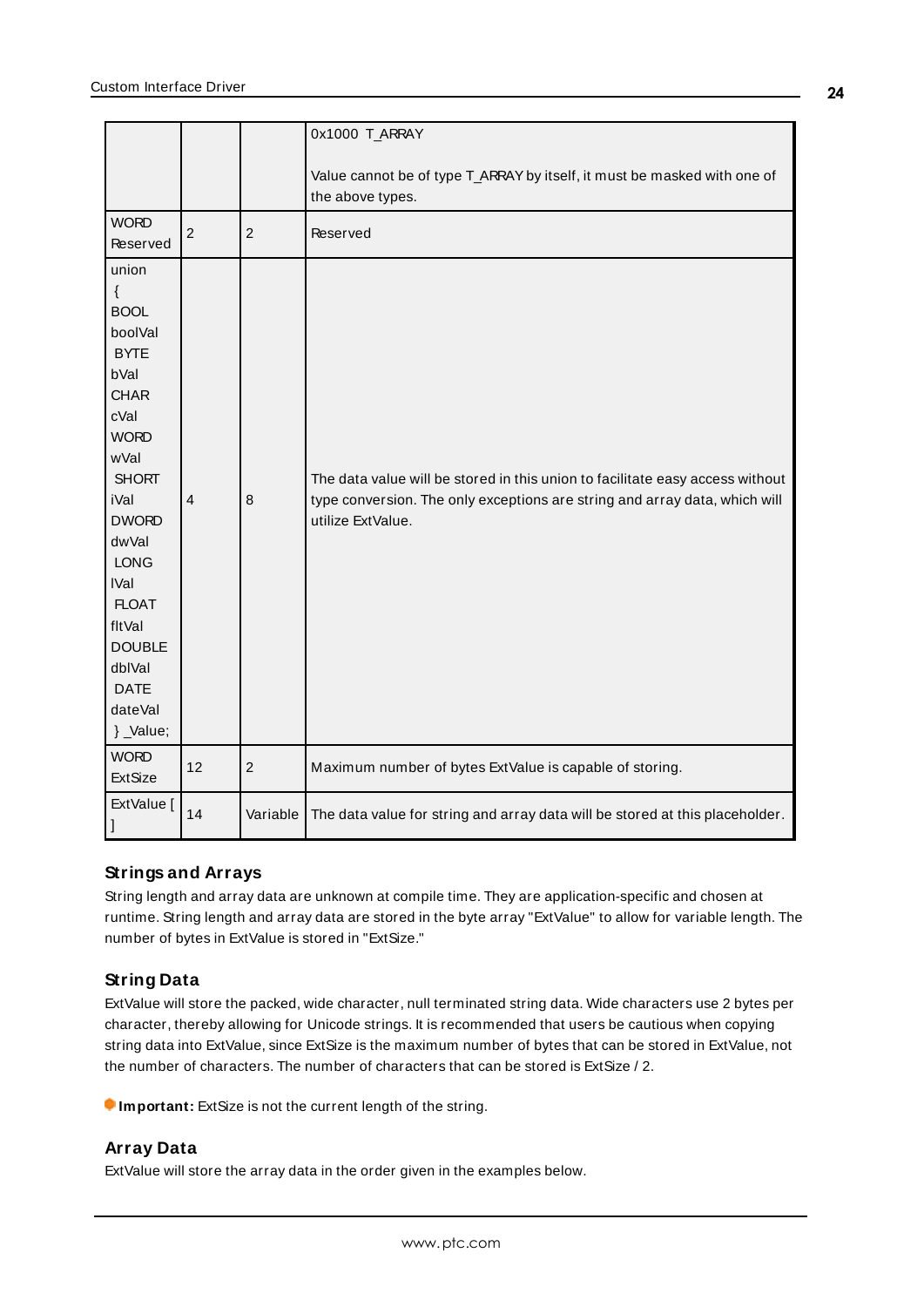### **Example 1**

1 Dimensional Array (1 row, y columns) Element[0], Element[1], …Element[n]

### **Example 2**

2 Dimensional Arrays (x rows, y columns) Element[0][0], …Element[0][y], Element [1][0], …Element[1][y], …Element[x][y]

## **String Arrays**

A string array is defined as an array of equal length strings. They are stored similar to standard arrays with the exception that a WORD precedes the array data, representing the maximum number of characters in each string (not the length). The structure STRINGARRAY encapsulates this value and the array data to follow. For more information, refer to **[STRINGARRAY](#page-24-0) Structure**.

## <span id="page-24-0"></span>**STRINGARRAY Structure**

| <b>STRINGARRAY</b><br>l Member | Offset <sup>V</sup> | <b>Size</b>    | <b>Description</b>                                                                                              |
|--------------------------------|---------------------|----------------|-----------------------------------------------------------------------------------------------------------------|
| <b>WORD StringSize</b>         |                     | $\overline{2}$ | The size of each string in the array as a wide character count.<br>Each string in the array is of equal length. |
| BYTE Data []                   | 2                   |                | Variable   Placeholder for string array data.                                                                   |

#### **Example**

String Array D0/10 [5] This is an array of 5, 10 character strings.

VALUE.ExtSize would equal (10 characters \* 2 bytes per wide character) \* 5 elements + size of (StringSize) = 102 bytes.

The STRINGARRAY would be cast onto VALUE.ExtValue where STRINGARRAY.StringSize would be set to 10. Assuming the string data = "hello", "world", the first two array elements of STRINGARRAY.Data would be stored as:

'h' 'e' 'l' 'l' 'o' 0x00 0x00 0x00 0x00 0x00, 'w' 'o' 'r' 'l' 'd' 0x00 0x00 0x00 0x00 0x00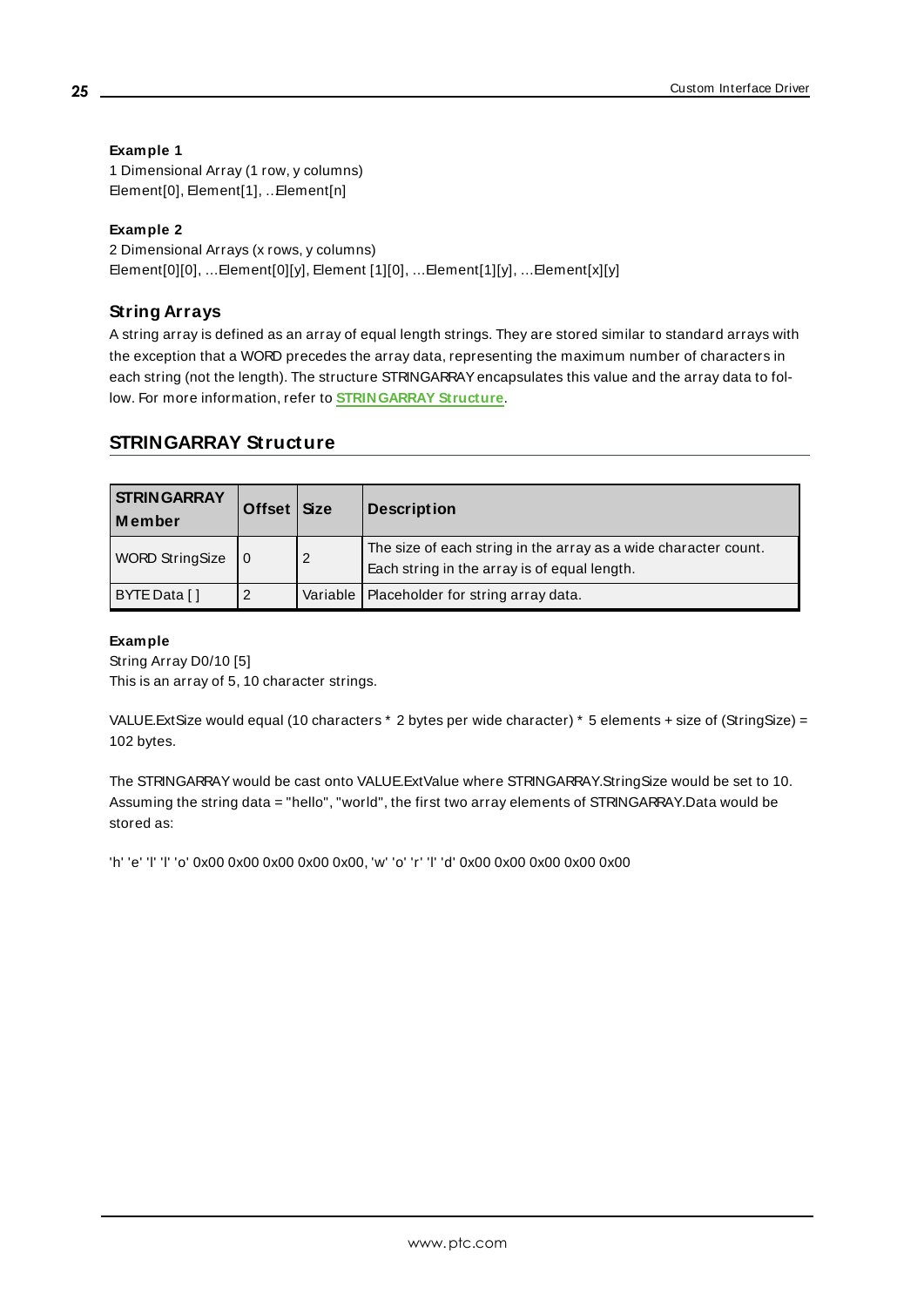#### <span id="page-25-0"></span>**Reference Implementation**

A reference implementation is provided with the driver. It will do the following:

- 1. Create a shared memory file.
- 2. Create a mutex available to multiple processes.
- 3. Define two devices, each with a name, device identifier, and tag table.
- 4. Define a tag table for each device that contains at least 5 tags. Implementation should allow for expanding the available number of tags by adding to the table only. Include string and array references so data serialization can be fully demonstrated.

Each tag will have the following attributes:

- Name (such as Valve1).
- Register offset
- Data type. The data types included are as follows:
	- a. Boolean
	- b. Char
	- c. Byte
	- d. Short
	- e. Word
	- f. Long
	- g. DWord
	- h. Float
	- i. Double
	- j. Date
	- k. String
- Array Size is -1 if not applicable.
- Description (such as Slurry output).
- Group (such as XAxis).
- 5. Simulate reading from a device by reading from a cached value on every request. This value is used as the Read response.
- 6. Simulate writing to a device by writing to a cached value with the value in the Write request.
- 7. Perform the simulated Reads and Writes outside the shared memory lock.
- 8. Accept command line argument "exportconfig" to export the configuration file that meets the requirements of the configuration schema. Shared memory name and size will be hard-coded in the sample. The following support information is included:
	- a. **Company Name:** My Company
	- b. **Phone:** 1-888-555-1212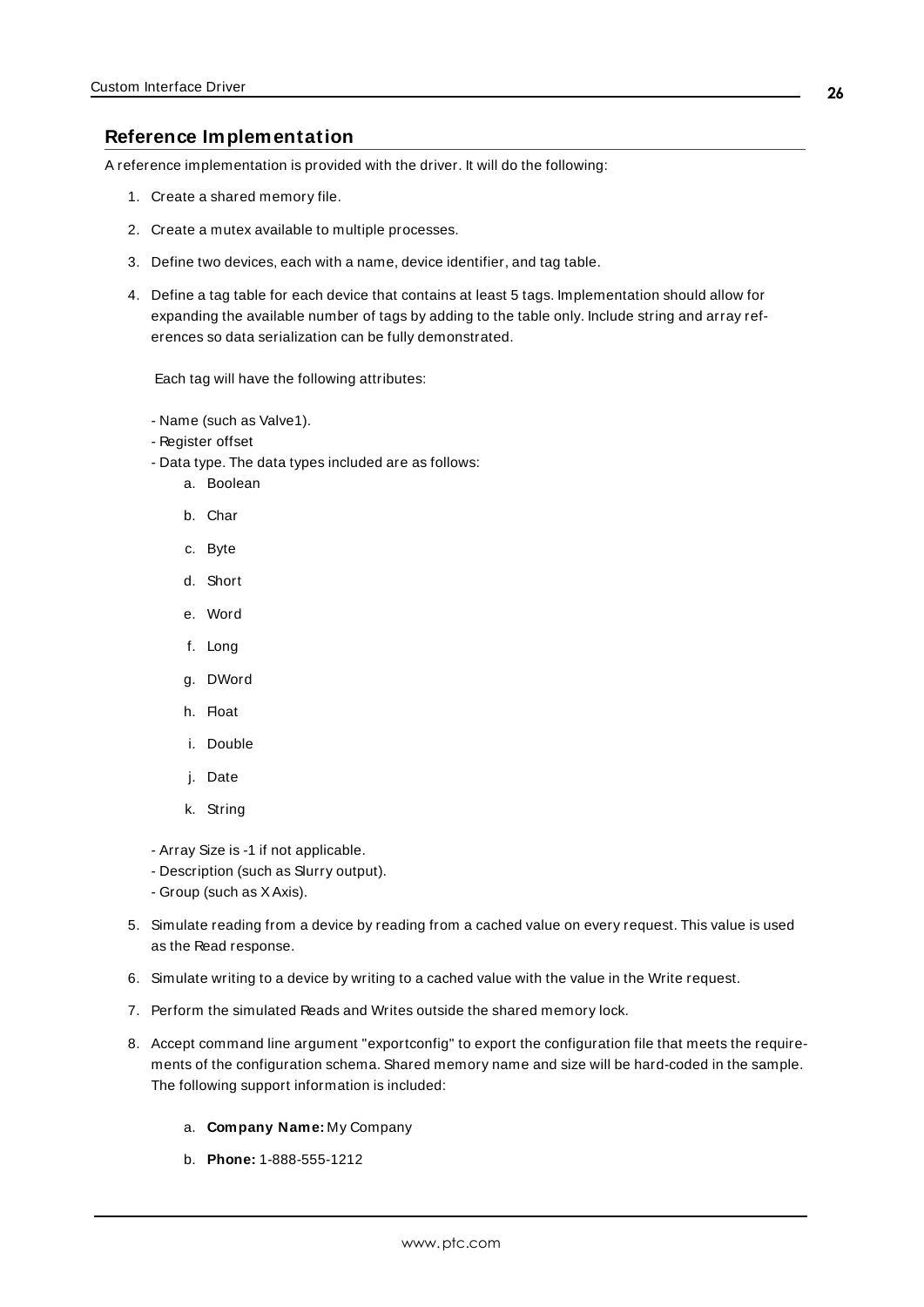- c. **Email:** support@mycompany.com
- d. **Configuration Launch Hint:** At the command prompt…
- e. **Runtime Launch Hint:** At the command prompt…
- f. **Help Launch Hint**
- g. **Additional**
- 9. Output XML in rudimentary fashion (such as string output), rather than utilizing XML DOM/SAXparser in this reference implementation.

## <span id="page-26-0"></span>**Reference Implementation Architecture**

The Shared Memory Server requirements were listed in **CIDA [Overview](#page-18-1)**. The following is for implementing a reference sample only and not a requirement of all CIDAs. The four main classes are CRuntime, CDevice, CTag, and CValue.

#### **CRuntime**

- Creates CDevices and CTags from table.
- Exports configuration settings to configuration file when requested.
- Thread for processing reads and writes.
- Owns list of CDevices.

#### **CDevice**

- Exports its settings to configuration file when requested.
- Provides next tag to process in CRuntime thread.
- Owns list of CTags.

#### **CTag**

- Exports its settings to configuration file when requested.
- Read and write data members for caching data from Shared Memory.

**Note:** Both Write data from Shared Memory and Simulated Read data are stored at this object.

#### **CValue**

- Performs value simulation.
- Manages extended value (arrays and strings) for local storage (CTag).
- Provides VALTYPE helper functions.
- Provides Date and Time conversion functions.

#### **Threads**

The Reference Implementation has two threads: **Main Application Thread** and **Read/Write Thread**. The Main Application Thread is responsible for creating and destroying the Read/Write thread. It also fires a quit event when the quit character is entered at the command line. The Read/Write Thread is responsible for reading from or writing to the device and shared memory.

#### **Read/Write to Device**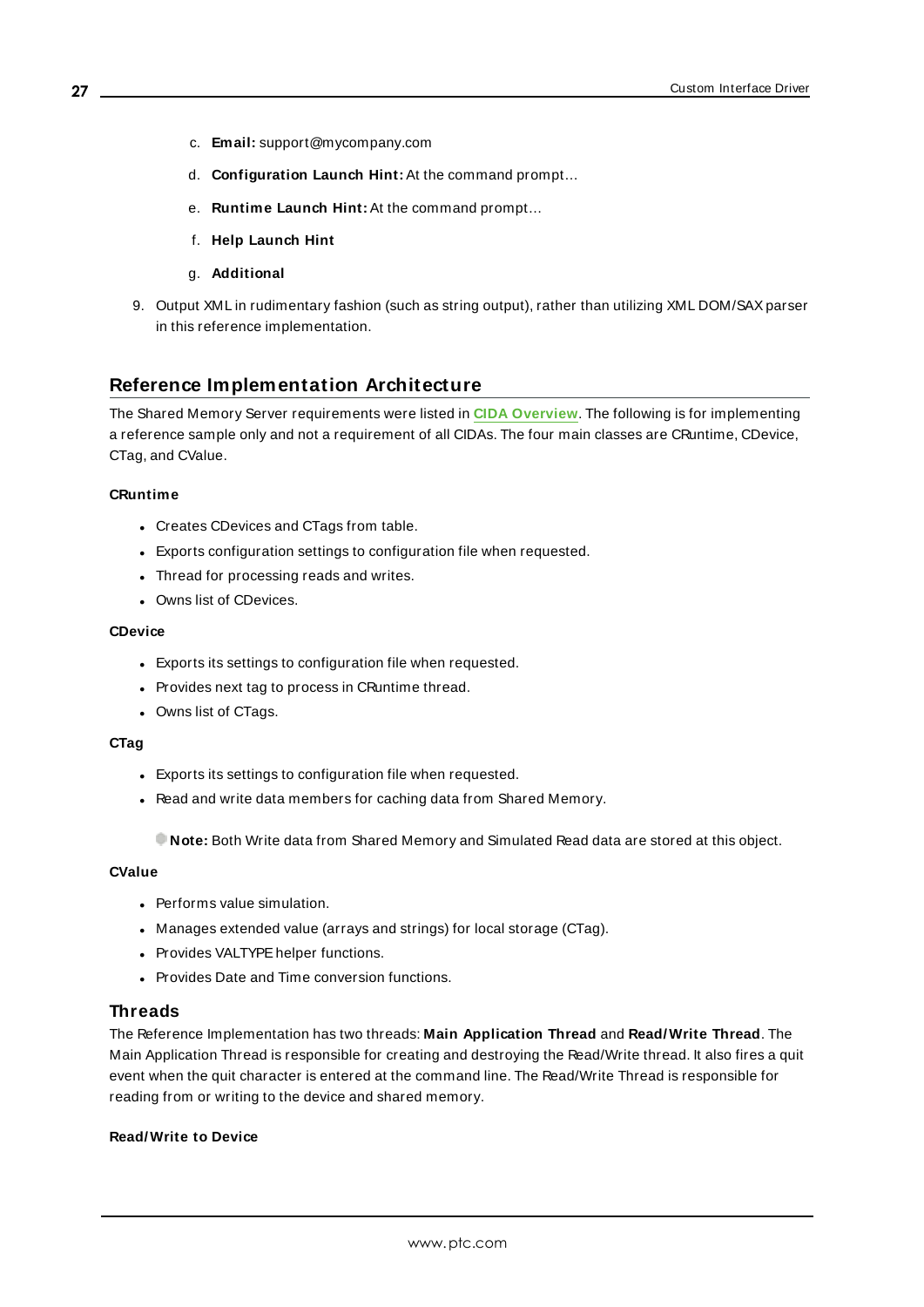- 1. If the current tag has its "Write request pending" flag set, the following will occur:
	- A write will be performed to the device.
	- Upon completion, the write result will be cached and the tag flag will be set as "Write" response pending."
- 2. If the current tag has its "Read request pending" flag set, the following will occur:
	- A read will be peformed from the device.
	- Upon completion, the read result will be cached and the tag flag will be set as "Read response pending."

#### **Read/Write to Shared Memory**

- 1. If the current tag has its "Write response pending" flag set, the following will occur:
	- The Shared Memory will be updated with the Write result.
	- The Write ResponsePending flag will be set.
- 2. If the current tag has its "Read response pending" flag set, the following will occur:
	- . The Shared Memory will be updated with the Read result.
	- The Read ResponsePending flag will be set.
- 3. Get a new tag to process. The walk list of devices and device's list of tags are as follows: first device, first tag; first device, second tag and so on.
- 4. If the Shared Memory Register for the current tag has a Write RequestPending, set the "Write request pending" flag on tag.
- 5. If the Shared Memory Register for the current tag has a Read RequestPending, set the "Read request pending" flag on tag.
- 6. Read/Write to device.

#### <span id="page-27-0"></span>**CID/ CIDA Reference Implementation Demonstration**

For information on implementing CID/CIDA, follow the instructions below.

- 1. Click **Start** and then navigate to the **Example Source Code** menu. Then, select **Custom Interface Example Code** | **Visual C++ Custom Interface VS2008 Example**.
- 2. Build "cidarefimplcpp" for **Release Mode**.
- 3. Once the CIDA executable file has been created, run the "exportconfig" command line against it to generate the XML configuration file for the server. For example, <CIDA Filename>.exe -exportconfig.
- 4. Run "cidarefimplcpp.exe". A console will appear that says "Enter q to quit."
- 5. Next, launch the OPC server.
- 6. In the **Administrator** tool, select **Configuration**. Then, click **File** | **New**.
- 7. To invoke a new Channel Wizard, click on **Click to add a channel**.
- 8. Click **Next**. In the drop-down box, select **Custom Interface**.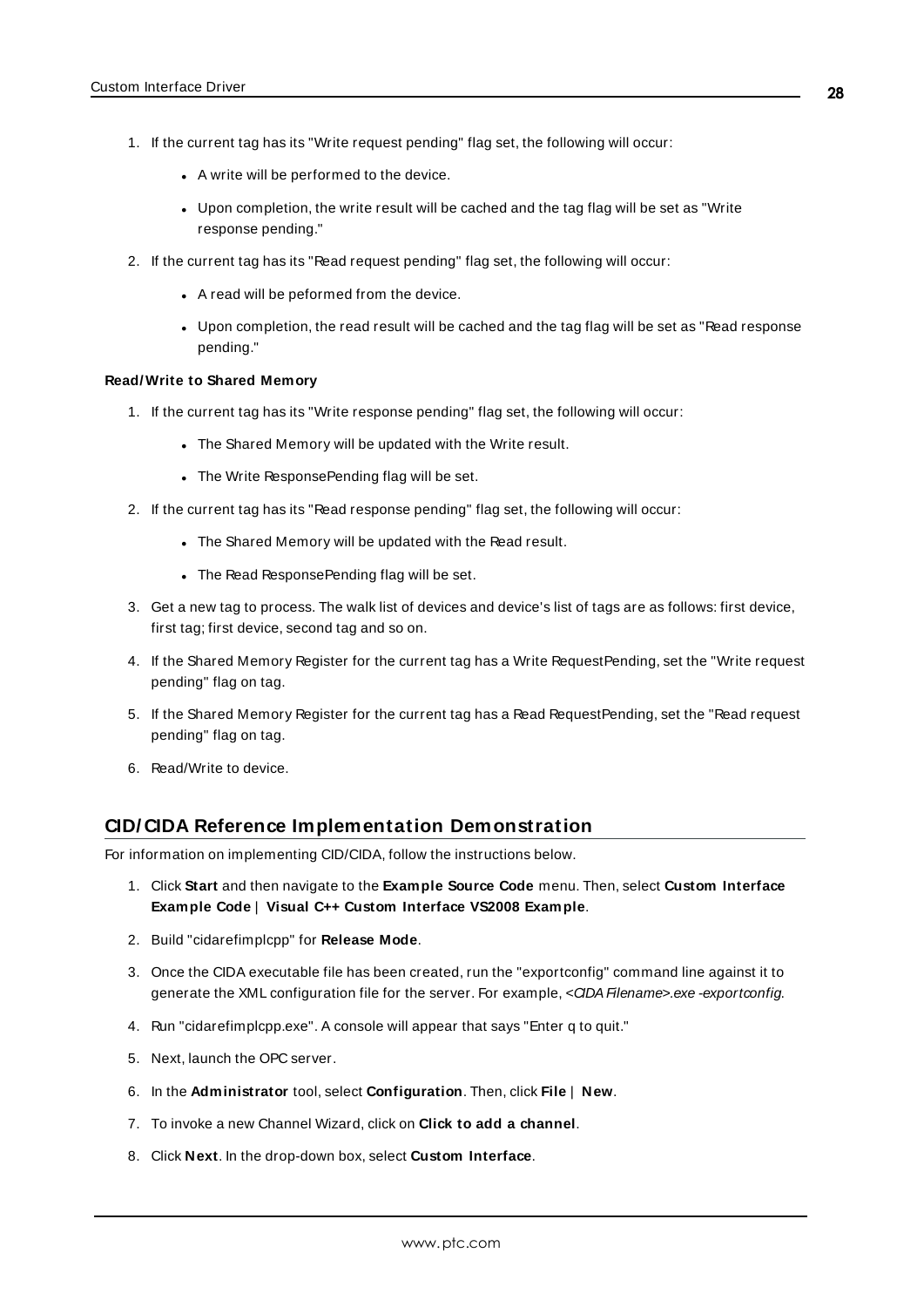- 9. Click **Next**.
- 10. Click **Next**. When prompted to enter or browse for a configuration file, click on the browse button (designated by ellipses) to invoke the **File Open** dialog.
- 11. To complete the Channel Wizard, click **Next** and then click **Finish**. Devices and tags will be generated automatically based on the configuration file.
- 12. Expand the channel: two devices called "Device1" and "MotionController1" should be visible. Expand the devices: tags and tag groups should be visible.
- 13. Right-click on one of the devices and then select **Properties**.
- 14. In the Device Properties dialog, users will note that the Device Name was automatically imported, and that there are no models to choose.
- 15. Click on the **Settings** property group to display the **Timing** properties. Click on the **Configuration** property group to display the **Configuration File** and **Advanced** settings. For more information, refer to **Device [Configuration](#page-12-0)**.
- 16. Next, launch the OPC Quick Client that comes with the OPC server by clicking **Tools** | **Launch OPC Quick Client**.
- 17. Browse to "Channel1.Device1" and "Channel1.MotionController1". Items will be mapping to the tags within the OPC server.

| OPC Quick Client - Untitled * |                                                                       |           |                                     |                     | $\Box$ o $\times$ |  |
|-------------------------------|-----------------------------------------------------------------------|-----------|-------------------------------------|---------------------|-------------------|--|
| File<br>Edit View Tools Help  |                                                                       |           |                                     |                     |                   |  |
| ∦<br>2 H š š š S              | <b>临暑X</b>                                                            |           |                                     |                     |                   |  |
| OPC_Server                    | Item ID                                                               | Data Type | Value                               | Timest Qualit       |                   |  |
| <b>Channel1.Device1</b>       | Channel1.Device1.BoolArray Boolean Ar, [0,0,0,0,0]                    |           |                                     | 11:54: Good         |                   |  |
| Channel1.MotionController1    | Channel1.Device1.BoolTag                                              | Boolean   | 0                                   | 11:54: Good         |                   |  |
|                               | @Channel1.Device1.ByteArray Byte Array [50,50,50,50,50][5             |           |                                     | 11:54: Good         |                   |  |
|                               | Channel1.Device1.ByteTag                                              | Byte      | 50                                  | 11:54: Good         |                   |  |
|                               | Channel1.Device1.CharArray CharArray [50,50,50,50,50][5 ]             |           |                                     | 11:54: Good         |                   |  |
|                               | Channel 1. Device 1. Char Tag                                         | Char .    | 50                                  | 11:54: Good         |                   |  |
|                               | Channel 1. Device 1. Date Tag                                         | Date      | 2009-10-13T15:54:41.000 11:54: Good |                     |                   |  |
|                               | Channel1.Device1.DoubleAr Double Ar,, [50,50,50,50,50]                |           |                                     | 11:54: Good         |                   |  |
|                               | Channel1,Device1,DoubleTag Double                                     |           | 51                                  | 11:54: Good         |                   |  |
|                               | @Channel1.Device1.DWordAr., DWord Ar., [50,50,50,50,50][5 11:54: Good |           |                                     |                     |                   |  |
|                               | Channel1.Device1.DWordTag DWord                                       |           | 50                                  | 11:54: Good $\vert$ |                   |  |
|                               |                                                                       |           |                                     |                     |                   |  |
| Ready                         |                                                                       |           |                                     | Item Count: 27      |                   |  |

18. Since "cidarefimplcpp.exe" was left running, all items should have Good quality with values ramping every second. The exception will be the Boolean tags (which will toggle) and the String/String Array tags (which will display an empty string).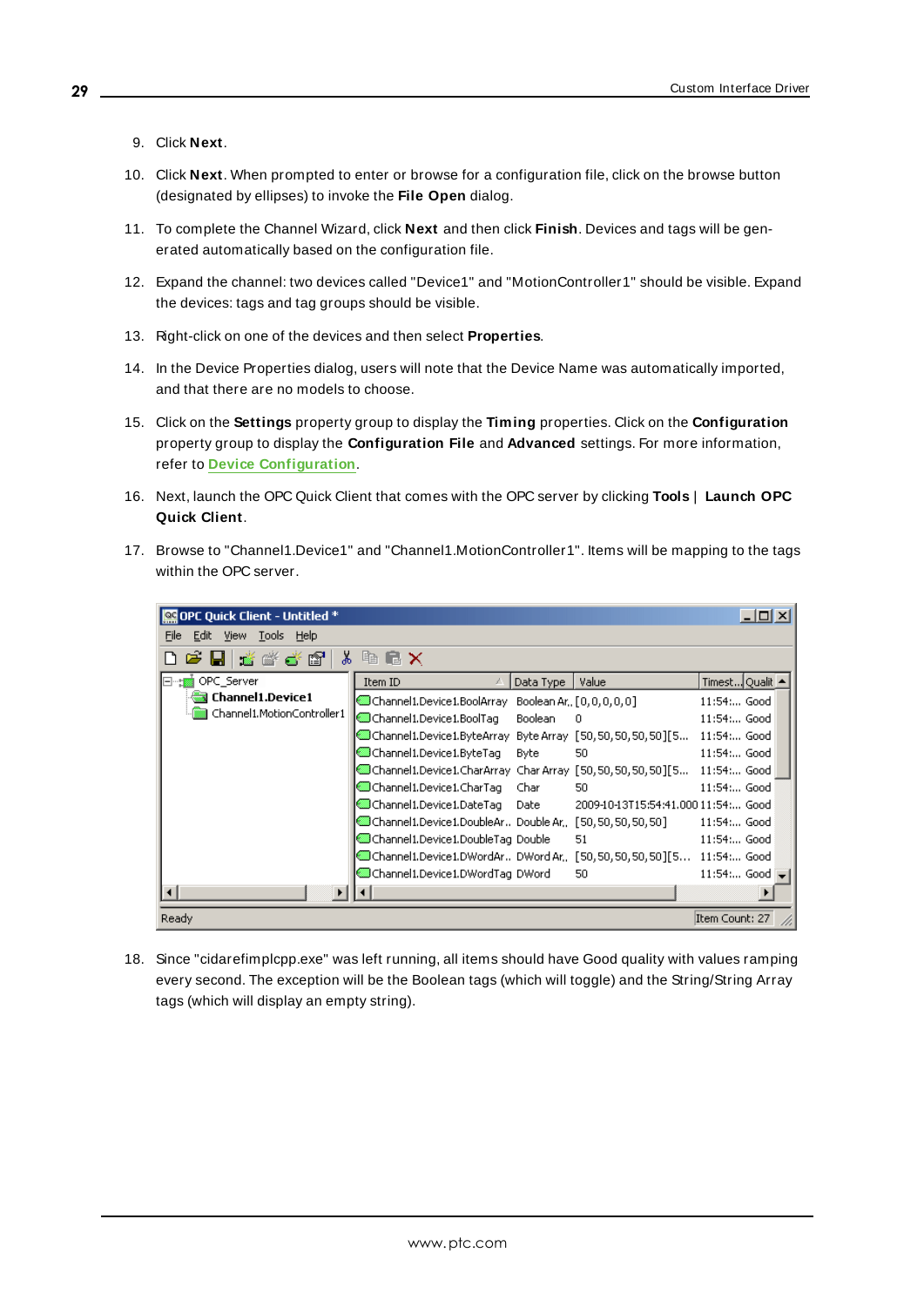## <span id="page-29-0"></span>**Channel Diagnostics**

Channel Diagnostics are available to help users troubleshoot CID and CIDA issues. Prior to performing any function on shared memory, the CID will output a TX diagnostic frame detailing the nature of the function. Upon completion, the CID will output an RXdiagnostic frame detailing the results of the function. Channel Diagnostics must be enabled to view these diagnostic frames. For more information, refer to "Channel Diagnostics" in the OPCserver's help file.

A code has been defined for each function and is derived from the following bit field. For more information on specific function codes, refer to the Read and Write Transaction Frames below.

| <b>Bit 8 (Read/Write)</b> | Bit 7 (Get/Set)                                            | Bits 0-6 (Function Type) |
|---------------------------|------------------------------------------------------------|--------------------------|
|                           |                                                            | 0 (Reserved)             |
|                           |                                                            | 1 (Request Pending)      |
| $0$ (Read)                | 0(Get)<br>2 (Response Pending)<br>$1$ (Set)<br>3 (Request) |                          |
| 1 (Write)                 |                                                            |                          |
|                           |                                                            | 4 (Response)             |

<span id="page-29-1"></span>The shared memory interface functions in the CID return a code to denote the success or failure of that function.

| <b>Shared Memory Return</b><br>Code (SMRC) | <b>Definition</b>                                                               |
|--------------------------------------------|---------------------------------------------------------------------------------|
| $\Omega$                                   | No Error                                                                        |
|                                            | Invalid byte offset specified and/or Register corrupt.                          |
|                                            | For reads, REGISTER ReadOffset is 0.<br>For writes, REGISTER Write Offset is 0. |
| 3                                          | Register DATA does not have a valid VALTYPE specified.                          |

## **Read Transaction Frames**

The possible read transaction frames that can be exchanged are as follows.

#### **Set Read Request (0x43)**

Request a read of the register at the specified offset.

**TX:**

| ' Function           | <b>Byte</b> | 0x43            |
|----------------------|-------------|-----------------|
| Register Byte Offset | 4 Bytes     | 0-2,147,483,647 |

#### **RX:**

| Function             | 1 Byte  | 0x43                  |
|----------------------|---------|-----------------------|
| Register Byte Offset | 4 Bytes | $ 0-2, 147, 483, 647$ |
| <b>SMRC</b>          | 1 Byte  |                       |

\* Refer to **Shared [Memory](#page-29-1) Return Code** table above.

**Get Read Response Pending (0x02)**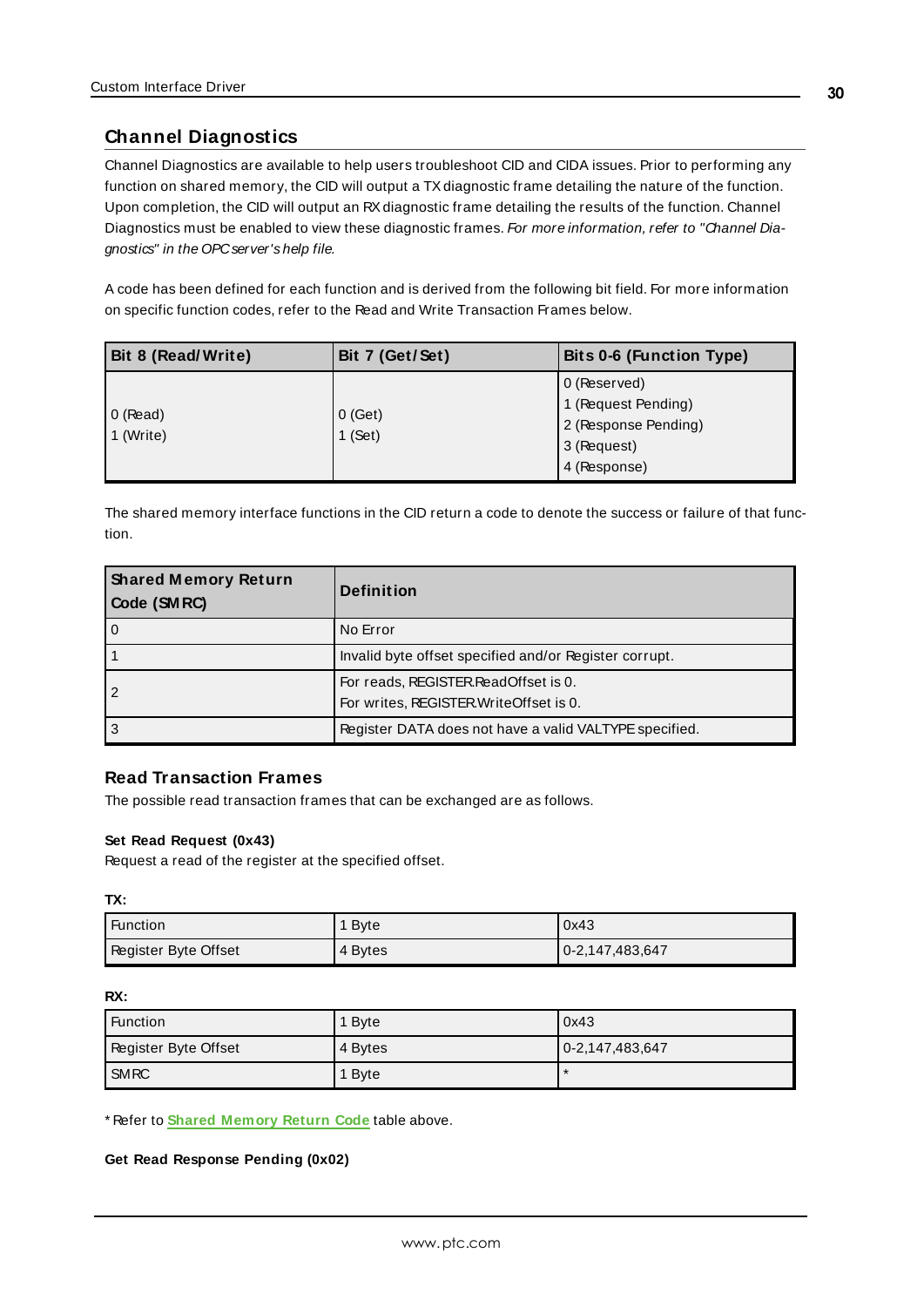Determine if a read response is available. If Pending Flag is not set in the defined timeout period, this read attempt will be considered failed. It will retry according to the attempt count. For more information, refer to "Device Properties — Timing" page in the OPC server's help file.

**TX:**

| Function             | <b>B</b> vte | 0x02            |
|----------------------|--------------|-----------------|
| Register Byte Offset | 4 Bytes      | 0-2,147,483,647 |

#### **RX:**

| <b>Function</b>      | 1 Byte  | 0x02                  |
|----------------------|---------|-----------------------|
| Register Byte Offset | 4 Bytes | 0-2,147,483,647       |
| <b>SMRC</b>          | 1 Byte  |                       |
| Pending Flag         | 2 Bytes | 0 (False) or 1 (True) |

\* Refer to **Shared [Memory](#page-29-1) Return Code** table above.

#### **Get Read Response Data Block (0x04)**

Response from the last read request to the register at the specified offset.

#### **TX:**

| Function             | 1 Byte  | 0x04            |
|----------------------|---------|-----------------|
| Register Byte Offset | 4 Bytes | 0-2,147,483,647 |

#### **RX:**

| <b>Function</b>      | 1 Byte  | 0x04                                   |
|----------------------|---------|----------------------------------------|
| Register Byte Offset | 4 Bytes | $0-2, 147, 483, 647$                   |
| <b>SMRC</b>          | 1 Byte  | $\star$                                |
| Data                 | x Bytes | Read DATA structure of size x<br>bytes |

\* Refer to **Shared [Memory](#page-29-1) Return Code** table above.

### **Set Read Request Pending (0x41)**

Used to clear the read request that timed out. This will prevent the CIDA from servicing the request at a later time.

#### **TX:**

| Function             | <b>B</b> vte | 0x41                  |
|----------------------|--------------|-----------------------|
| Register Byte Offset | 4 Bytes      | $ 0-2, 147, 483, 647$ |
| Pending Flag         | 2 Bytes      | 0 (False) or 1 (True) |

#### **RX:**

| <b>Function</b>      | 1 Byte  | 0x41            |
|----------------------|---------|-----------------|
| Register Byte Offset | 4 Bytes | 0-2,147,483,647 |
| <b>SMRC</b>          | 1 Byte  |                 |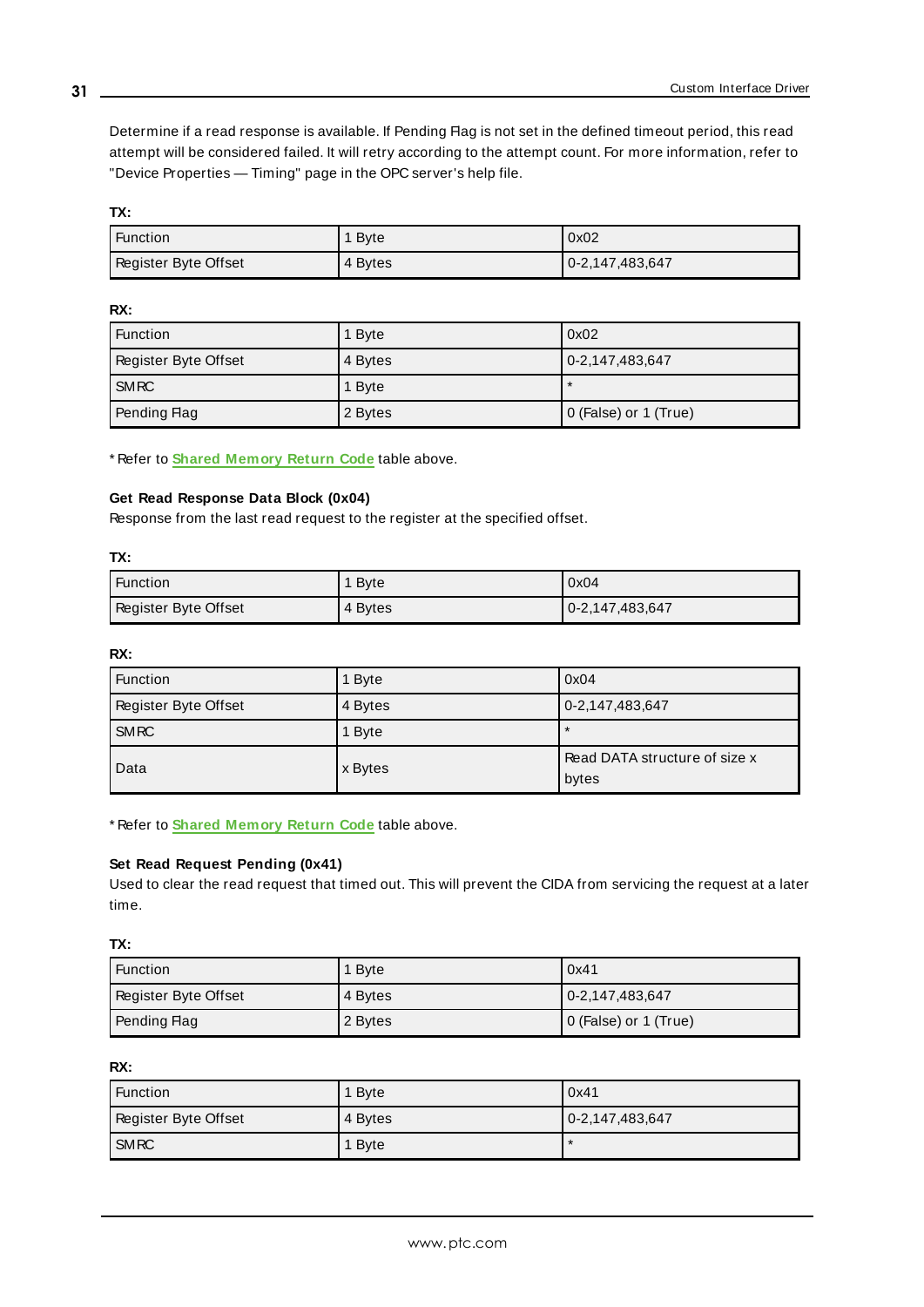#### \* Refer to **Shared [Memory](#page-29-1) Return Code** table above.

#### **Set Read Response Pending (0x42)**

Used to clear the read response when the last read request timed out. This will prevent a new request from potentially using an old response.

#### **TX:**

| Function             | 1 Byte  | 0x42                  |
|----------------------|---------|-----------------------|
| Register Byte Offset | 4 Bytes | $ 0-2, 147, 483, 647$ |
| Pending Flag         | 2 Bytes | 0 (False) or 1 (True) |

#### **RX:**

| Function             | 1 Byte  | 0x42            |
|----------------------|---------|-----------------|
| Register Byte Offset | 4 Bytes | 0-2,147,483,647 |
| <b>SMRC</b>          | 1 Byte  | $\ast$          |

\* Refer to **Shared [Memory](#page-29-1) Return Code** table above.

## **Write Transaction Frames**

The possible write transaction frames that can be exchanged in the Channel Diagnostics window are as follows.

#### **Get Write Request Pending (0x81)**

Determine if the last write request has been processed.

#### **TX:**

| ' Function           | 1 Byte  | 0x81            |
|----------------------|---------|-----------------|
| Register Byte Offset | 4 Bytes | 0-2,147,483,647 |

#### **RX:**

| <b>Function</b>      | 1 Byte  | 0x81                  |
|----------------------|---------|-----------------------|
| Register Byte Offset | 4 Bytes | 0-2,147,483,647       |
| <b>SMRC</b>          | 1 Byte  |                       |
| Pending Flag         | 2 Bytes | 0 (False) or 1 (True) |

\* Refer to **Shared [Memory](#page-29-1) Return Code** table above.

#### **Set Write Request (0xC3)**

Request a write to the register at the specified offset.

| <b>Function</b>      | 1 Byte  | 0xC3                            |
|----------------------|---------|---------------------------------|
| Register Byte Offset | 4 Bytes | 0-2,147,483,647                 |
| DATA.Quality         | 2 Bytes |                                 |
| DATA.Timestamp       | 8 Bytes |                                 |
| Value Size           | 4 Bytes | Number of ASCII bytes to follow |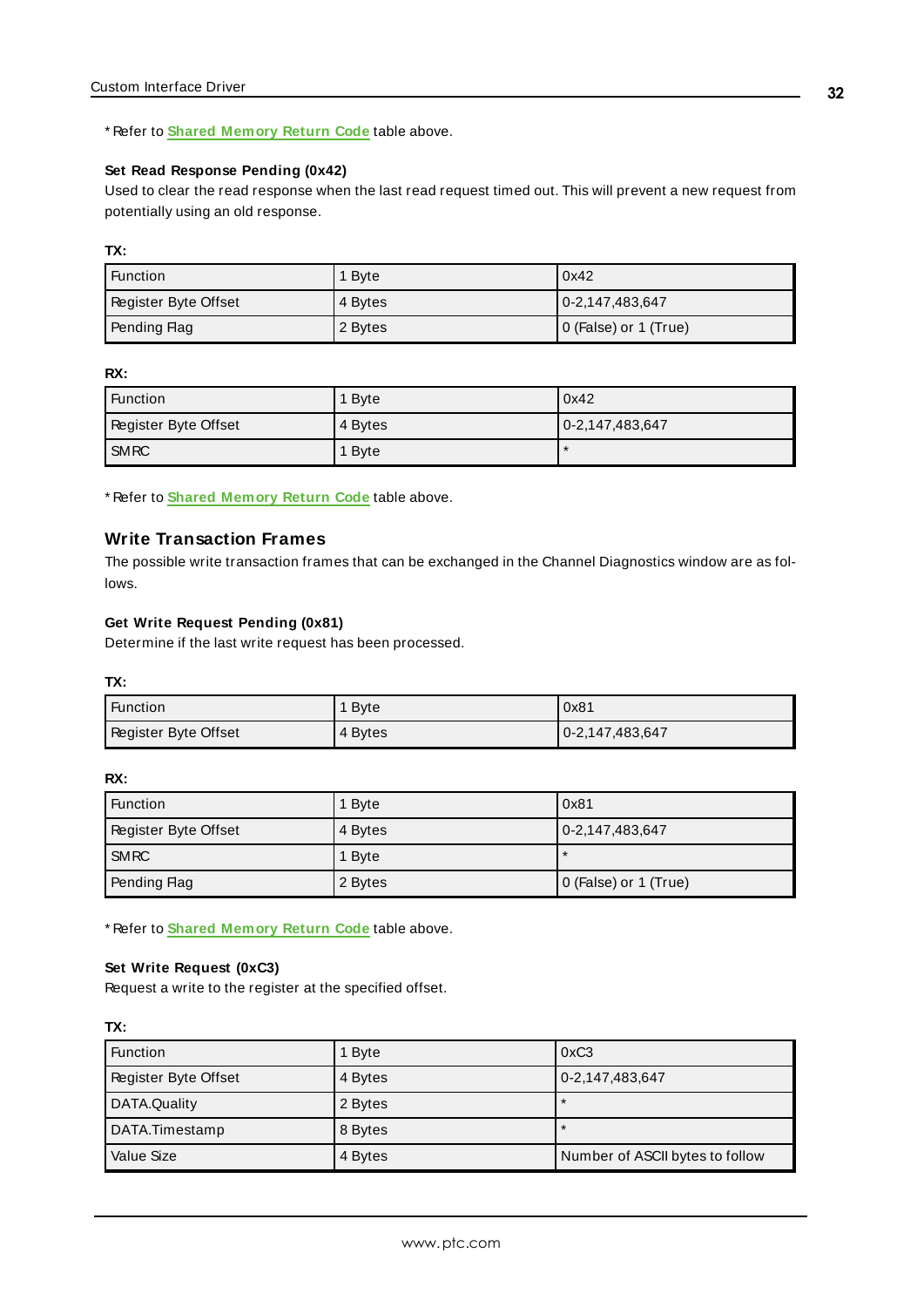| Value | <b>Bytes</b> | Value in ASCII form |
|-------|--------------|---------------------|
|       |              |                     |

#### \* Refer to **DATA [Structure](#page-21-2)**.

**RX:**

| 'Function            | 1 Byte  | 0xC3                  |
|----------------------|---------|-----------------------|
| Register Byte Offset | 4 Bytes | $ 0-2, 147, 483, 647$ |
| <b>SMRC</b>          | 1 Byte  | $* *$                 |

\* \* Refer to **Shared [Memory](#page-29-1) Return Code** table above.

#### **Get Write Response Pending (0x82)**

Determine if a write response is available. If Pending Flag is not set in the defined timeout period, this write attempt will be considered failed. It will retry according to the attempt count. For more information, refer to "Device Properties — Timing" page in the OPC server's help file.

#### **TX:**

| Function             | 1 Byte  | 0x82            |
|----------------------|---------|-----------------|
| Register Byte Offset | 4 Bytes | 0-2,147,483,647 |

#### **RX:**

| <b>Function</b>      | 1 Byte  | 0x82                  |
|----------------------|---------|-----------------------|
| Register Byte Offset | 4 Bytes | 0-2,147,483,647       |
| <b>SMRC</b>          | 1 Byte  |                       |
| Pending Flag         | 2 Bytes | 0 (False) or 1 (True) |

\* Refer to **Shared [Memory](#page-29-1) Return Code** table above.

#### **Get Write Response (0x84)**

Response from the last write request to the register at the specified offset.

**TX:**

| Function             | 1 Byte  | 0x84            |
|----------------------|---------|-----------------|
| Register Byte Offset | 4 Bytes | 0-2,147,483,647 |

#### **RX:**

| <b>Function</b>      | 1 Byte  | 0x84                        |
|----------------------|---------|-----------------------------|
| Register Byte Offset | 4 Bytes | 0-2,147,483,647             |
| <b>SMRC</b>          | 1 Byte  | $\star$                     |
| STATUS.Error         | 1 Byte  | 0 (False) or 1 (True)       |
| DATA.ErrorCode       | 4 Bytes | <b>CIDA/Device Specific</b> |
| DATA.Quality         | 2 Bytes | $* *$                       |
| DATA.Timestamp       | 8 Bytes | $* *$                       |

\* Refer to **Shared [Memory](#page-29-1) Return Code** table above.

\* \* Refer to **DATA [Structure](#page-21-2)**.

**33**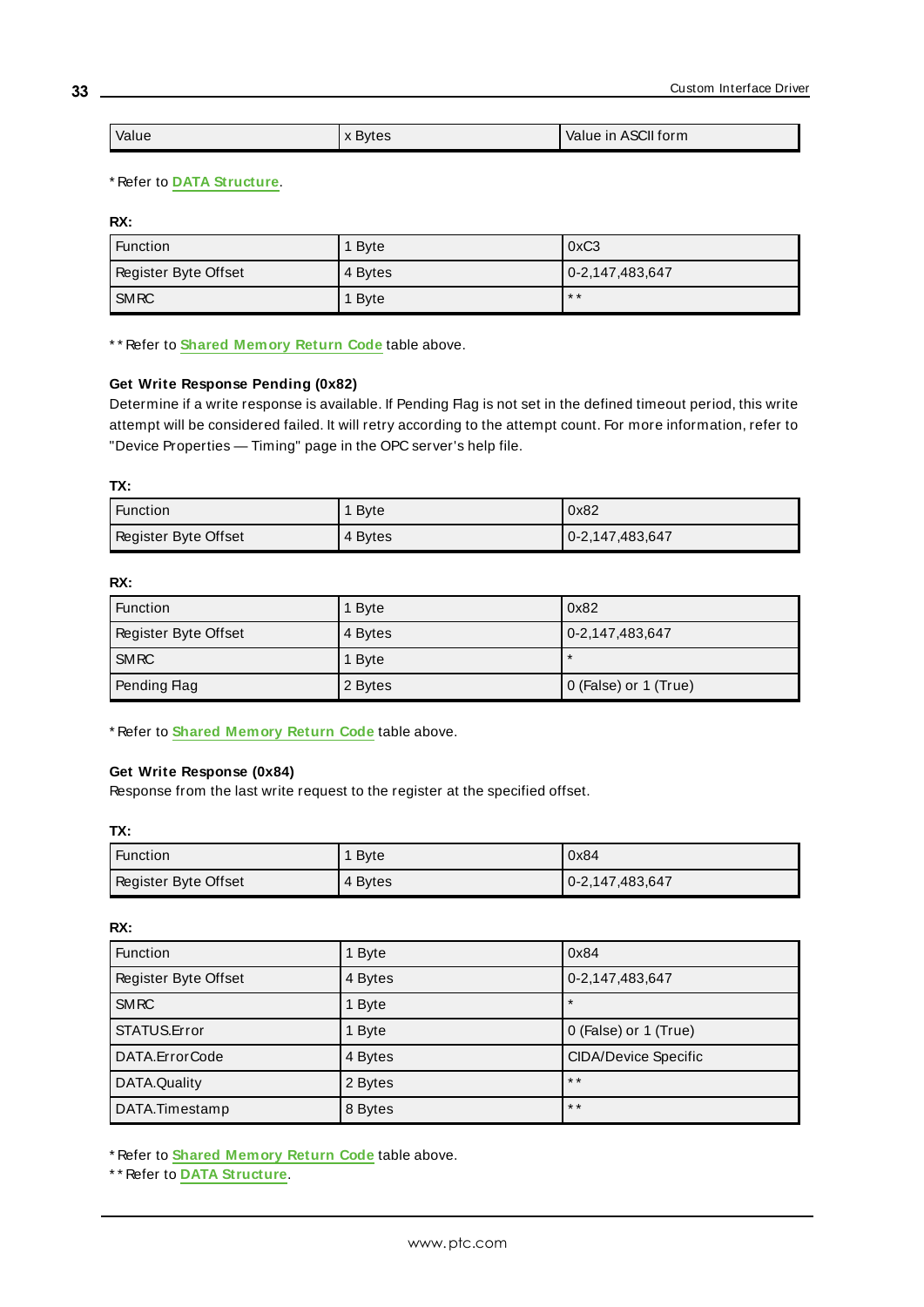#### **Set Write Request Pending (0xC1)**

Used to clear the write request that timed out. This will prevent the CIDA from servicing the request at a later time.

#### **TX:**

| Function             | 1 Byte    | 0xC1                  |
|----------------------|-----------|-----------------------|
| Register Byte Offset | l 4 Bvtes | 0-2,147,483,647       |
| Pending Flag         | 2 Bytes   | 0 (False) or 1 (True) |

#### **RX:**

| 'Function            | 1 Byte  | 0xC1            |
|----------------------|---------|-----------------|
| Register Byte Offset | 4 Bytes | 0-2,147,483,647 |
| <b>SMRC</b>          | 1 Byte  |                 |

\* Refer to **Shared [Memory](#page-29-1) Return Code** table above.

#### **Set Write Response Pending (0xC2)**

Used to clear the write response when the last write request timed out. This will prevent a new request from potentially using an old response.

#### **TX:**

| Function             | 1 Byte  | 0xC2                  |
|----------------------|---------|-----------------------|
| Register Byte Offset | 4 Bytes | 0-2,147,483,647       |
| Pending Flag         | 2 Bytes | 0 (False) or 1 (True) |

#### **RX:**

| <b>Function</b>      | 1 Byte  | 0xC2                  |
|----------------------|---------|-----------------------|
| Register Byte Offset | 4 Bytes | $ 0-2, 147, 483, 647$ |
| <b>SMRC</b>          | 1 Byte  | *                     |

\* Refer to **Shared [Memory](#page-29-1) Return Code** table above.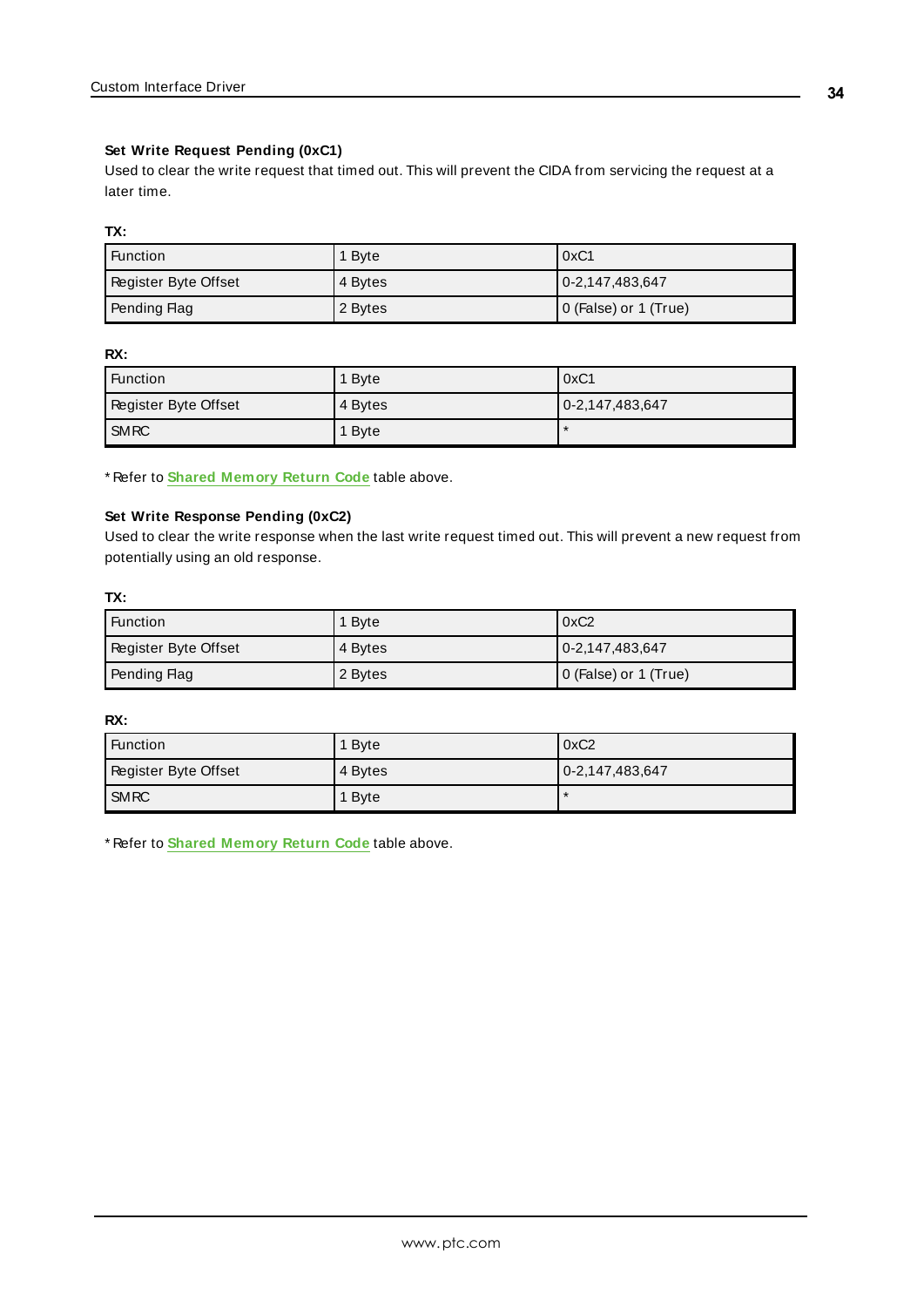### <span id="page-34-0"></span>**Error Descriptions**

The following error/warning messages may be generated. Click on the link for a description of the message.

#### **General Errors**

**Cannot open Shared Memory file associated with Configuration [<configuration](#page-34-1) name>. Please verify CIDA is running with proper permissions and [Configuration](#page-34-1) name is correct.**

## **Read Errors**

**Unable to read from register [<register](#page-35-1) offset> on device <device name>. Register is not [configured](#page-35-1) for read access.**

**Unable to read from register [<register](#page-36-1) offset> on device <device name>. Register value type is not [configured](#page-36-1) for read data.**

**Unable to read from register [<register](#page-35-0) offset> on device <device name>. Register cor[rupted.](#page-35-0)**

**Unable to read from register [<register](#page-36-0) offset> on device <device name>. CIDA <CIDA name> [returned](#page-36-0) error code <error code>.**

## **Write Errors**

**Unable to write to register [<register](#page-36-2) offset> on device <device name>. Register is not con[figured](#page-36-2) for write access.**

**Unable to write to register [<register](#page-37-0) offset> on device <device name>. Register value type is not [configured](#page-37-0) for write data.**

**Unable to write to register [<register](#page-38-0) offset> on device <device name>. Register cor[rupted.](#page-38-0)**

**Unable to write to register [<register](#page-37-1) offset> on device <device name>. CIDA <CIDA name> [returned](#page-37-1) error code <error code>.**

<span id="page-34-1"></span>**Cannot open shared memory file associated with configuration <configuration name>. Please verify CIDA is running with proper permissions and configuration name is correct.**

#### **Error Type:**

Warning

### **Possible Cause:**

No shared memory file and/or global mutex has been created or associated with configuration name <configuration name>.

#### **Solution:**

Make sure that the CIDA is running and creating the shared memory file/global mutex associated with the configuration name <configuration name>. Third-party utilities (such as Microsoft's Process Explorer) can be used to determine if these resources have been created.

#### **Notes:**

For launch instructions, help location and support contact information, refer to the Support Information tab in Channel Properties.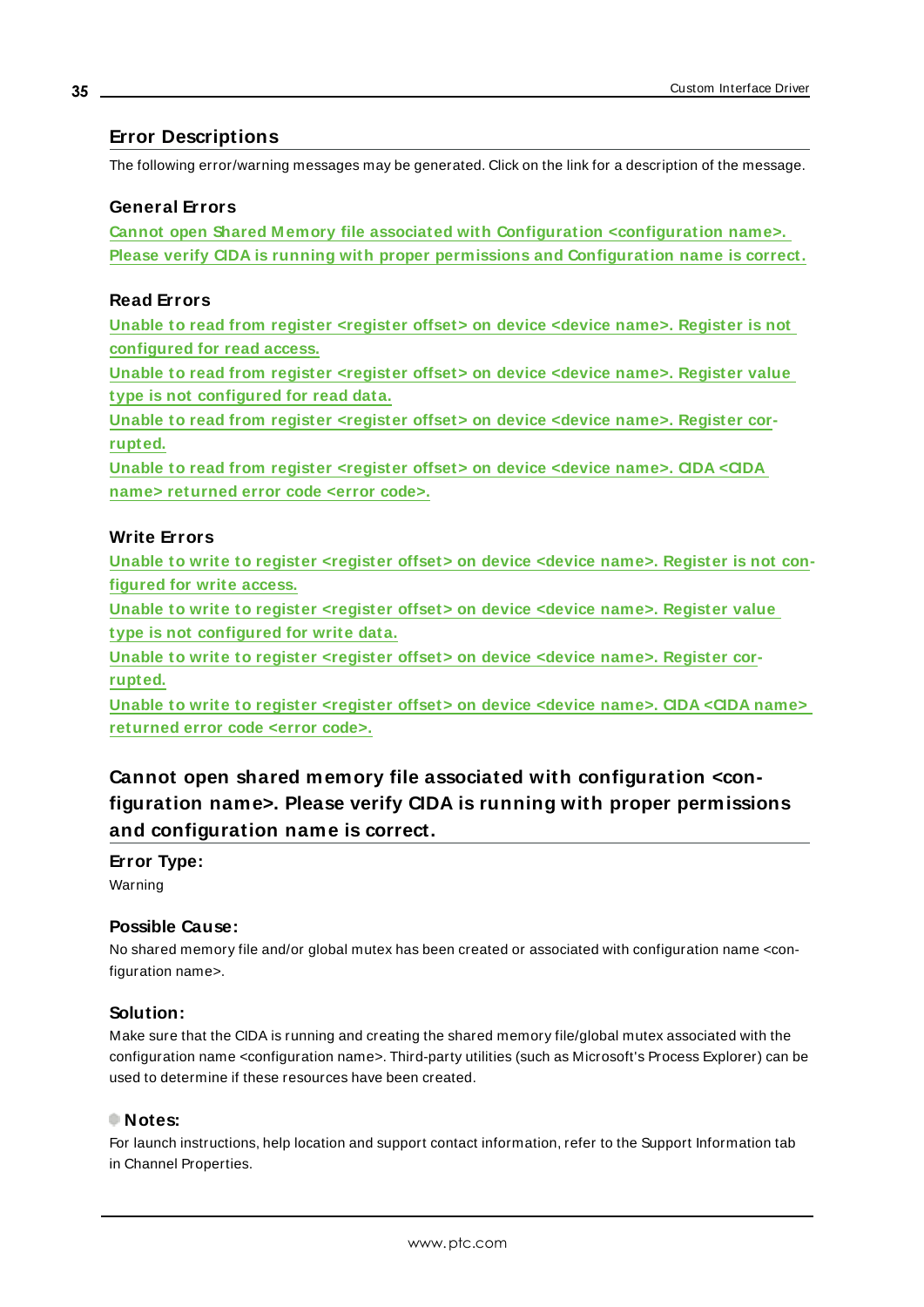## **See Also: Support [Information](#page-8-0)**

## <span id="page-35-0"></span>**Unable to read to register <register offset> on device <device name>. Register corrupted.**

#### **Error Type:**

Warning

#### **Possible Cause:**

- 1. The register was not properly configured by the CIDA.
- 2. An incorrect Register offset was provided for this address.

#### **Solution:**

Confirm that the latest configuration file associated with the CID Application Configuration has been imported.

#### **Note:**

For more information on launch instructions, help location, and support contact information, refer the Support Information tab in Channel Properties.

### **See Also:**

<span id="page-35-1"></span>**Support [Information](#page-8-0)**

## **Unable to read from register <register offset> on device <device name>. Register is not configured for read access.**

## **Error Type:**

Warning

#### **Possible Cause:**

- 1. The register was not properly configured by the CIDA.
- 2. An incorrect register offset was provided for the address.

#### **Solution:**

Confirm that the latest configuration file associated with the CID Application Configuration has been imported.

#### **Note:**

For more information on launch instructions, help location, and support contact information, refer the Support Information tab in Channel Properties.

#### **See Also:**

**Support [Information](#page-8-0)**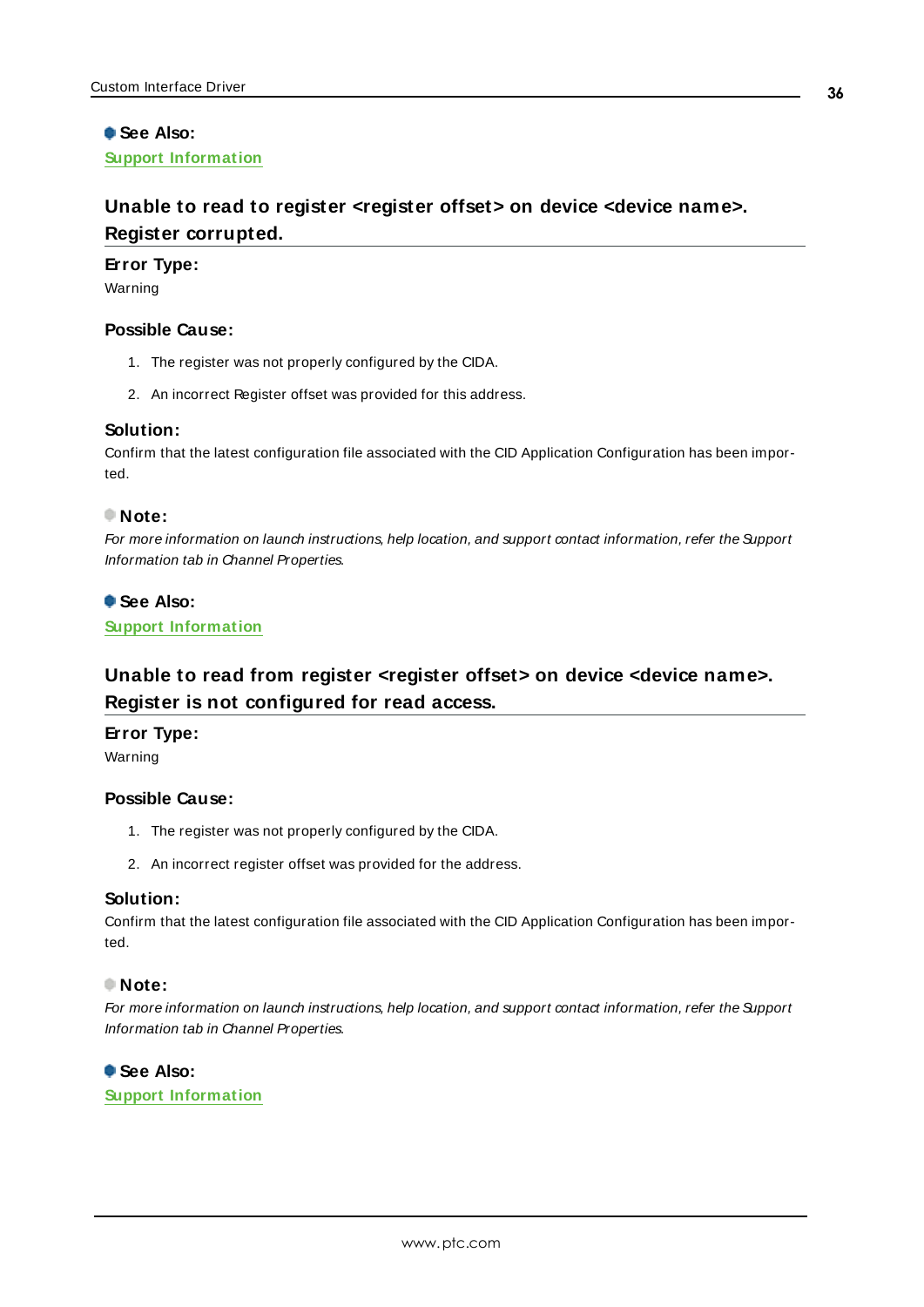## <span id="page-36-0"></span>**Unable to read from register <register offset> on device <device name>. CIDA <CIDA name> returned error code <error code>.**

### **Error Type:**

Warning

### **Possible Cause:**

The device/data provider being polled/written by the CIDA has returned an error.

### **Solution:**

For the help location and support contact information to determine the cause and solution for this error, refer to the Support Information tab in Channel Properties.

#### **See Also:**

<span id="page-36-1"></span>**Support [Information](#page-8-0)**

## **Unable to read from register <register offset> on device <device name>. Register value type is not configured for read data.**

**Error Type:**

Warning

## **Possible Cause:**

- 1. The register was not properly configured by the CIDA.
- 2. An incorrect register offset was provided for this address.

#### **Solution:**

Confirm that the latest configuration file associated with the CID Application Configuration has been imported.

#### **Note:**

For more information on launch instructions, help location, and support contact information, refer the Support Information tab in Channel Properties.

## **See Also:**

<span id="page-36-2"></span>**Support [Information](#page-8-0)**

## **Unable to write to register <register offset> on device <device name>. Register is not configured for write access.**

## **Error Type:**

Warning

### **Possible Cause:**

- 1. The register was not properly configured by the CIDA.
- 2. An incorrect register offset was provided for this address.

## **Solution:**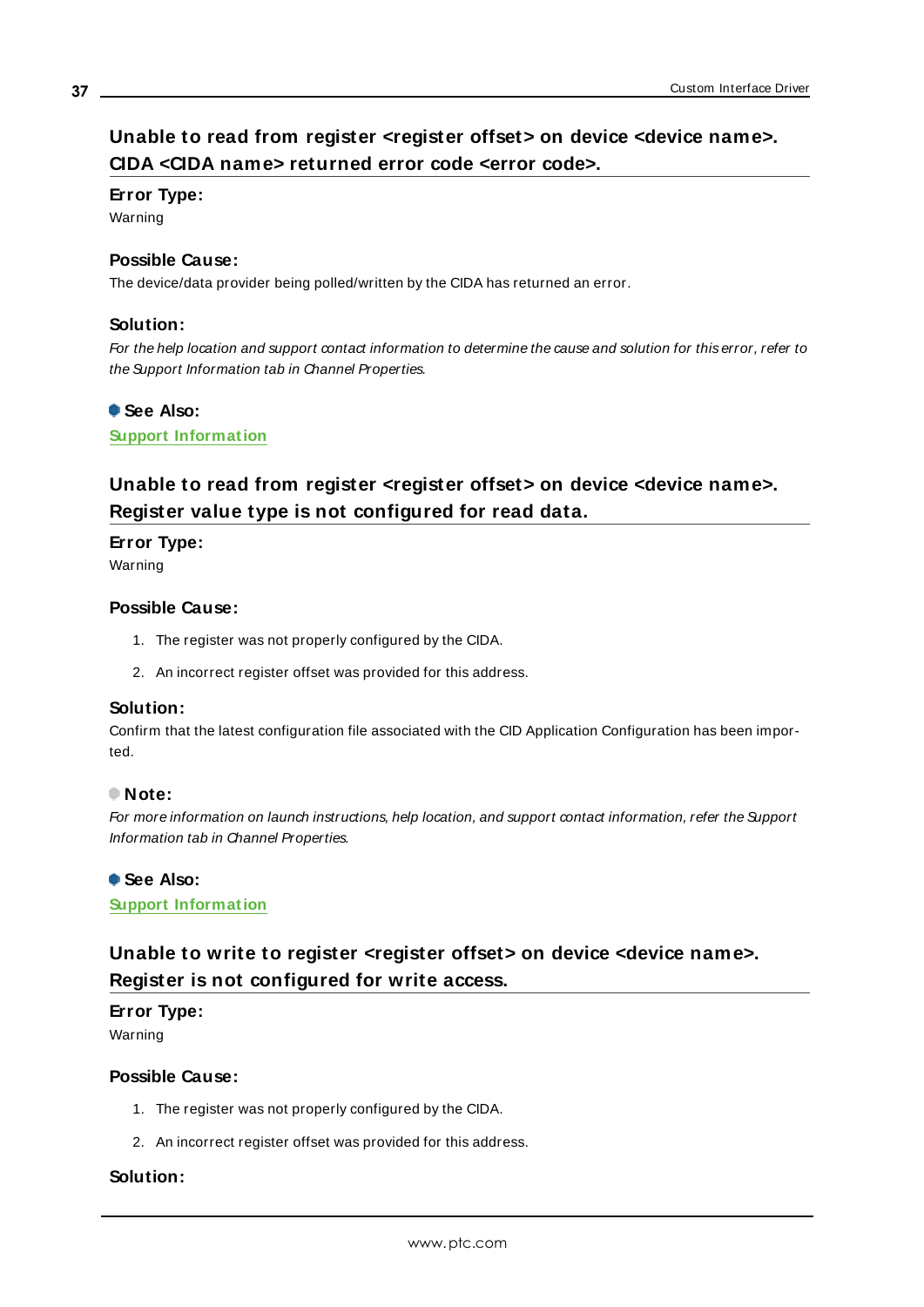Confirm that the latest configuration file associated with the CID Application Configuration has been imported.

#### **Note:**

For more information on launch instructions, help location, and support contact information, refer the Support Information tab in Channel Properties.

**See Also: Support [Information](#page-8-0)**

## <span id="page-37-0"></span>**Unable to write to register <register offset> on device <device name>. Register value type is not configured for write data.**

#### **Error Type:**

Warning

#### **Possible Cause:**

- 1. The register was not properly configured by the CIDA.
- 2. An incorrect register offset was provided for this address.

#### **Solution:**

Confirm that the latest configuration file associated with the CID Application Configuration has been imported.

#### **Note:**

For more information on launch instructions, help location, and support contact information, refer the Support Information tab in Channel Properties.

**See Also: Support [Information](#page-8-0)**

## <span id="page-37-1"></span>**Unable to write to register <register offset> on device <device name>. CIDA <CIDA name> returned error code <error code>.**

#### **Error Type:**

Warning

#### **Possible Cause:**

The device/data provider being polled/written by the CIDA has returned an error.

#### **Solution:**

For the help location and support contact information to determine the cause and solution for this error, refer to the Support Information tab in Channel Properties.

### **See Also:**

**Support [Information](#page-8-0)**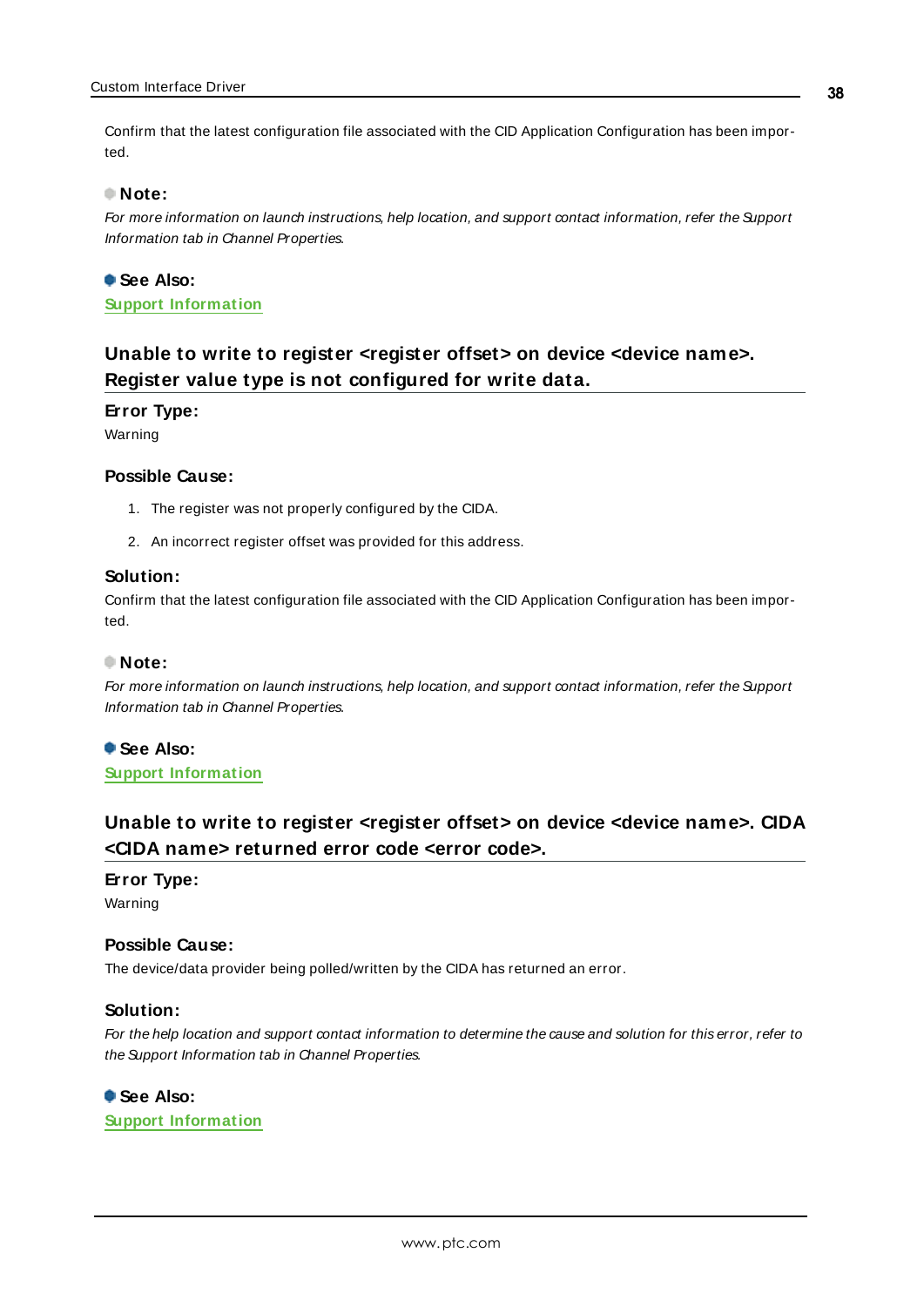## <span id="page-38-0"></span>**Unable to write to register <register offset> on device <device name>. Register corrupted.**

## **Error Type:**

Warning

### **Possible Cause:**

- 1. The register was not properly configured by the CIDA.
- 2. An incorrect register offset was provided for this address.

### **Solution:**

Confirm that the latest configuration file associated with the CID Application Configuration has been imported.

## **Note:**

For more information on launch instructions, help location, and support contact information, refer the Support Information tab in Channel Properties.

**See Also: Support [Information](#page-8-0)**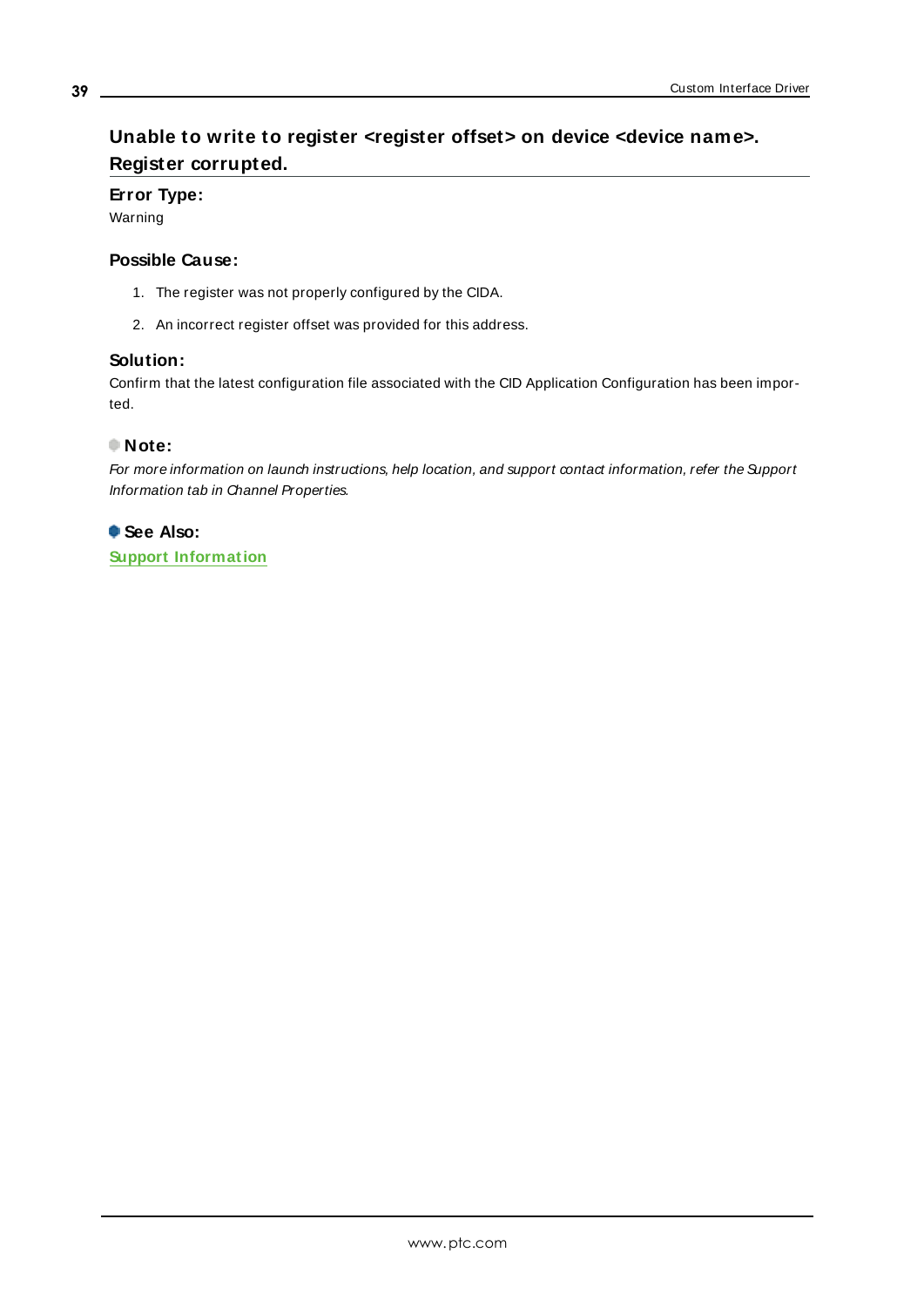# <span id="page-39-0"></span>Index

## **A**

Address Descriptions [17](#page-16-0) Attempts Before Timeout [14](#page-13-2) Auto-Demotion [12](#page-11-1) Automatic Device/Tag Generation [18](#page-17-0)

## **C**

Cannot open shared memory file associated with configuration <configuration name>. [35](#page-34-1) Channel Assignment [10](#page-9-2) Channel Configuration [7](#page-6-1) Channel Diagnostics [30](#page-29-0) Channel Properties — Advanced [7](#page-6-0) Channel Properties — General [5](#page-4-1) Channel Properties — Write Optimizations [6](#page-5-2) Channel Setup [5](#page-4-0) CID/CIDA Reference Implementation Demonstration [28](#page-27-0) CIDA Overview [19](#page-18-1) CIDA Requirements [19](#page-18-2) Communications Timeouts [14](#page-13-3) Connect Timeout [14](#page-13-4)

## **D**

Data Collection [11](#page-10-2) DATA Structure [22](#page-21-2) Data Types Description [16](#page-15-0) Demote on Failure [12](#page-11-2) Demotion Period [13](#page-12-1) Developer Information [19](#page-18-0) Device Configuration [13](#page-12-0) Device Properties — Auto-Demotion [12](#page-11-1) Device Properties — General [10](#page-9-1) Device Properties — Timing [14](#page-13-1) Device Setup [10](#page-9-0)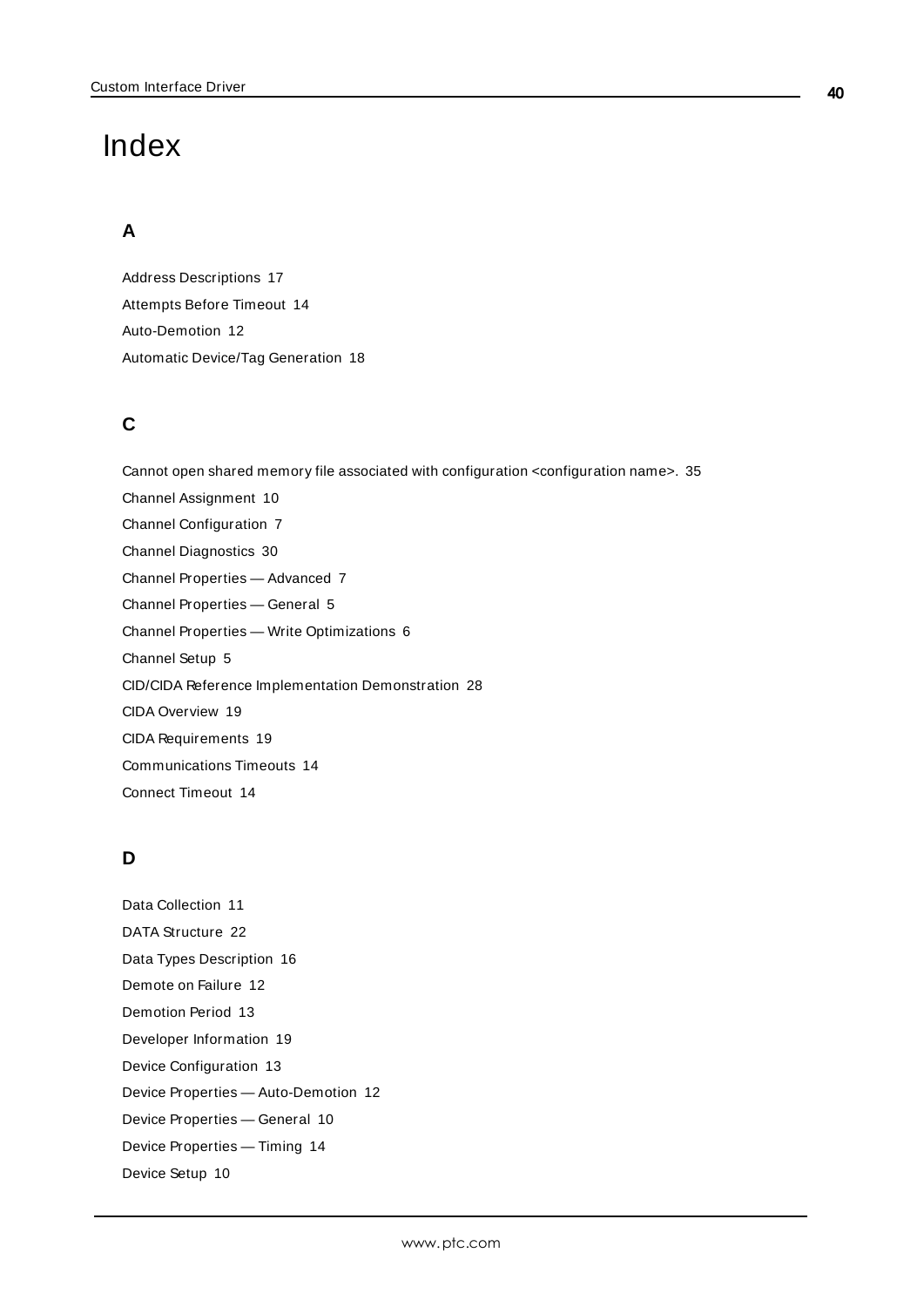Diagnostics [5](#page-4-2) Discard Requests when Demoted [13](#page-12-2) Do Not Scan, Demand Poll Only [12](#page-11-3) Driver [10](#page-9-3) Duty Cycle [7](#page-6-2)

## **E**

Error Descriptions [35](#page-34-0)

## **G**

General [10](#page-9-1)

## **H**

Help Contents [4](#page-3-0)

## **I**

ID [11](#page-10-3) Identification [5,](#page-4-3) [10](#page-9-4) Initial Updates from Cache [12](#page-11-4) Inter-Device Delay [7](#page-6-3)

## **M**

Model [10](#page-9-5)

## **N**

Name [10](#page-9-6) Non-Normalized Float Handling [7](#page-6-4)

## **O**

Operating Mode [11](#page-10-0)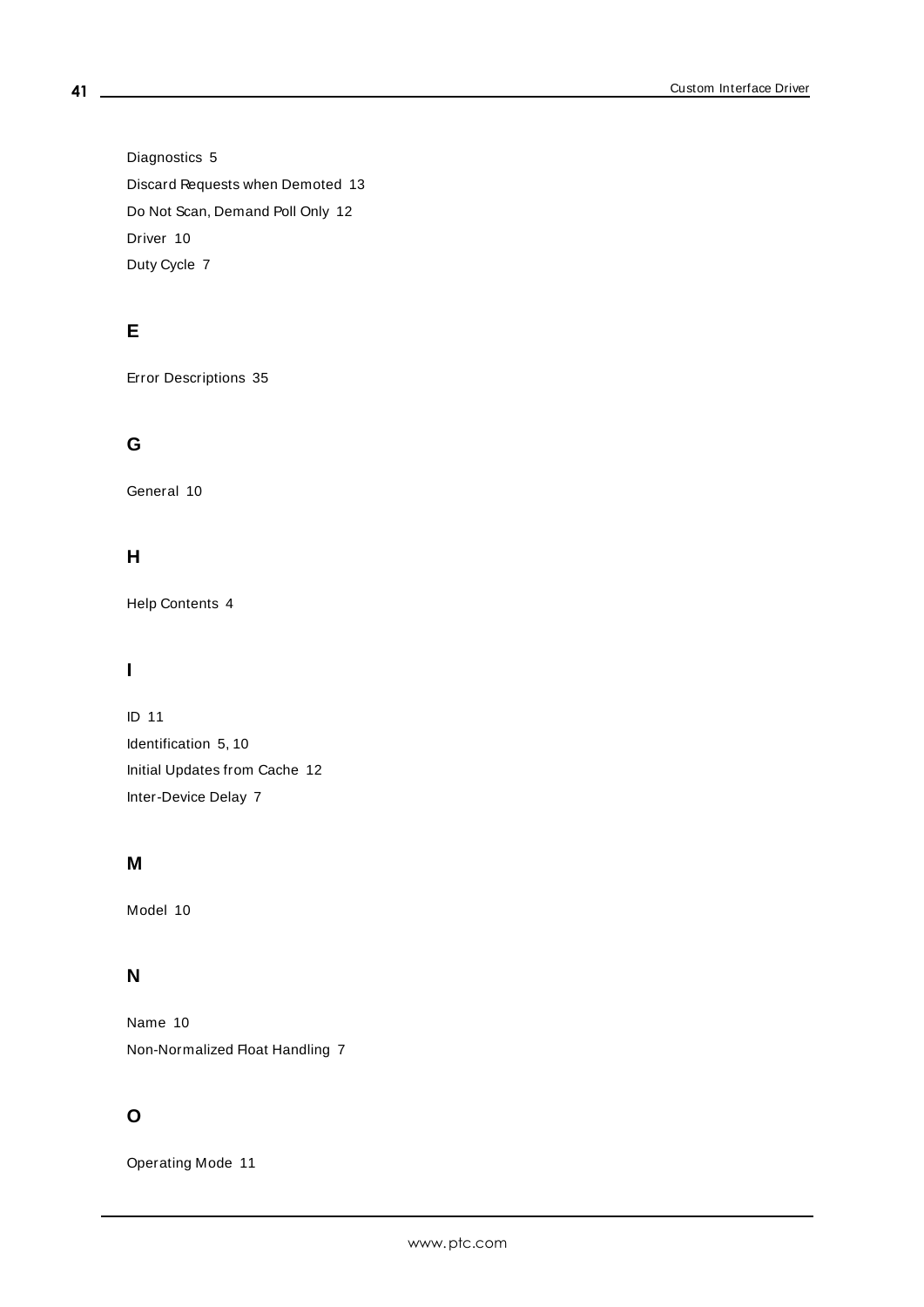Optimization Method [6](#page-5-3) Overview [4](#page-3-1)

## **R**

Reference Implementation [26](#page-25-0) Reference Implementation Architecture [27](#page-26-0) REGISTER Structure [22](#page-21-1) Replace with Zero [7](#page-6-5) Request Timeout [14](#page-13-5) Respect Tag-Specified Scan Rate [12](#page-11-5)

## **S**

Scan Mode [12](#page-11-6) Settings [14](#page-13-0) Shared Memory Interface [22](#page-21-0) Simulated [11](#page-10-4) STRINGARRAY Structure [25](#page-24-0) Support Information [9](#page-8-0)

## **T**

Tag Counts [6,](#page-5-0) [11](#page-10-1) Timeouts to Demote [13](#page-12-3) Timing [14](#page-13-1)

## **U**

- Unable to read from register <register offset> on device <device name>. CIDA <CIDA name> returned error code <error code>. [37](#page-36-0)
- Unable to read from register <register offset> on device <device name>. Register is not configured for read access. [36](#page-35-1)
- Unable to read from register <register offset> on device <device name>. Register value type is not configured for read data. [37](#page-36-1)

Unable to read to register <register offset> on device <device name>. Register corrupted. [36](#page-35-0)

Unable to write to register <register offset> on device <device name>. CIDA <CIDA name> returned error code <error code>. [38](#page-37-1)

Unable to write to register <register offset> on device <device name>. Register corrupted. [39](#page-38-0)